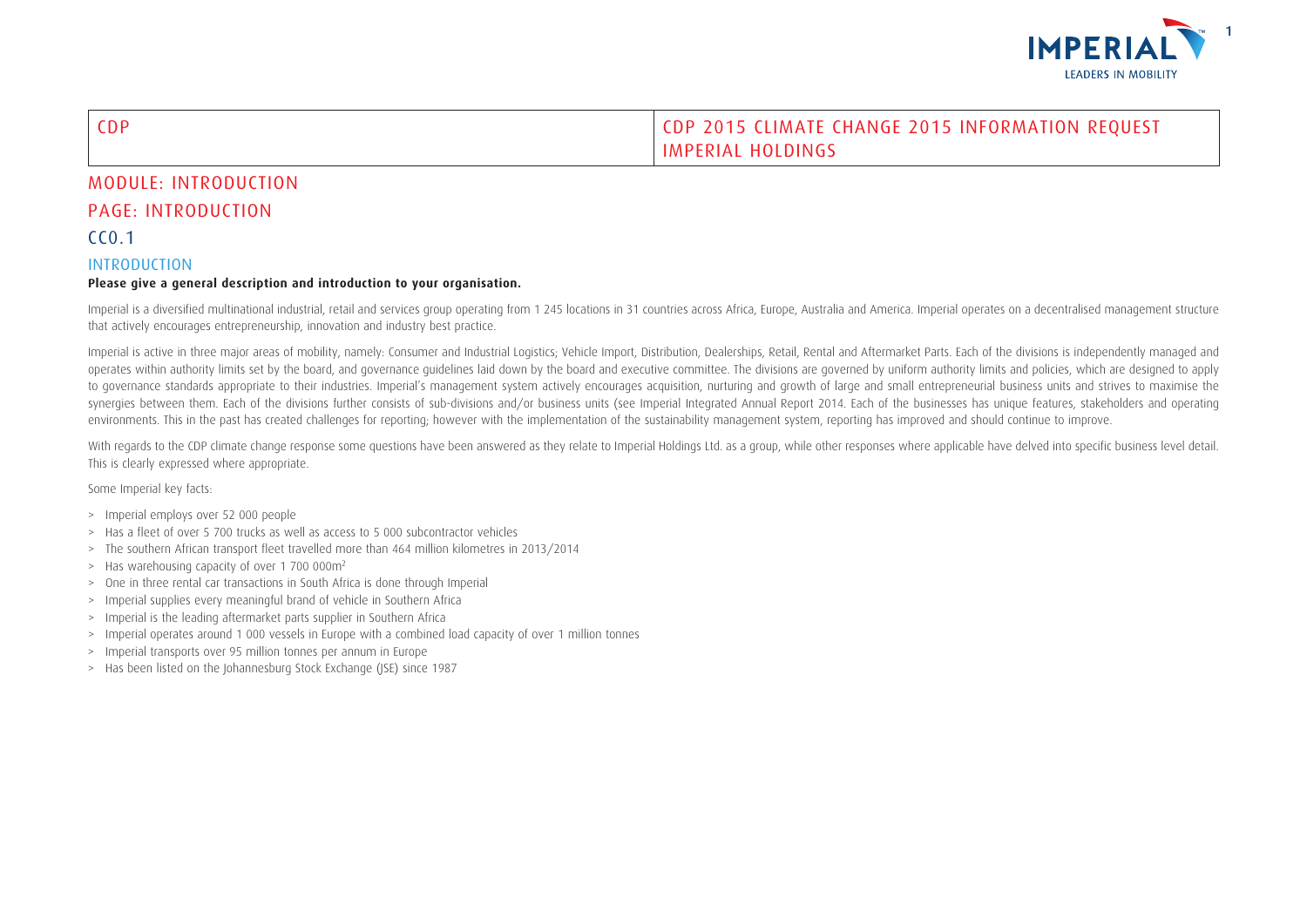

## $CC<sub>0.2</sub>$

### REPORTING YEAR

### **Please state the start and end date of the year for which you are reporting data.**

The current reporting year is the latest/most recent 12-month period for which data is reported. Enter the dates of this year first.

We request data for more than one reporting period for some emission accounting questions. Please provide data for the three years prior to the current reporting year if you have not provided this information before, or if this is the first time you have answered a CDP information request. (This does not apply if you have been offered and selected the option of answering the shorter questionnaire). If you are going to provide additional year of data, please give the dates of those reporting periods here. Work backwards from the most recent reporting year.

Please enter dates in following format: day(DD)/month(MM)/year(YYYY) (i.e. 31/01/2001).

Enter Periods that will be disclosed

Wed 01 Jan 2014 – Wed 31 Dec 2014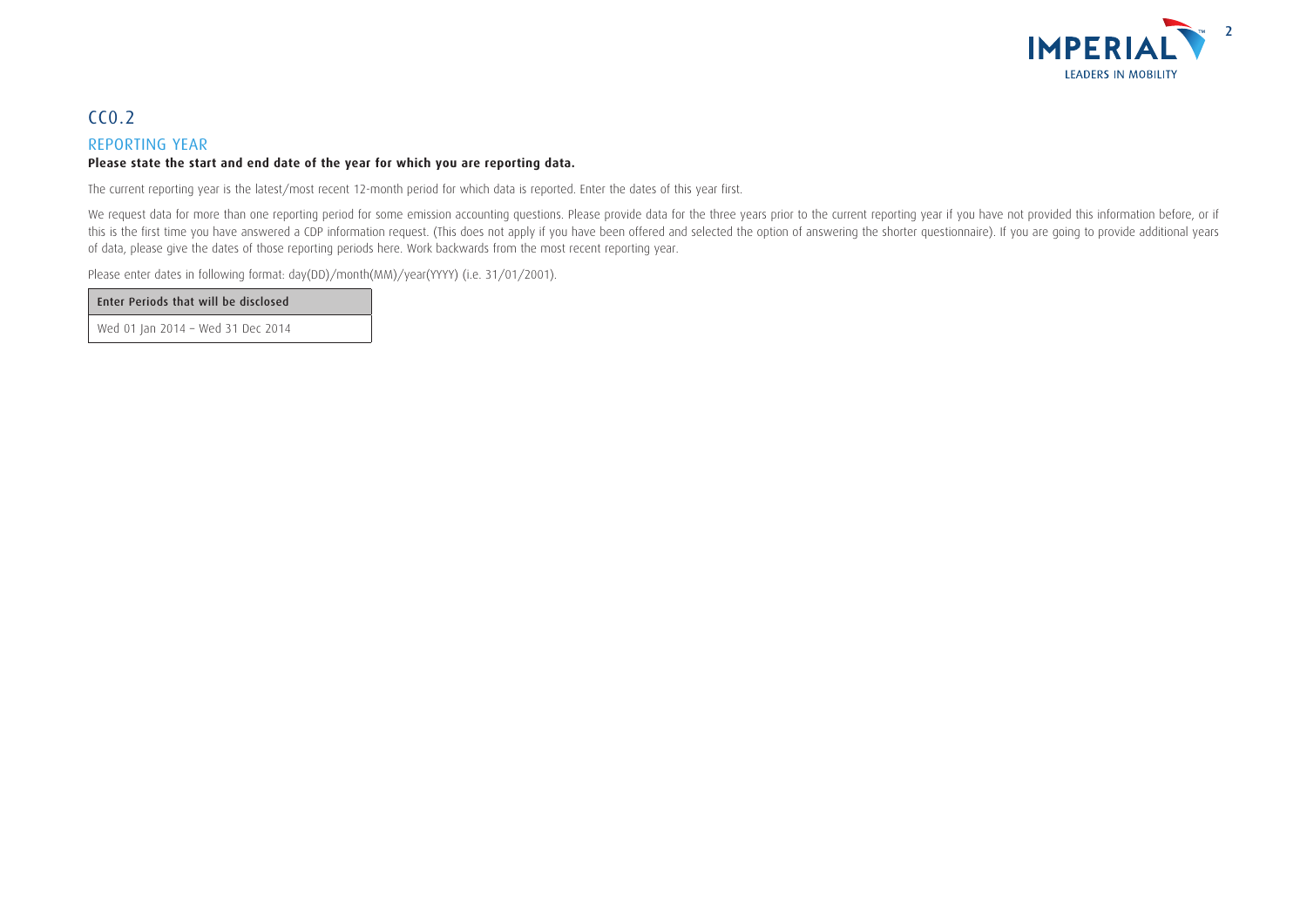

## CC0.3

### Country list configuration

Please select the countries for which you will be supplying data. If you are responding to the Electric Utilities module, this selection will be carried forward to assist you in completing your response.

| Select country           |
|--------------------------|
| Australia                |
| Austria                  |
| Belgium                  |
| Botswana                 |
| France                   |
| Germany                  |
| Hungary                  |
| Lesotho                  |
| Luxembourg               |
| Malawi                   |
| Mozambique               |
| Namibia                  |
| Netherlands              |
| Poland                   |
| South Africa             |
| Swaziland                |
| Sweden                   |
| United Kingdom           |
| Zambia                   |
| United States of America |
| Nigeria                  |
| Paraguay                 |
| Ghana                    |
| Kenya                    |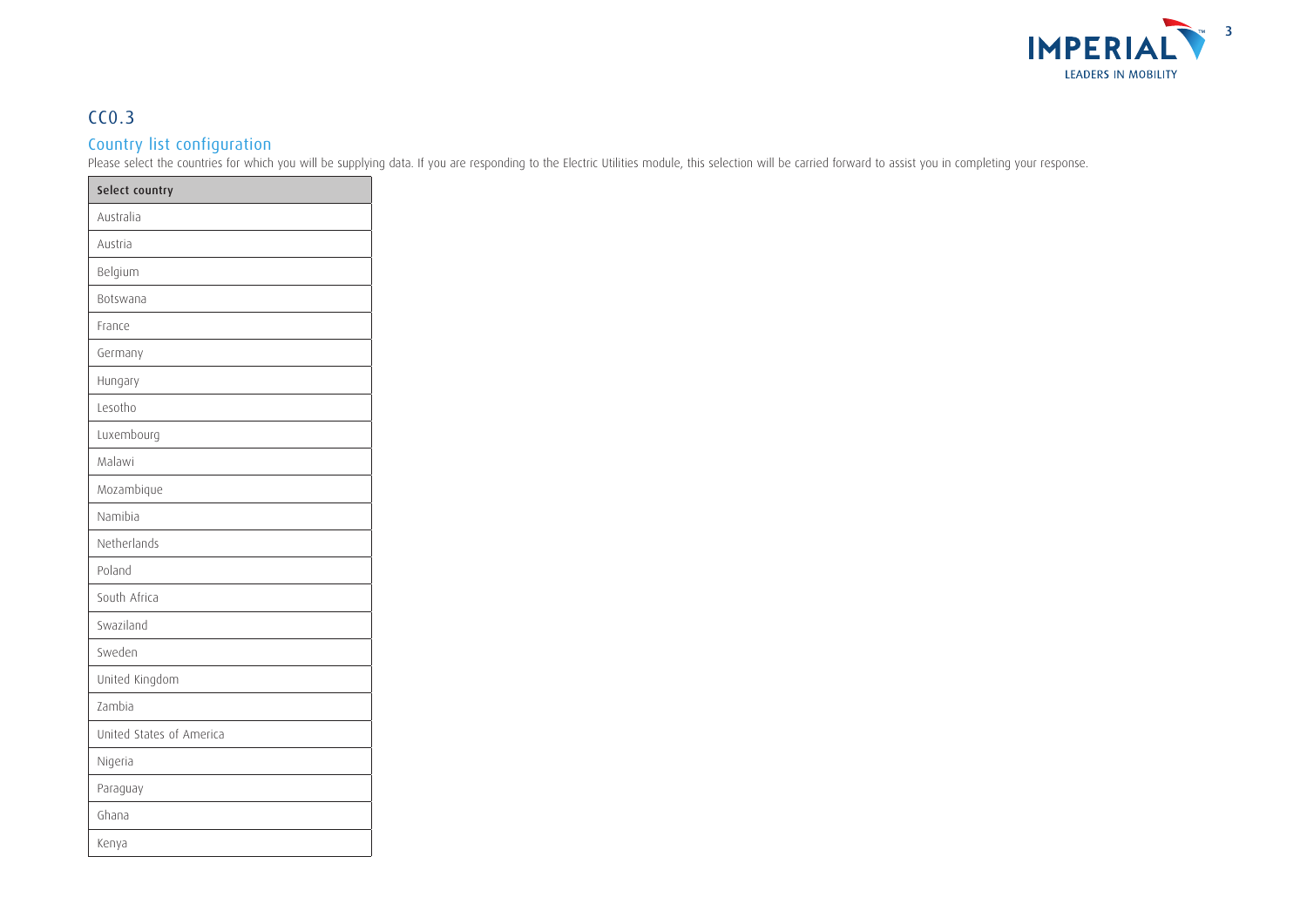

### $CC<sub>0.4</sub>$

#### CURRENCY SELECTION

**Please select the currency in which you would like to submit your response. All financial information contained in the response should be in this currency.**

ZAR (R)

## CC0.6

### MODULES

As part of the request for information on behalf of investors, electric utilities, companies with electric utility activities or assets, companies in the automobile or auto component manufacture sub-industries, companies i oil and gas sub-industries, companies in the information technology and telecommunications sectors and companies in the food, beverage and tobacco industry group should complete supplementary questions in addition to the main questionnaire.

If you are in these sector groupings (according to the Global Industry Classification Standard (GICS)), the corresponding sector modules will not appear below but will automatically appear in the navigation bar when you save this page. If you want to query your classification, please email respond@cdp.net.

If you have not been presented with a sector module that you consider would be appropriate for your company to answer, please select the module below. If you wish to view the questions first, please see https://www.cdp.net/en-US/Programmes/Pages/More-questionnaires.aspx.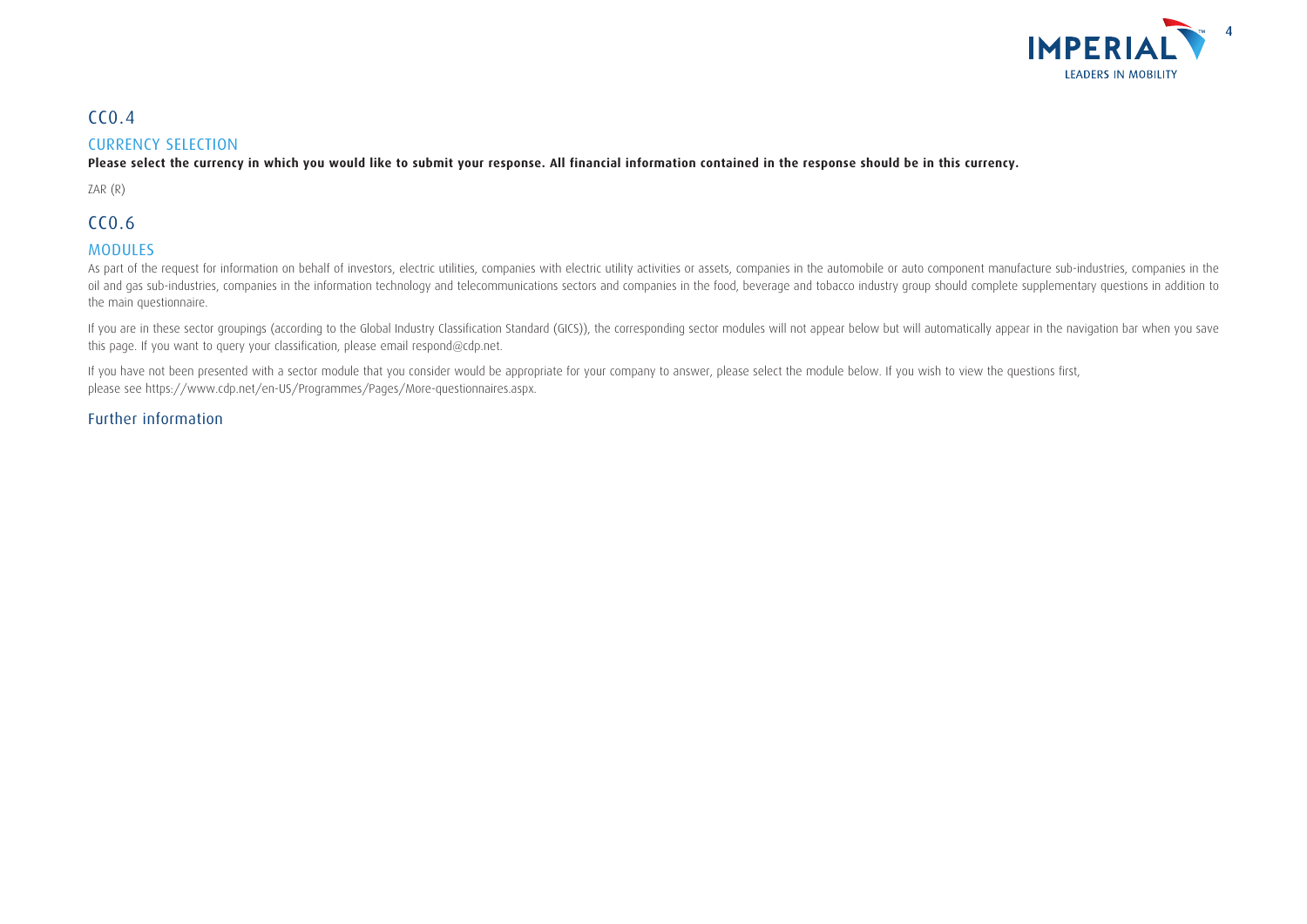

## MODULE: MANAGEMENT

### PAGE: CC1. GOVERNANCE

### CC1.1

#### **Where is the highest level of direct responsibility for climate change within your organisation?**

Board or individual/sub-set of the Board or other committee appointed by the Board.

### $C<sub>C</sub>11A$

#### **Please identify the position of the individual or name of the committee with this responsibility**

The Group Social, Ethics and Sustainability Committee is the highest level of direct responsibility for climate change within the Group. The committee is comprised of a non-executive chairman, Group Head of Sustainability, CEOs and Chief Executives across all divisions, and a number of executive and non-executive board members, including Group Executive: Risk. The Group Social, Ethics and Sustainability Committee meets quarterly to review and monitor all sustainability risks including those relating to climate change. All material information is elevated to the Group Risk Management Committee and the Board. The role of the committee is to perform statutory duties as contemplated in the Companies Act, No 71 of 2008. In addition and complementary to its statutory duties in terms of the Act the committee assists the company to discharge its social, ethics and sustainability responsibility with regard to the implementation of practices that are consistent with good corporate citizenship with particular focus on the following:

- > The King III Code of Corporate Governance;
- > Imperial's sustainability commitments;
- > Broad-based Black Economic Empowerment (B-BBEE) requirements as described in the Department of Trade and Industry;
- > Combined Generic Scorecard (excluding ownership targets) and associated Codes of Good Practice;
- > Imperial's transformation commitments as described in the group transformation strategy document and division specific B-BBEE plans;
- > Environmental commitments as described in Imperial's Environmental policy framework;
- > Corporate Social Investment (CSI) commitments as described in Imperial's CSI policy;
- > Imperial's Code of Ethics and Corporate Values Transformation remains a key area, however, and the committee will continue to quide and assist Imperial in its quest to reflect the South African social fabric while positi the organisation positively relative to the economy.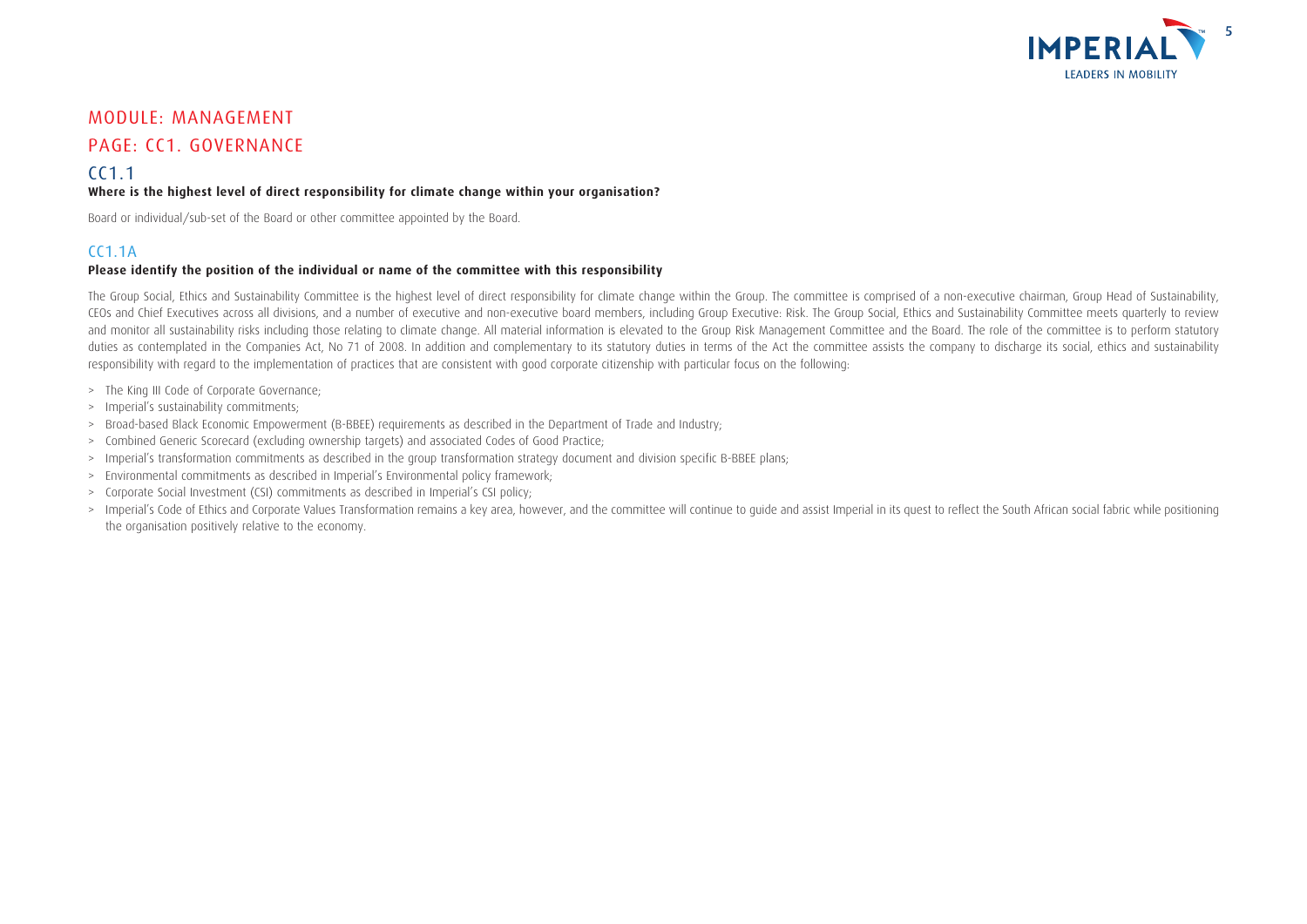

## CC1.2

**Do you provide incentives for the management of climate change issues, including the attainment of targets?**

Yes.

### CC1.2A

### **Please provide further details on the incentives provided for the management of climate change issues**

| Who is entitled to benefit from these incentives? | The type of incentives     | Incentivised performance indicator                                                                                                            | Comment                                                                                                                                                                      |
|---------------------------------------------------|----------------------------|-----------------------------------------------------------------------------------------------------------------------------------------------|------------------------------------------------------------------------------------------------------------------------------------------------------------------------------|
| Business unit managers                            | Monetary reward            | Emissions reduction project<br>Energy reduction project<br>Energy reduction target<br>Behaviour change related indicator                      | Number of litres saved per km on fuel usage.Reduction in kWh on energy<br>efficiency projects. Number of employees sent on driver training to improve<br>on fuel efficiency. |
| Environment/Sustainability managers               | Monetary reward            | Emissions reduction project<br>Energy reduction project<br>Energy reduction target<br>Behaviour change related indicator                      | Implementation, completion and effectiveness of initiatives and reporting.<br>Driving and monitoring energy reduction initiatives.                                           |
| Other: Equipment Operators                        | Monetary reward            | Emissions reduction project<br>Energy reduction project<br>Energy reduction target<br>Behaviour change related indicator                      | Number of litres saved per km on fuel usage. Efficient driving behaviour<br>rewarded by utilising satellite tracking to monitor driver behaviour and<br>patterns.            |
| All employees                                     | Recognition (non-monetary) | Emissions reduction project<br>Energy reduction project<br>Energy reduction target<br>Efficiency target<br>Behaviour change related indicator | Employees are rewarded for their contributions towards emissions and<br>energy reduction projects and initiatives against internally set targets.                            |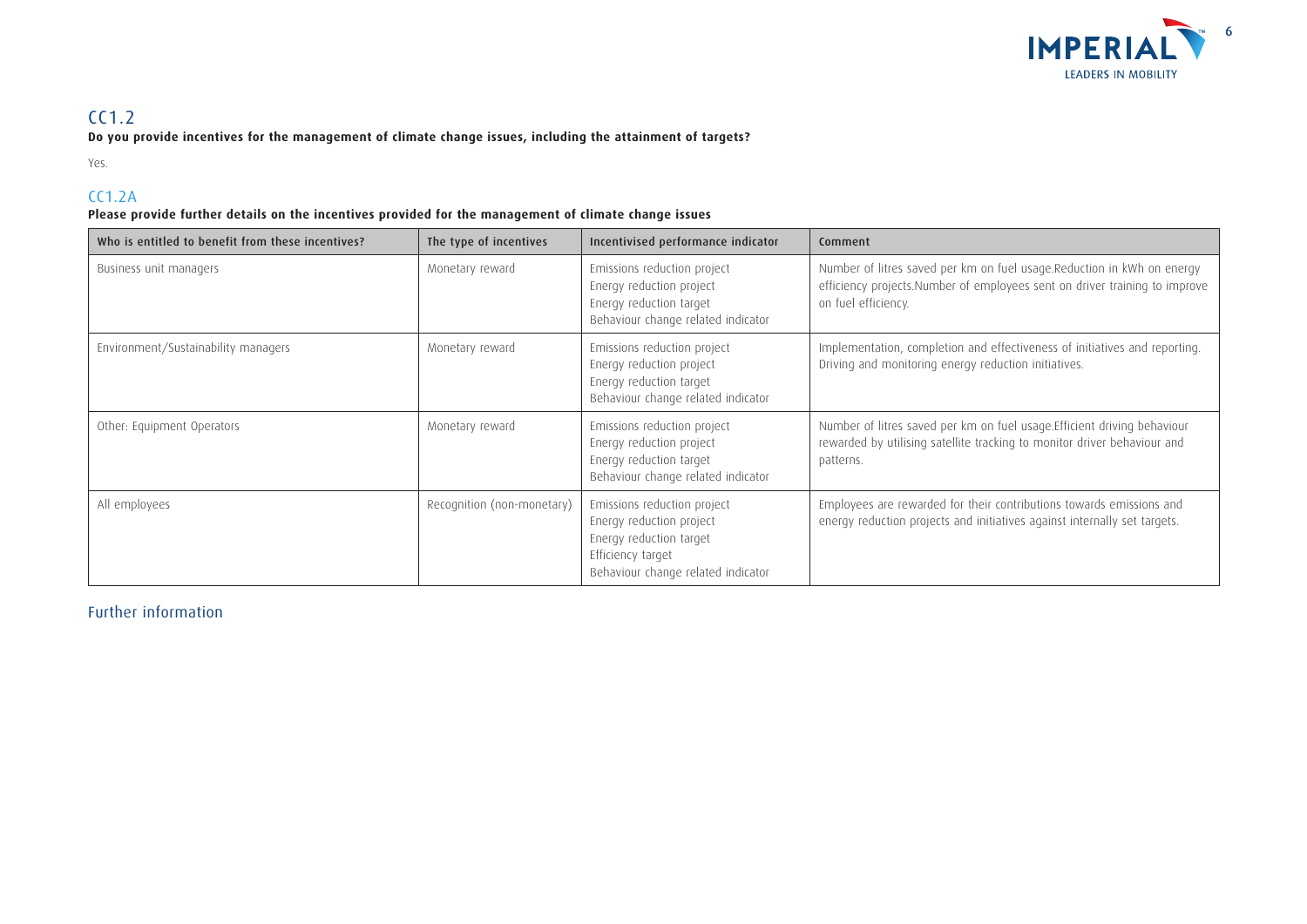

## PAGE: CC2. STRATEGY

## $CC<sub>2.1</sub>$

#### **Please select the option that best describes your risk management procedures with regard to climate change risks and opportunities**

Integrated into multi-disciplinary company wide risk management processes.

### CC2.1A

#### **Please provide further details on your risk management procedures with regard to climate change risks and opportunities**

| Frequency of<br>monitoring        | To whom are results reported?                                                   | Geographical areas considered                                              | How far into the future are<br>risks considered? | Comment                                                                                                                                                                                                                                                                                                                                                             |
|-----------------------------------|---------------------------------------------------------------------------------|----------------------------------------------------------------------------|--------------------------------------------------|---------------------------------------------------------------------------------------------------------------------------------------------------------------------------------------------------------------------------------------------------------------------------------------------------------------------------------------------------------------------|
| Six-monthly or<br>more frequently | Board or individual/sub-set of the Board or<br>committee appointed by the Board | Africa<br>Europe<br>United States of America<br>Australia<br>South America | >6 years                                         | The length of time for which risks are considered varies per risk and is<br>informed by a number of factors, such as geographical location, applicable<br>legislation, and nature of an acquisition. The length of time that Imperial<br>Holdings' brand and reputation could be impacted significantly informs<br>the length of time a certain risk is considered. |

### $CC2.1B$

#### **Please describe how your risk and opportunity identification processes are applied at both company and asset level.**

Imperial Holdings is managed on a decentralised federal management system that encourages entrepreneurship and independent management. Risks and opportunities are therefore spread across the various divisions, which in themselves are diverse and thus exposed to different risks and opportunities. The risk and opportunity identification process is an internal process linked to Imperial Holdings' strategy. Current and potential future ri informed by numerous factors including geographic location, economic situations, legislation, and nature and maturity of a business.

A Risk Officer is appointed to each Imperial Holdings division, and is responsible for compiling divisional risk registers informed by the business units within that division. These risks are primarily operational risks. T registers are formally reported to and reviewed by the divisional finance and risk committee on a quarterly basis. The divisional finance and risk committee comprises of an independent non-executive chairman, division CEO, divisional Finance Director, Group Executive: Risk, internal and external audit. Ultimate responsibility for the divisional risk identification process lies with the divisional CEOs and Group Executive. The divisional risk elevated to the Group Risk Committee, a sub-committee of the Group Board, and annually aligned to the strategy. Company level risks, such as brand and reputational risks, are addressed at this level.

### CC2.1C

#### **How do you prioritise the risks and opportunities identified?**

Imperial Holdings' prioritises risks based on an internal rating scale which takes into consideration the impact and likelihood of the risks. Additionally risks are prioritised based on available resources. 18 Strategic Ri representing the inherent business risks, have been identified. These risks are not ranked, but are consistently monitored in terms of movements in residual company risk exposure and have developed mitigating strategies. Climate Change, specifically the legislative environment and impact on operations, has been identified as a strategic risk.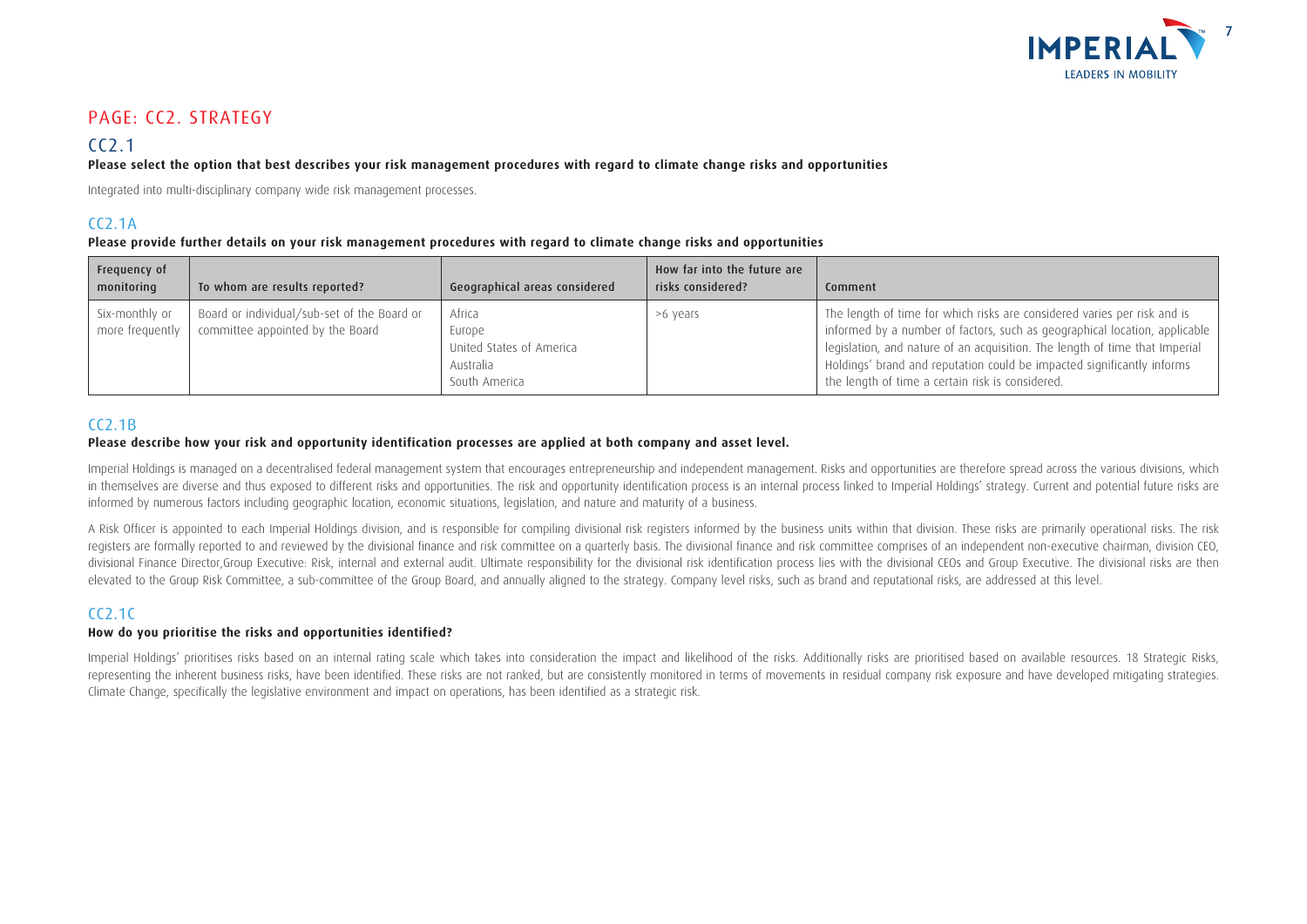

### $C(2.1D)$

Please explain why you do not have a process in place for assessing and managing risks and opportunities from climate change, and whether you plan to introduce such a process in future.

| Main reason for not having a process | . Do you plan to introduce a process? |  |
|--------------------------------------|---------------------------------------|--|
|--------------------------------------|---------------------------------------|--|

### $C<sub>2.2</sub>$

#### **Is climate change integrated into your business strategy?**

Yes.

### $CC2.2A$

#### **Please describe the process of how climate change is integrated into your business strategy and any outcomes of this process.**

Imperial is active in three major areas of mobility, namely: Consumer and Industrial Logistics; Vehicle Import, Distribution, Dealerships, Retail, Rental and Aftermarket Parts. Imperial Holdings comprises many entrepreneur units across its three major areas of mobility. Imperial Holdings' strategy is to build a sustainable and logically structured organisation on the platforms of the three major areas of mobility.

Company and divisional risks are reviewed quarterly, and annually aligned to Imperial Holdings' strategy. In the case of identified sustainability risks, these are also aligned to the sustainability strategy. The strategy determines our sustainability initiatives while our values quide the approach. As a multinational group, each Imperial division faces different risks and opportunities, and thus has different priorities and perspectives. E stakeholders in the different markets and countries in which we operate also have varying expectations and needs. Developing a group strategy from this diverse base requires close consultation to meet divisional objectives while fulfilling group targets.

Imperial Holdings has a dedicated Group Head of Sustainability, the communication channel for Imperial Holdings' divisions. The Group Head of Sustainability sits on the Social, Ethics and Sustainability Committee, meeting quarterly. Information specifically regarding sustainability that is identified to have the potential to influence strategic decision making is elevated to the Executive Committee, which meets every quarter.

Climate change, specifically the legislative environment and the impact on operations, has been identified as a strategic risk for Imperial Holdings and has influenced both short-term and long-term strategy. Loss monitoring clearly demonstrates the need for both short-term and long-term climate change interventions. Examples of recent loss monitoring results related to climate change include: an increase in flooding in Europe and Asia impacti the logistics division, specifically the barges; a significant change in seasonal weather patterns in Europe negatively affecting the Agri-business; increased detrimental traffic patterns, increased vehicle damage and vehi accidents due to adverse weather conditions in South Africa have resulted in losses for the Logistics division.

Imperial Holdings' short-term strategy (five years) from 2010, relating to climate change has been to:

- 1. Develop a group-wide sustainability strategy that can be integrated into the three strategic pillars Consumer and Industrial Logistics: Vehicle import, distribution, dealerships, retail, rental and aftermarket parts a related financial services;
- 2. Implement a Sustainability Management System;
- 3. Quantify Imperial Holdings' carbon footprint;
- 4. Set carbon emission benchmarks for each division;
- 5. Set carbon emission reduction targets for each division;
- 6. Develop an appropriate framework for assuring and reporting sustainability performance each year to the same high standards of the financial reporting;
- 7. Reduce Imperial Holdings' carbon emission intensity targets;

The long-term strategy (ten years) from 2010, relating to climate change is to:

- 8. Be the leader in carbon emission reduction technologies and processes for Imperial Holdings' operations;
- 9. Be known as the environmentally responsible option with regards to Imperial Holdings' services and products;
- 10. Reduce Imperial Holdings' absolute carbon emissions.

Due to changes in legislation, changes in consumer behaviour, changes in customer expectations and demands and reputational importance, the above approach to sustainability and climate change strategy will give Imperial Holdings a competitive advantage.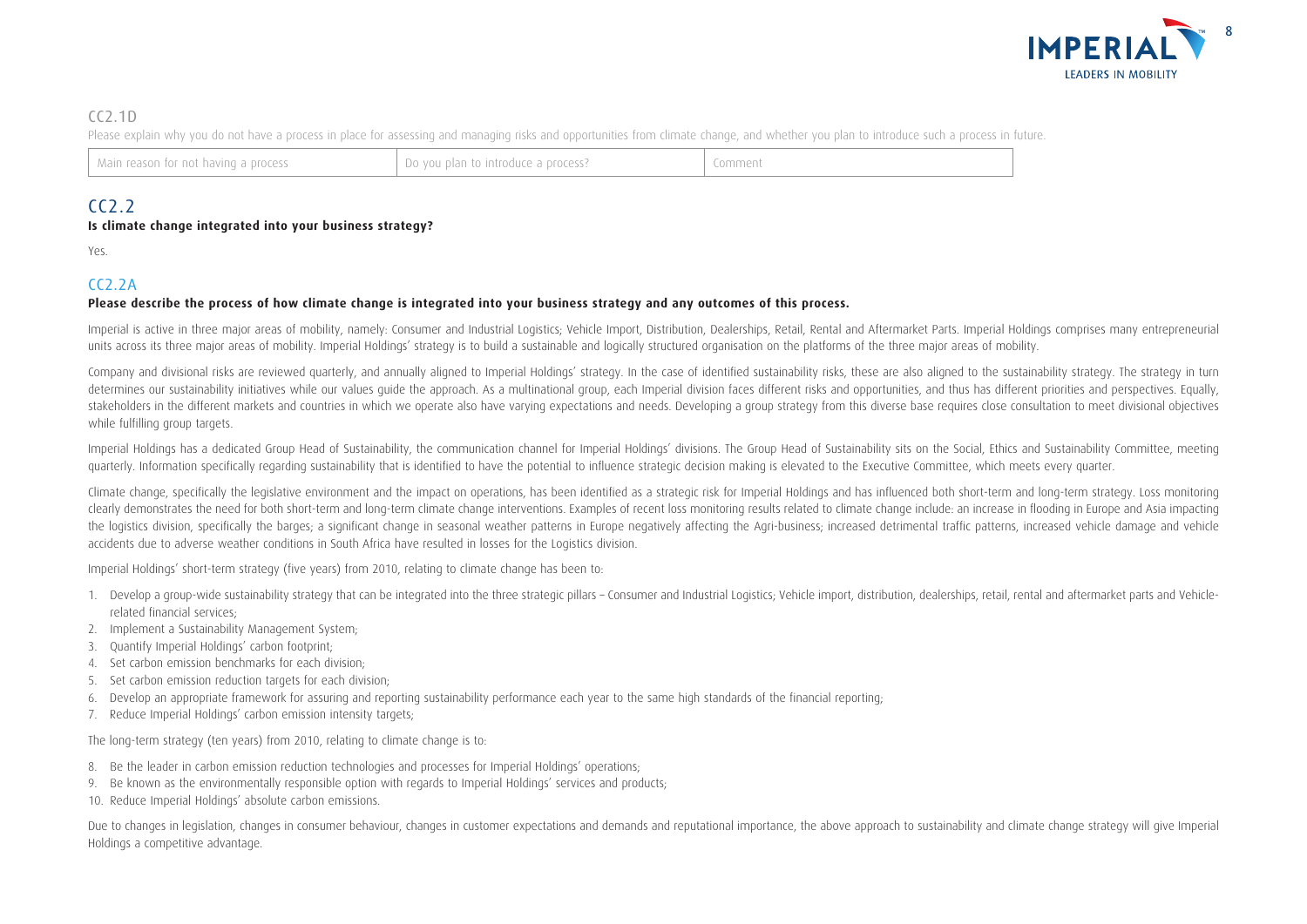

A substantial business decision relating to sustainability and climate change was to appoint a Group Head of Sustainability at Imperial Holdings group level, as well as Sustainability Executives in each of the respective L divisions, as well as implement the sustainability management system at considerable cost. This allows for focus on carbon emissions reporting (for example CDP) as well as improved communication of climate change issues and initiatives between divisions globally.

### CC2.2B

Please explain why climate change is not integrated into your business strategy.

### $CC2.2C$

#### **Does your company use an internal price of carbon?**

No, but we anticipate doing so in the next 2 years.

#### CC2.2D

Please provide details and examples of how your company uses an internal price of carbon.

### CC2.3

#### **Do you engage in activities that could either directly or indirectly influence public policy on climate change through any of the following? (tick all that apply)**

Direct engagement with policy makers Trade associations.

#### $C<sub>C</sub>2.3A$

#### **On what issues have you been engaging directly with policy makers?**

| Focus of<br>legislation | Corporate<br>Position | Details of engagement                                                                                                                                                                                                                                                                                                                                                                         | Proposed legislative solution                                                                                                                                                                                                                                                                                                                                                                                                                                                                                                                                                                                       |
|-------------------------|-----------------------|-----------------------------------------------------------------------------------------------------------------------------------------------------------------------------------------------------------------------------------------------------------------------------------------------------------------------------------------------------------------------------------------------|---------------------------------------------------------------------------------------------------------------------------------------------------------------------------------------------------------------------------------------------------------------------------------------------------------------------------------------------------------------------------------------------------------------------------------------------------------------------------------------------------------------------------------------------------------------------------------------------------------------------|
| Carbon tax              | Oppose                | Imperial Holdings and Imperial Logistics submitted individual legal responses on the<br>South African proposed carbon tax directly to Government National Treasury. These<br>are follow up submissions from the 2011 responses given. More recently Imperial<br>Holdings also submitted its response to the Davis Tax commission, a body set up by<br>National Treasury to look at all taxes. | We support the carbon tax, however with the following major exceptions:<br>The carbon tax as well as the CO <sub>2</sub> emissions levy on new vehicles (already in place) $\vert$<br>will result in the duplication of taxes.<br>There is a concern that the carbon tax will not be ring-fenced and will not be used<br>to mitigate the effects of climate change.<br>> The implications for the transport sector and it's consequent implications for<br>inflation and economic development must be carefully considered.<br>> The carbon tax in conjunction with fuel levies and e-tolling should be considered. |

### CC2.3B

**Are you on the Board of any trade associations or provide funding beyond membership?**

Yes.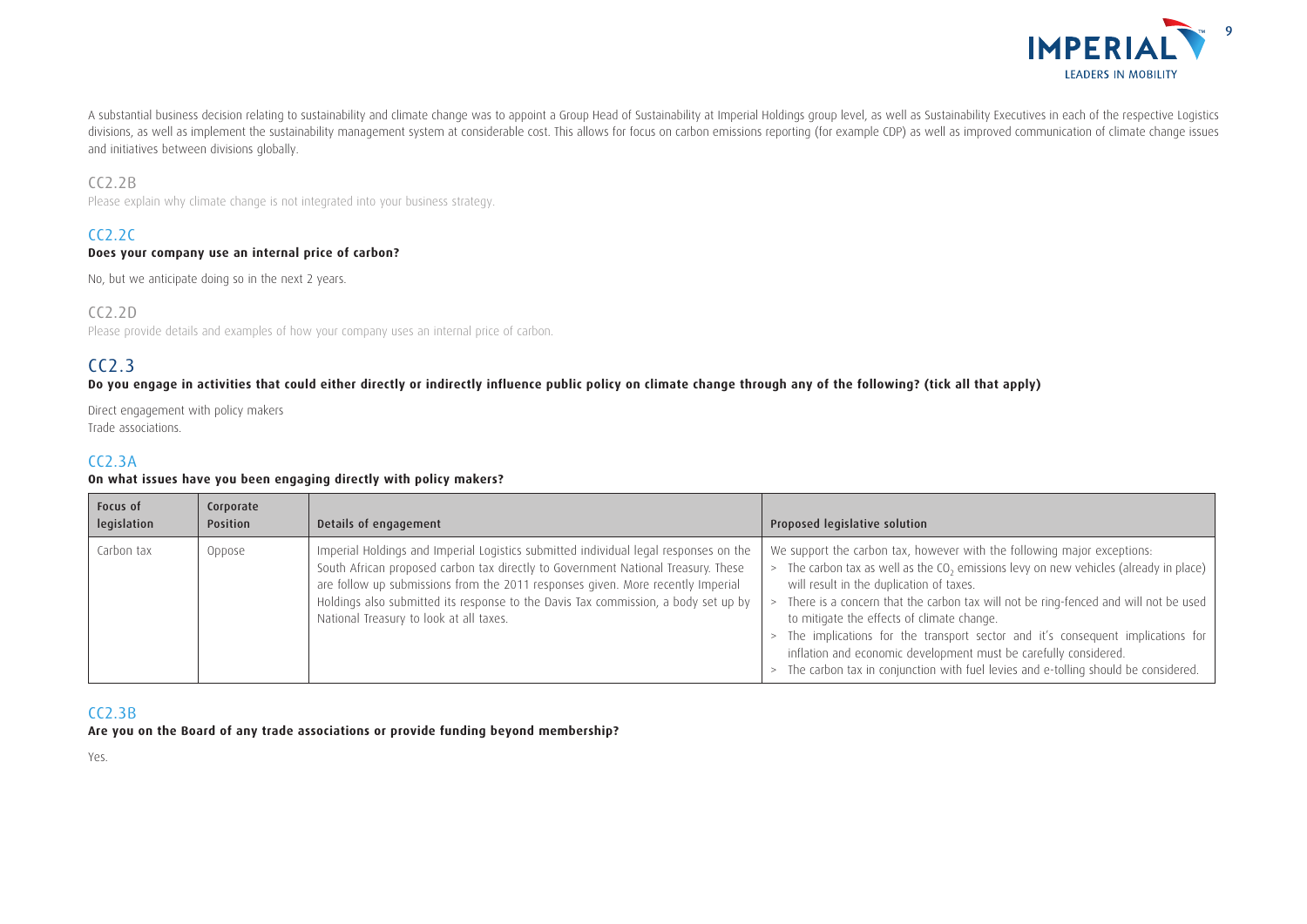

### $CC2.3C$ **Please enter the details of those trade associations that are likely to take a position on climate change legislation**

| Trade association                                                           | Is your position on<br>climate change<br>consistent with<br>theirs? | Please explain the trade association's position                                                                                                                                                                                                                                                                                                                                                                                                                                                                                                                                                                                                                                                                                                                                                                                                                                                                                                                                                                                                                                                                                                                                                                                                                                                                                                       | How have you, or are you attempting to, influence the<br>position?                                                                                                                                                            |
|-----------------------------------------------------------------------------|---------------------------------------------------------------------|-------------------------------------------------------------------------------------------------------------------------------------------------------------------------------------------------------------------------------------------------------------------------------------------------------------------------------------------------------------------------------------------------------------------------------------------------------------------------------------------------------------------------------------------------------------------------------------------------------------------------------------------------------------------------------------------------------------------------------------------------------------------------------------------------------------------------------------------------------------------------------------------------------------------------------------------------------------------------------------------------------------------------------------------------------------------------------------------------------------------------------------------------------------------------------------------------------------------------------------------------------------------------------------------------------------------------------------------------------|-------------------------------------------------------------------------------------------------------------------------------------------------------------------------------------------------------------------------------|
| Road Freight<br>Association (RFA)                                           | Mixed                                                               | The RFA is a facilitating body which influences the state of the Logistics industry, rates, upkeep of<br>the road infrastructure, road safety, freight security, driver interests, cross-border transport,<br>development funding for emerging operators, education, health, the fuel price, law enforcement,<br>labour relations and many other issues related to road freight transport. Sustainability is a core<br>value for the RFA. The RFA supports all efforts to reduce greenhouse gas emissions and climate<br>change, however, the Association strongly believes that South Africa cannot afford another Tax.<br>Primary concerns of the RFA include:<br>1) No viable alternatives exist for the industry;<br>2) No approved carbon project offsets from Treasury exist that provide the option to reduce the<br>tax burden of operators;<br>3) The Carbon Tax will not be ring-fenced by Government for use in projects to reduce fuel<br>consumption and carbon emissions, or for green efficiency projects. For as long as this is the<br>case, the Carbon Tax will be viewed as just another initiative to generate revenue.<br>4) Availability of supply of clean fuels and bio fuels is still an issue.<br>5) The proposed Carbon Tax will have a serious impact on the cost of logistics, rendering road<br>transport uneconomical. | The CEO of Imperial Logistics Industrial division sits on the<br>board of the RFA and is the current chairperson, and while<br>Imperial Holdings does not oppose the carbon tax, similar<br>concerns are shared with the RFA. |
| Southern Vehicle<br>African Renting and<br>Leasing Association<br>(SAVRALA) | Consistent                                                          | SAVRALA is the representative voice of Southern Africa's vehicle rental, leasing and fleet<br>management sector. SAVRALA lobbies government to ensure that regulation and legislation<br>affecting its members is fair. SAVRALA also works with public sector agencies, industry associations<br>and key business influencers on key road transport, taxation and finance-related issues. SAVRALA<br>recognises the risks and opportunities posed by climate change, and works with its members to<br>address the issues raised. SAVRALA does not have an independent position on climate change,<br>however is quided by its members.                                                                                                                                                                                                                                                                                                                                                                                                                                                                                                                                                                                                                                                                                                                | Imperial Holdings Car Rental division sits the SAVRALA board,<br>and provides guidance on issues, including those climate<br>change related.                                                                                  |

### CC2.3D

**Do you publicly disclose a list of all the research organisations that you fund?**

### CC2.3E

**Do you fund any research organisations to produce or disseminate public work on climate change?**

### CC2.3F

**Please describe the work and how it aligns with your own strategy on climate change**

### CC2.3G

**Please provide details of the other engagement activities that you undertake**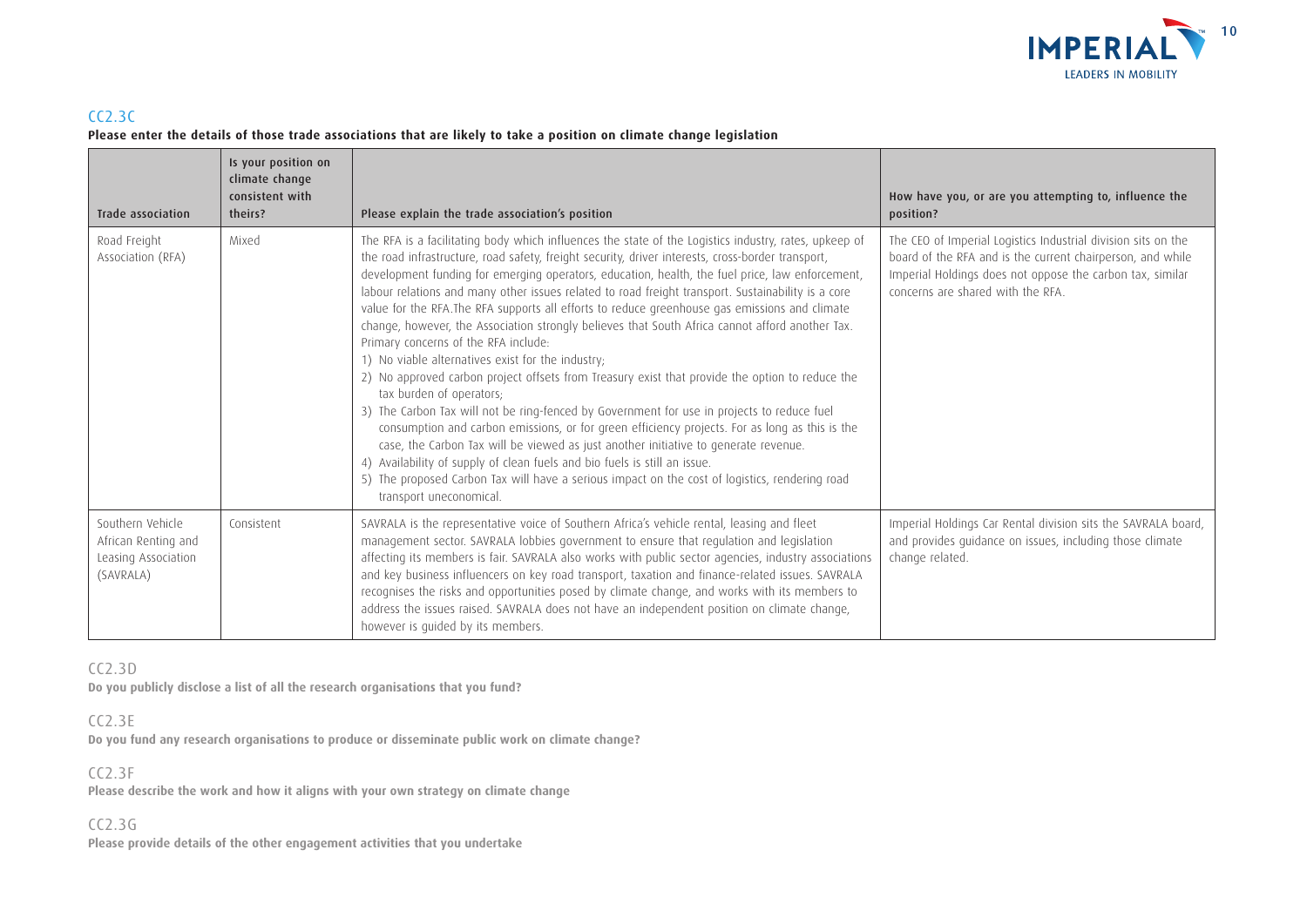

### CC2.3H

#### **What processes do you have in place to ensure that all of your direct and indirect activities that influence policy are consistent with your overall climate change strategy?**

Emerging legislation and policies, and the risks associated with these are monitored at a head office level. These are reported and the potential impact on Imperial Holdings examined at the Risk Committee and the Social, Ethics and Sustainability Committee. Should a risk or opportunity be identified, this is then elevated to the Group Executive Committee where Imperial Holdings' involvement is decided and actions associated with the legisl policy are pursued. This ensures that all direct and indirect engagement with policy aligns with Imperial Holdings' strategy.

#### CC2.3I

**Please explain why you do not engage with policy makers**

### CC2.4

Would vour organisation's board of directors support an international agreement between governments on climate change, which seeks to limit global temperature rise to under two degree **Celsius from pre-industrial levels in line with IPCC scenarios such as RCP2.6?**

Yes.

### $CC<sub>2</sub>4A$

Please describe your board's position on what an effective agreement would mean for your organisation and activities that you are undertaking to help deliver this agreement at the 2015 **United Nations Climate Change Conference in Paris (COP 21).**

Internationally, South Africa has made a voluntary commitment to reduce its greenhouse gas emissions by 34% by 2020 and 42% by 2025 relative to business as usual.

Imperial's board supports the efforts of the international community to develop an emissions reduction agreement to combat global temperature rise based on an economy-wide price on carbon emissions that ensures continued reliability, affordability and economic growth. Imperial also recognises the threat of global climate change and believes that an effective international agreement would utilise all zero and low-carbon resources available international community.

Imperial supports the COP21 INDC initiative for reducing greenhouse gas (GHG) emissions. Imperial's commitment to reducing emissions through its GHG programs and intended compliance with GHG emission regulations will contribute to the South Africa's ability to meet its proposed commitments in Paris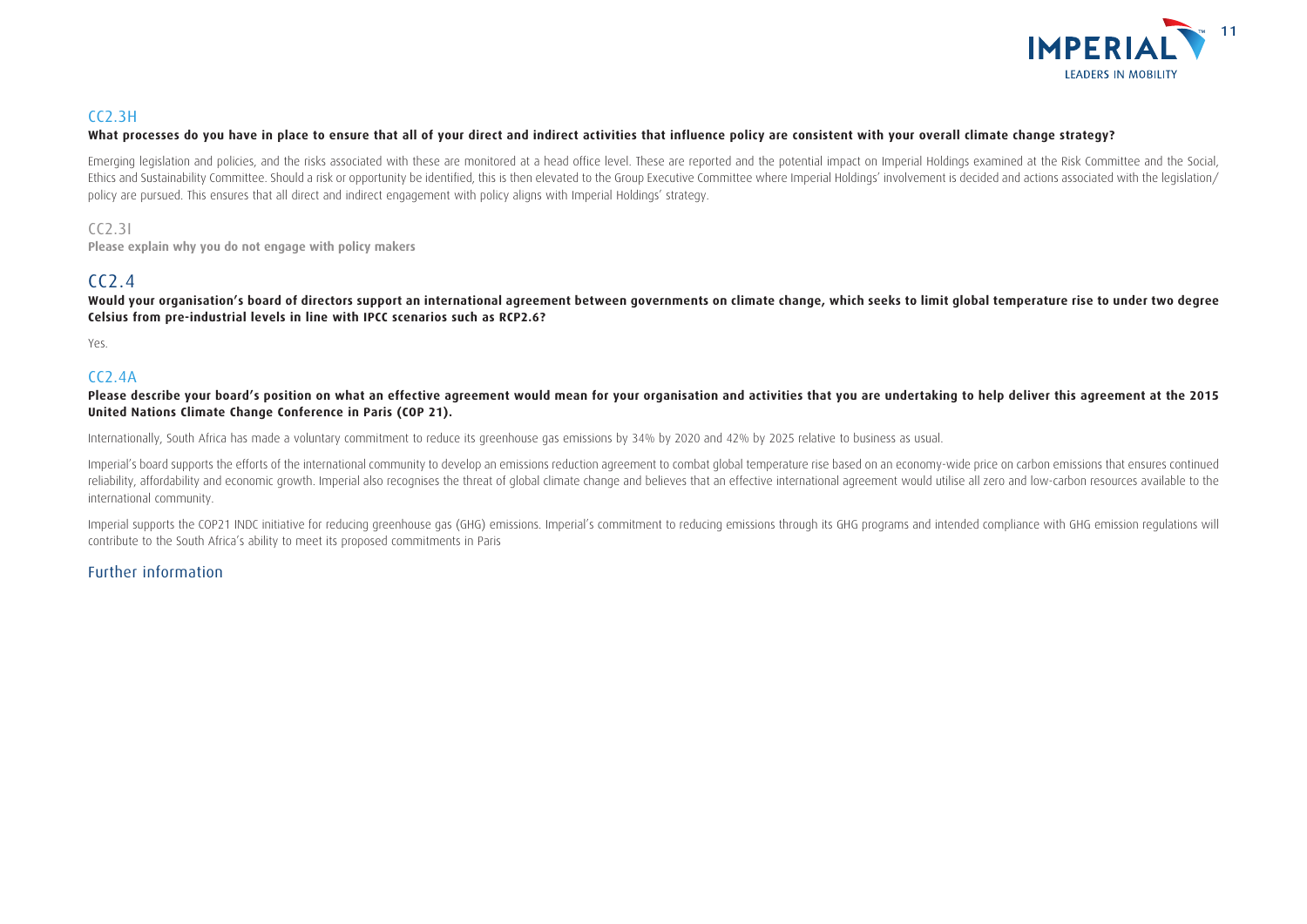

## PAGE: CC3. TARGETS AND INITIATIVES

## CC3.1

### **Did you have an emissions reduction target that was active (ongoing or reached completion) in the reporting year?**

No

## CC3.1A

#### **Please provide details of your absolute target**

| % of emissions in scope<br>$\,$ $\,$ % reduction from base<br>Target year<br>Scope<br>Base vear<br>Base year emissions<br>$\int$ (metric tonnes CO <sub>2</sub> e) | Comment |
|--------------------------------------------------------------------------------------------------------------------------------------------------------------------|---------|
|--------------------------------------------------------------------------------------------------------------------------------------------------------------------|---------|

### CC3.1B

#### **Please provide details of your intensity target**

| Scope | % of emissions in | % reduction from base | Metric | Base year | Normalised base year | Target year | Comment |
|-------|-------------------|-----------------------|--------|-----------|----------------------|-------------|---------|
|       | scope             | year                  |        |           | emissions            |             |         |

### CC3.1C

#### **Please also indicate what change in absolute emissions this intensity target reflects**

| Direction of change anticipated in absolute | │ % change anticipated in | Direction of change anticipated in absolute                            | $\mid$ % change anticipated in | Comment |
|---------------------------------------------|---------------------------|------------------------------------------------------------------------|--------------------------------|---------|
| Scope 1+2 emissions at target completion?   |                           | absolute Scope 1+2 emissions   Scope 3 emissions at target completion? | absolute Scope 3 emissions     |         |

### CC3.1D

### **For all of your targets, please provide details on the progress made in the reporting year**

|  |  | % complete (time) | % complete (emissions) | Comment |
|--|--|-------------------|------------------------|---------|
|--|--|-------------------|------------------------|---------|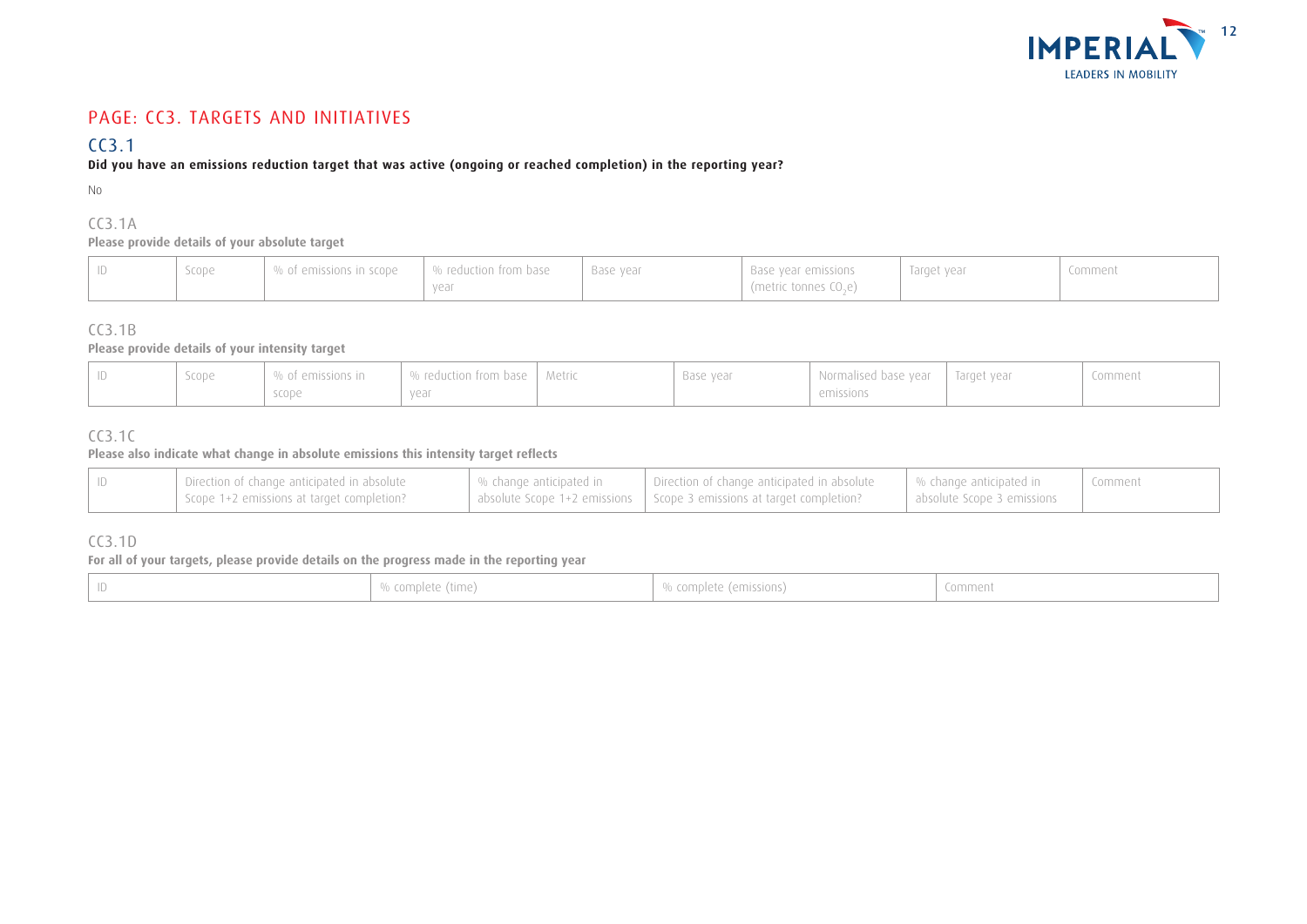

### CC3.1E

#### **Please explain (i) why you do not have a target; and (ii) forecast how your emissions will change over the next five years.**

Due to the decentralised structure of Imperial Holdings, gathering, collating, processing and tracking the various divisional data has been a challenge in the past. In the second half of 2011 Imperial invested in a sustain management system (Enablon). This system collates, processes, tracks and communicates data from each business operating site globally.

Since implementing the sustainability management system, the focus has been on completeness and quality of the data to ensure it accurately reflects the performance of the business units thereby informing business decision and setting relevant and achievable targets. Internal targets for a number of business units have been identified and set, however Imperial Holdings is still in the process of consolidating targets for the divisions and th

As an on-going strategic imperative, Imperial Holdings is continuously implementing a multitude of new technologies and energy efficiency initiatives across their divisions, the strategic objectives of Imperial Holdings is focused on expansion. This will be carried out through acquisitions, partnerships and grassroots development. While intensity targets are predicted to decrease over the next 5 years, absolute emissions are predicted to inc According to current information and a non-comprehensive estimation of predicted growth combined with reduction activities, Imperial Holdings' absolute emissions are estimated to increase by less than 5% over the next 5 years.

## $C<sub>3</sub>$

#### **Does the use of your goods and/or services directly enable GHG emissions to be avoided by a third party?**

Yes

### CC3.2A

#### **Please provide details of how the use of your goods and/or services directly enable GHG emissions to be avoided by a third party**

- i) Under Imperial Holdings' Car Rental Fleet, Europcar has maintained 98 VW Polo TDI Blue Motion vehicles in their fleet. This good and/or service directly enables a third party to avoid/reduce their GHG emissions.
- ii) The third party is provided with an option to drive a vehicle that consumes less fuel and therefore emits less GHG.
- iii) Designed to improve fuel efficiency and reduce emissions, the VW Polo TDI Blue Motion emits 0,089kg CO, per km versus the average of 0,153kg CO, per km for the other rental vehicles in its class/group. On average a rental vehicle will travel 30 000km per year, therefore the total GHG emission reduction from the rental of VW Polo TDI Blue Motion versus another vehicle in that rental class/group is 1 920kg CO<sub>2</sub> per year. Thus for the fleet of 98 VW Polo TDI Blue Motion vehicles at Europcar, the annual emissions avoided will be 188 160kg CO.
- iv) The assumption used in the above estimation is the average distance a rental vehicle will travel annually. This includes the assumption that Blue Motion vehicles are chosen as often as other vehicles in its class.
- v) Imperial Holdings is not considering generating CERs or ERUs within the framework of CDM or JI (UNFCCC) at present.

Imperial Logistics constantly does route planning and optimisation projects for new and existing customers. These planning sessions and interactions with our clients ensures the most efficient routes, technology and approp vehicles are used to obtain maximum efficiencies for both parties, resulting in lower GHG emissions.

### CC3.3

#### **Did you have emissions reduction initiatives that were active within the reporting year (this can include those in the planning and/or implementation phases)**

Yes.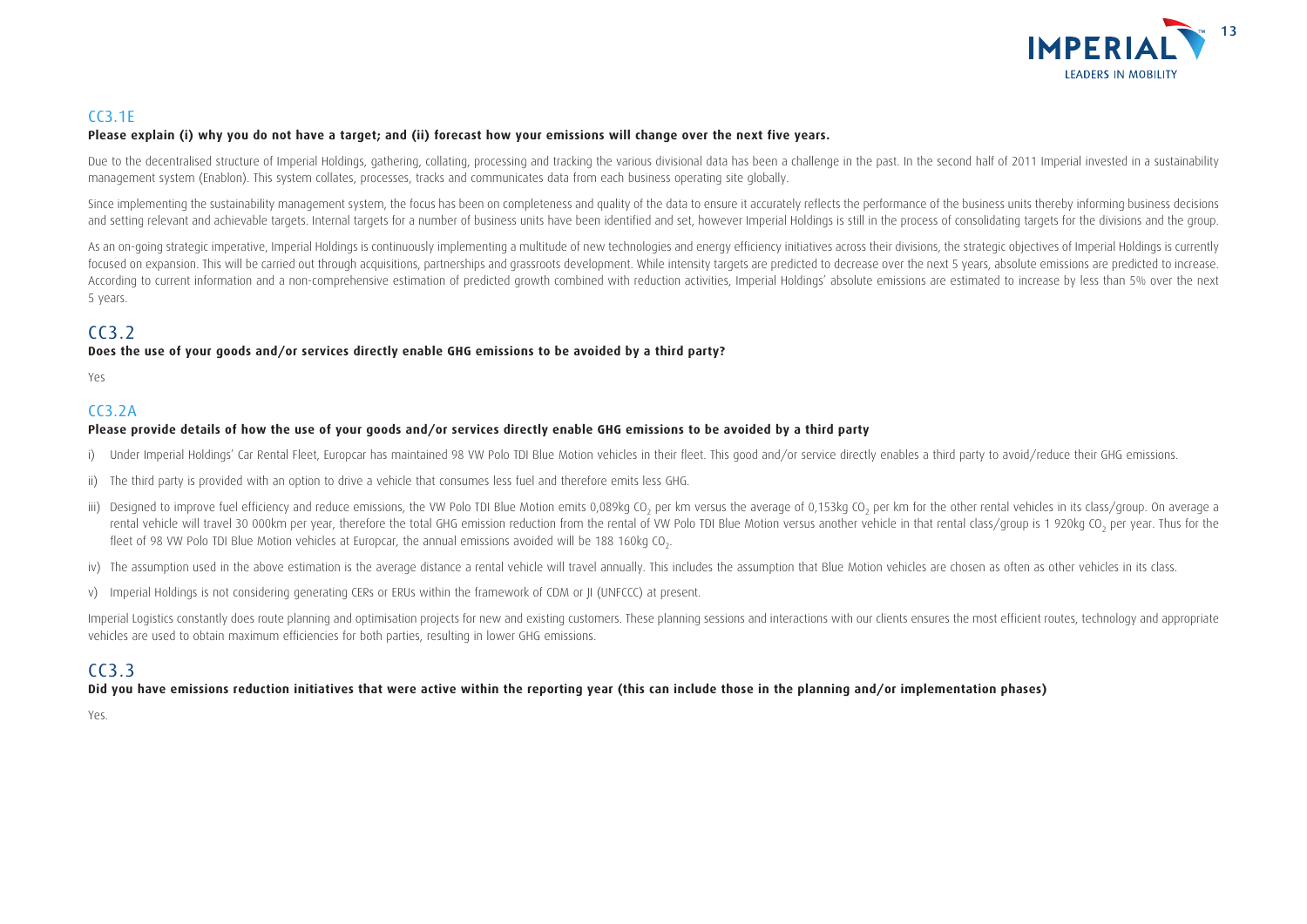

### CC3.3A

Please identify the total number of projects at each stage of development, and for those in the implementation stages, the estimated CO<sub>2</sub>e savings

| Stage of development      | Number of projects | Total estimated annual CO <sub>2</sub> e savings in metric tonnes CO <sub>2</sub> e (only<br>for rows marked *) |
|---------------------------|--------------------|-----------------------------------------------------------------------------------------------------------------|
| Under investigation       |                    |                                                                                                                 |
| To be implemented*        |                    |                                                                                                                 |
| Implementation commenced* |                    |                                                                                                                 |
| Implemented*              |                    |                                                                                                                 |
| Not to be implemented     |                    |                                                                                                                 |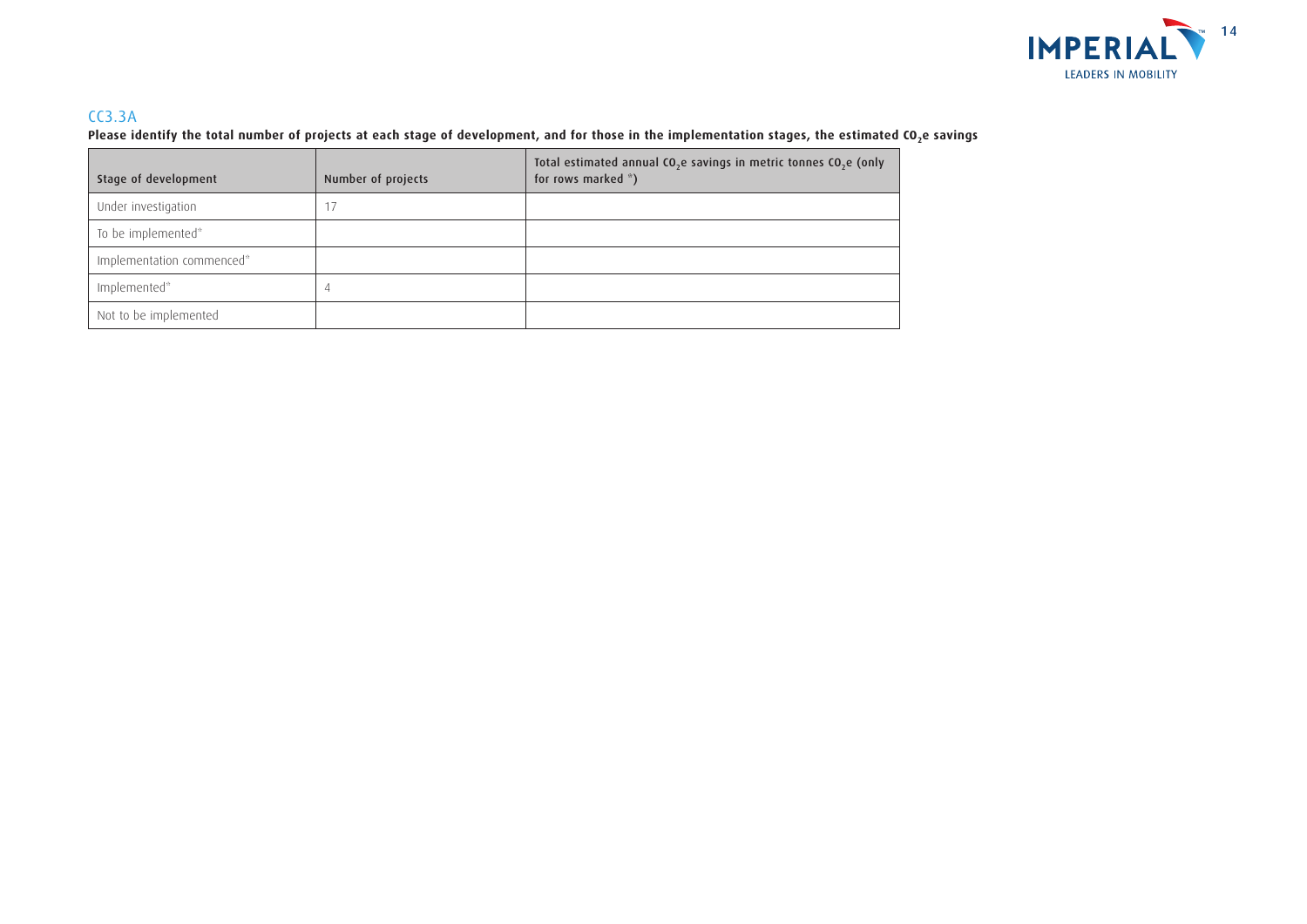

### CC3.3B **For those initiatives implemented in the reporting year, please provide details in the table below**

| <b>Activity type</b>     | Description of activity                                                                                                                                                                                                                                                                                                                                                                                                                                                                                                   | Estimated<br>annual<br>C <sub>0</sub> , <sub>e</sub><br>savings<br>(metric<br>tonnes<br>(0, e) | Scope   | Voluntary/<br>Mandatory | Annual<br>monetary<br>savings<br>(unit<br>$currency -$<br>as specified<br>in $CC0.4)$ | Investment<br>required<br>(unit<br>currency -<br>as specified<br>in $CC0.4$ ) | Payback<br>period | Estimated<br>lifetime of<br>the<br>initiative | Comment                                                                                                                                                                                                                                                                                                                                                                                                                                                                                                                                                                                                                                                                                                                                                                                                                                                                                      |
|--------------------------|---------------------------------------------------------------------------------------------------------------------------------------------------------------------------------------------------------------------------------------------------------------------------------------------------------------------------------------------------------------------------------------------------------------------------------------------------------------------------------------------------------------------------|------------------------------------------------------------------------------------------------|---------|-------------------------|---------------------------------------------------------------------------------------|-------------------------------------------------------------------------------|-------------------|-----------------------------------------------|----------------------------------------------------------------------------------------------------------------------------------------------------------------------------------------------------------------------------------------------------------------------------------------------------------------------------------------------------------------------------------------------------------------------------------------------------------------------------------------------------------------------------------------------------------------------------------------------------------------------------------------------------------------------------------------------------------------------------------------------------------------------------------------------------------------------------------------------------------------------------------------------|
| Transportation:<br>fleet | Due to commitment to sustainability<br>and demand from customers, in<br>2012/13/14, Imperial Holdings<br>invested in an initiative to test the<br>viability of EcoFridge trailers through<br>purchasing 4 trailers. Standard<br>refrigeration trailers are diesel<br>powered and use refrigerants. The<br>EcoFridge is a cryogenic refrigeration<br>system powered by liquid nitrogen<br>which has zero carbon emissions. This<br>is a voluntary initiative aimed at<br>reducing Imperial Holdings' Scope 1<br>emissions. | 60                                                                                             | Scope 1 | Voluntary               | $\overline{0}$                                                                        | 30 000                                                                        | $1 - 3$ years     | $3 - 5$ years                                 | Currently there is no monetary saving as the<br>liquid nitrogen cost for one vehicle per year is<br>43% more than diesel powered refrigeration.<br>The 'investment required' is the amount<br>additional to the cost of purchasing 4 standard<br>refrigeration trailers. The expansion of the fleet<br>is however dependent on a number of<br>challenges being addressed, such as the<br>availability of liquid nitrogen for an<br>expanding fleet.                                                                                                                                                                                                                                                                                                                                                                                                                                          |
| Transportation:<br>fleet | Due to commitment to sustainability<br>and demand from customers, in<br>2012/13/14, Imperial Holdings<br>invested in 8 Euro 5 trucks. These<br>trucks only operate on a diesel<br>specification of 50ppm or less and use<br>a fuel additive that reduces the<br>particulate matter and NOx emitted.<br>This is a voluntary initiative aimed at<br>reducing Imperial Holdings' Scope 1<br>emissions.                                                                                                                       |                                                                                                | Scope 1 | Voluntary               | $\overline{0}$                                                                        | 1 200 000                                                                     | $4 - 10$ years    | $3 - 5$ years                                 | While the CO <sub>2</sub> emissions remain the same in<br>Euro 5 trucks as compared to regular trucks, the<br>Euro 5 trucks emit significantly less particulate<br>matter and NOx gases. Euro 5 trucks on average<br>cost: R1 500 000 in capital outlay; 8% more in<br>maintenance, 10% more in fuel (due the<br>required fuel specification) and 6% more in fuel<br>additives. Therefore there is currently no cost<br>saving for investment in Euro 5 trucks. However,<br>due to the commitment to sustainability and<br>demand from customers Imperial Holdings will<br>continue to invest in this initiative. The<br>'investment required' is the amount additional<br>to the cost of purchasing 8 standard trucks. The<br>expansion of the Euro 5 fleet, and further into<br>Euro 6, is very dependent on the availability<br>of the correct specification fuel around<br>South Africa. |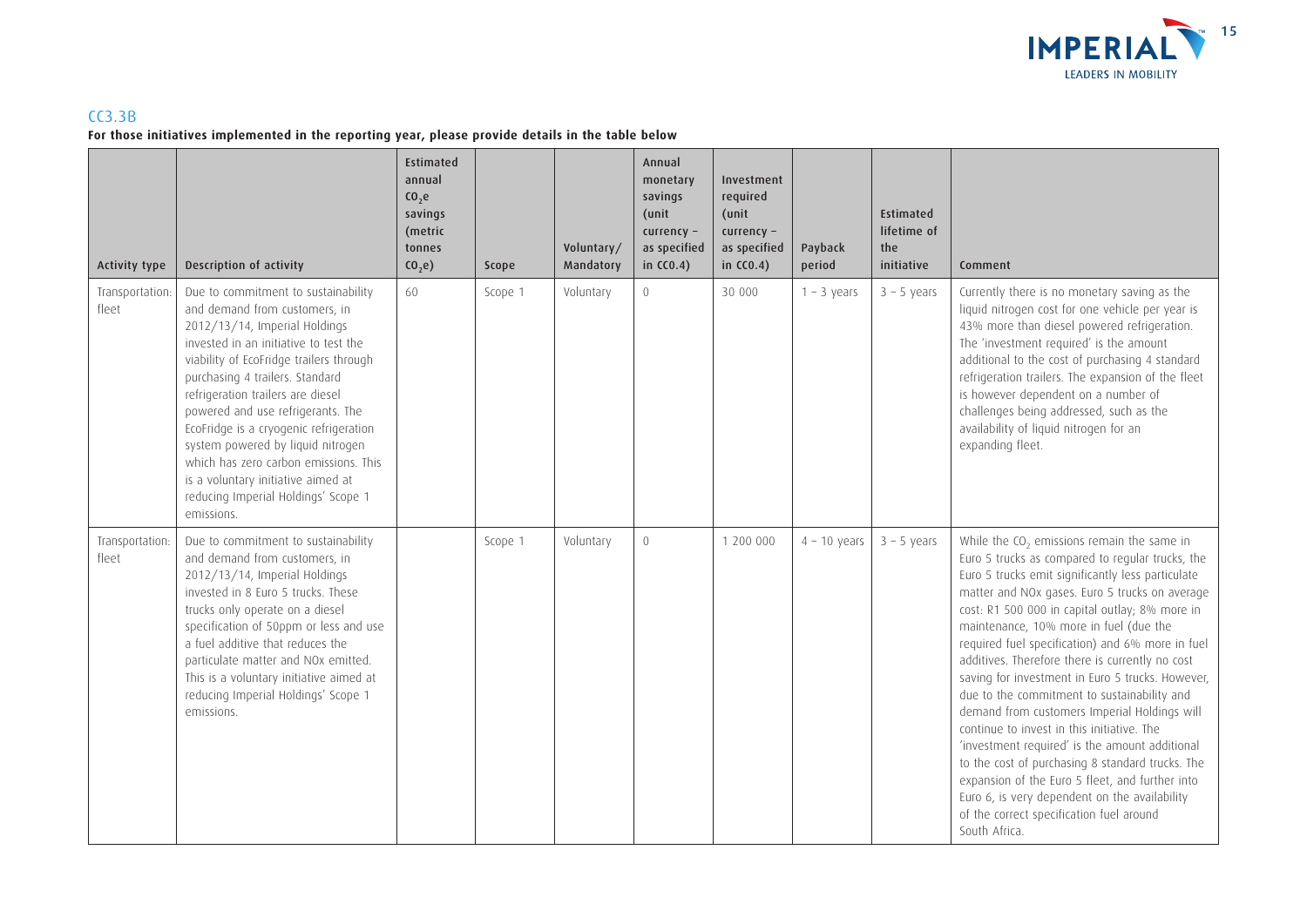

| <b>Activity type</b>     | Description of activity                                                                                                                                                                                                                                                                                                                                                                                                                                                                                                                                                                                                                                                                                                                                                                                        | Estimated<br>annual<br>C <sub>0</sub> , <sub>e</sub><br>savings<br>(metric<br>tonnes<br>CO <sub>2</sub> e | Scope   | Voluntary/<br>Mandatory | Annual<br>monetary<br>savings<br>(unit<br>currency -<br>as specified<br>in $CC0.4)$ | Investment<br>required<br>(unit<br>$curve$ ncy -<br>as specified<br>in $CC0.4)$ | Payback<br>period | <b>Estimated</b><br>lifetime of<br>the<br>initiative | Comment                                                                                                                                                                                                                                                                             |
|--------------------------|----------------------------------------------------------------------------------------------------------------------------------------------------------------------------------------------------------------------------------------------------------------------------------------------------------------------------------------------------------------------------------------------------------------------------------------------------------------------------------------------------------------------------------------------------------------------------------------------------------------------------------------------------------------------------------------------------------------------------------------------------------------------------------------------------------------|-----------------------------------------------------------------------------------------------------------|---------|-------------------------|-------------------------------------------------------------------------------------|---------------------------------------------------------------------------------|-------------------|------------------------------------------------------|-------------------------------------------------------------------------------------------------------------------------------------------------------------------------------------------------------------------------------------------------------------------------------------|
| Transportation<br>fleet  | Imperial Holdings Logistics division<br>invested in a 'logistics optimisation'<br>initiative spanning 8 operational sites<br>representing 250 vehicles. This<br>included the implementation of<br>vehicle routing and optimisation (OPSI<br>PLATO). While this has significantly<br>improved business efficiency, it has<br>also resulted in decreased emissions.<br>This is a voluntary initiative aimed at<br>reducing Imperial Holdings' Scope 1<br>emissions.                                                                                                                                                                                                                                                                                                                                              | 500                                                                                                       | Scope 1 | Voluntary               |                                                                                     | 5 000 000                                                                       | $4 - 10$ years    | 3-5 years                                            | The investment figure provided includes the<br>initial capital cost for the software per vehicle<br>and the the annual licence fee per vehicle, for<br>250 vehicles. This initiative will be implemented<br>at a further 8 sites representing 400 vehicles<br>within the next years |
| Transportation:<br>fleet | Imperial Holdings Logistics division has<br>invested in a vehicle management<br>system (FleetBoard) for the Mercedes-<br>Benz truck fleet. This analysis<br>instrument serves to improve the<br>efficiency of the vehicle through<br>measuring mileage, operational status,<br>consumption and evaluation of the<br>driving style (rating). This enables the<br>fleet manager to determine the<br>reasons for high consumption and to<br>use this information to inform driver<br>training. This will also ultimately result<br>in targets being set for drivers based<br>on their scorecard. FleetBoard<br>promotes a 10% reduction in fuel<br>consumption through use of the<br>vehicle management system. While<br>this system has been implemented in<br>the fleet, data measurement has not<br>concluded. |                                                                                                           | Scope 1 | Voluntary               |                                                                                     |                                                                                 | 1-3 years         | 3-5 years                                            |                                                                                                                                                                                                                                                                                     |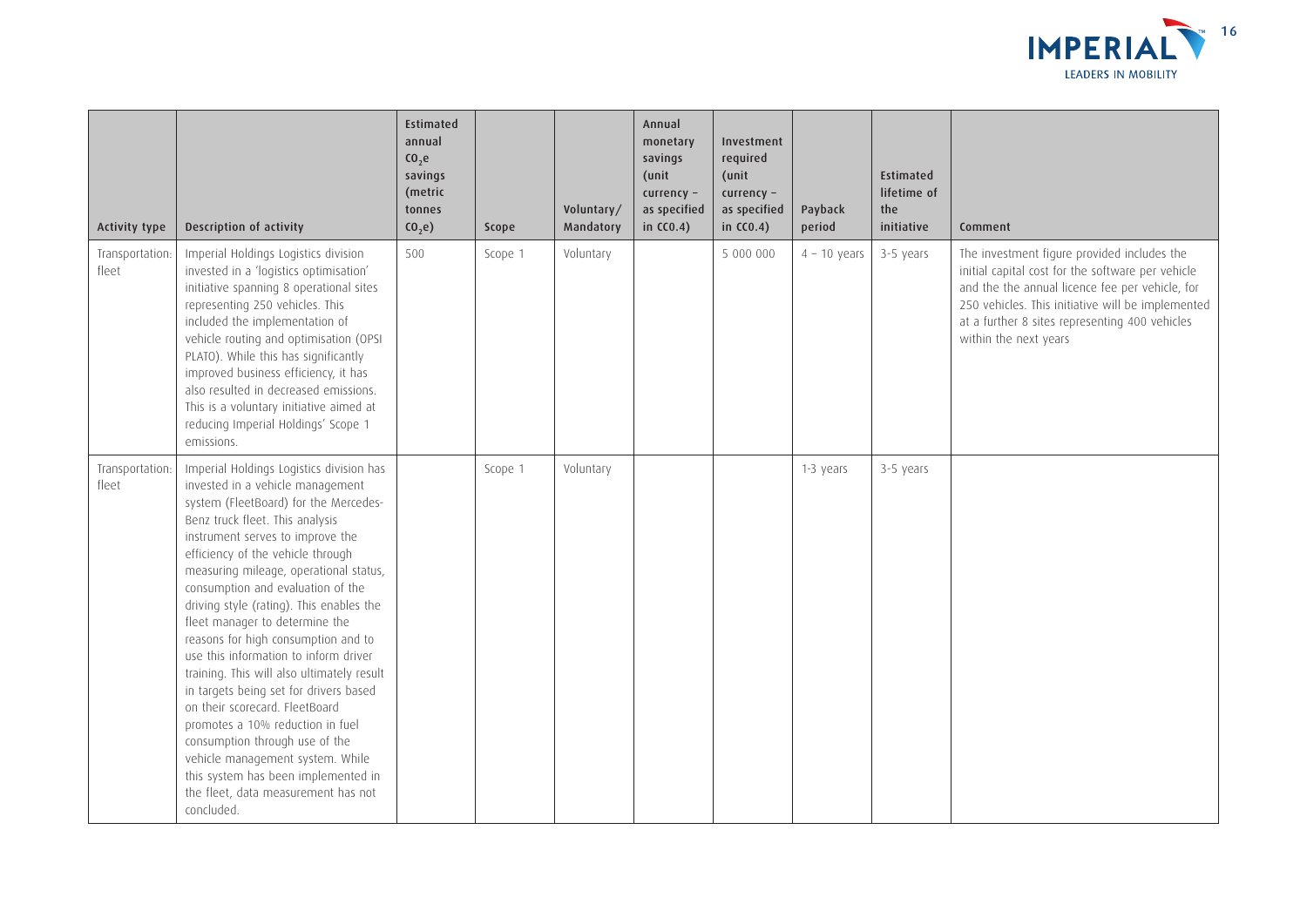

### CC3.3C **What methods do you use to drive investment in emissions reduction activities?**

| Method                                                       | Comment                                                                                                                                                                                                                                                                                                                                                                                                                              |
|--------------------------------------------------------------|--------------------------------------------------------------------------------------------------------------------------------------------------------------------------------------------------------------------------------------------------------------------------------------------------------------------------------------------------------------------------------------------------------------------------------------|
| Compliance with regulatory requirements/<br>standards        | In response to local municipalities the Department of Energy and ESKOM (Utility provider), for companies to develop cost-effective plans to reduce electricity<br>consumption, the Imperial Group divisions have implemented a portfolio of leading-edge energy efficiency reduction initiatives and programmes.                                                                                                                     |
| Dedicated budget for energy efficiency                       | Each Imperial division has a dedicated budget for implementing energy efficiency reduction initiatives. These energy efficiency reduction CAPEX's are approved and<br>signed off by each divisional CEO.                                                                                                                                                                                                                             |
| Employee engagement                                          | Each Imperial division uses many employee engagement activities, such as training, internal contests, and volunteer opportunities to make employees aware of the<br>importance of GHG management and climate change adaptation to the corporation and elicit ideas and input onhow best to integrate this initiative into their day-to-<br>day roles and responsibilities                                                            |
| Internal incentives/recognition<br>programmes                | Each Imperial division maintains annual goals and targets tied to employee incentives/recognition programs which help to driveaccountability for conservation and<br>carbon reduction efforts within our business                                                                                                                                                                                                                    |
| Partnering with governments on<br>technology development     | Imperial divisional companies are starting to implement smart meter programs to their individual business units to conserve energy, save money and make smarter<br>energy choices. Direct benefits of the meters include increased access to energy usage and cost information,additional energy management product and service<br>programs and more efficient outage management.                                                    |
| Dedicated budget for other emissions<br>reduction activities | Imperials Logistics division maintains a Technical Team whose mission is to explore new and emerging technologies relating to fleet, fleet testing, fuel efficiency, fuel<br>reduction technology, energy efficiency and reduction opportunities in the warehouses.In addition, Imperial contributes to research opportunities as deemed appropriate<br>through internal analysis as well as through our customers and universities. |

### CC3.3D

**If you do not have any emissions reduction initiatives, please explain why not.**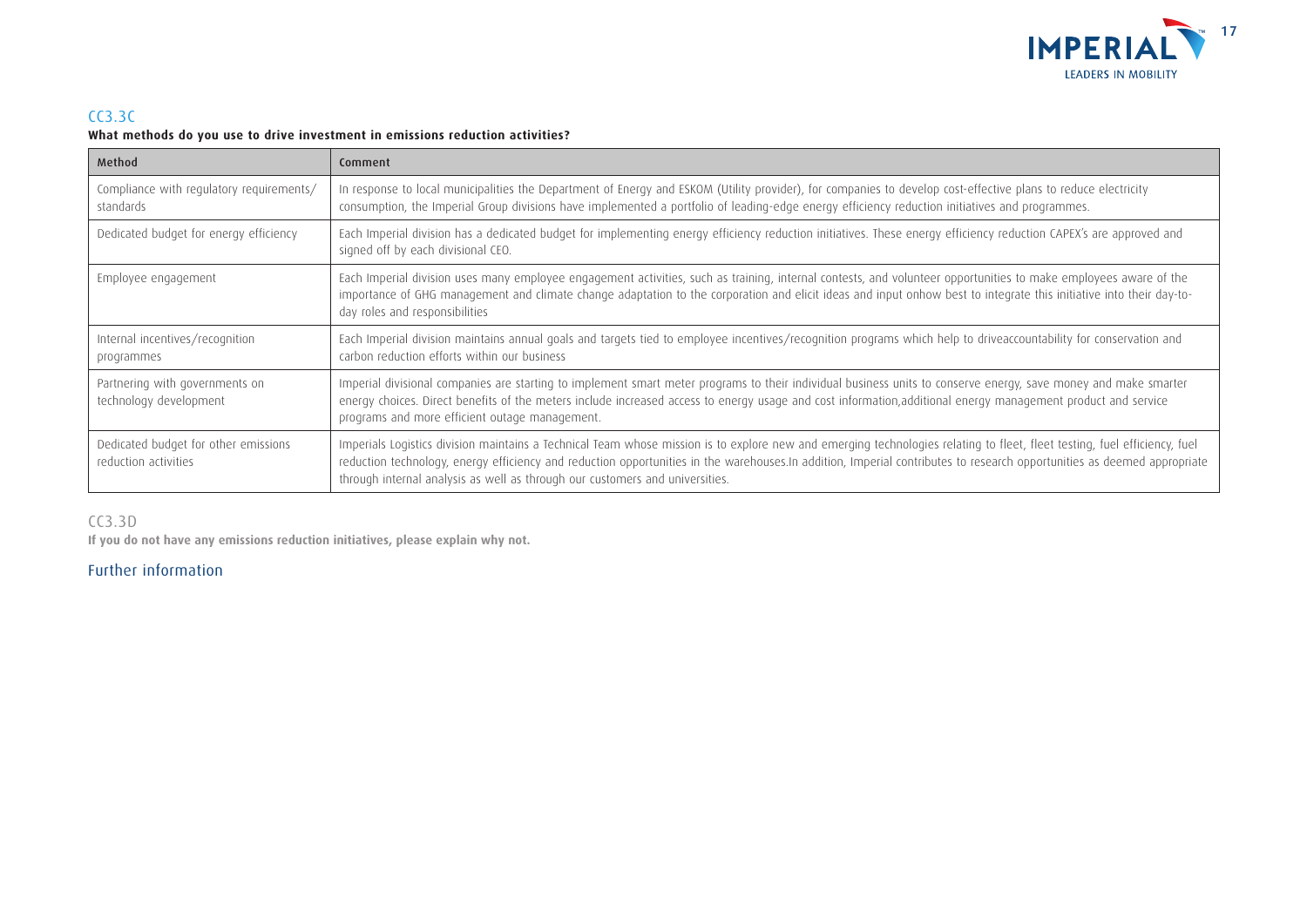

## PAGE: CC4. COMMUNICATION

## CC4.1

Have you published information about your organisation's response to climate change and GHG emissions performance for this reporting year in places other than in your CDP response? If **so, please attach the publication(s).**

| Publication                                                              | <b>Status</b>                     | Page/Section reference | Attach the document                                                                                                                          |
|--------------------------------------------------------------------------|-----------------------------------|------------------------|----------------------------------------------------------------------------------------------------------------------------------------------|
| In mainstream financial reports in<br>accordance with the CDSB Framework | Underway - previous year attached | Pages 29 and 33        | https://www.cdp.net/sites/2015/81/8881/Climate Change 2015/<br>Shared Documents/Attachments/CC4.1/2014 Annual Integrated Report.<br>pdt      |
| In voluntary communications                                              | Underway - previous year attached | Pages 40 to 57         | https://www.cdp.net/sites/2015/81/8881/Climate Change 2015/<br>Shared Documents/Attachments/CC4.1/2014 Sustainable Development<br>Report.pdf |

### Further information

The 2014 Sustainable Development Report provides detail information about Imperials response to climate change including the performance per division, including comparative data against the previous year.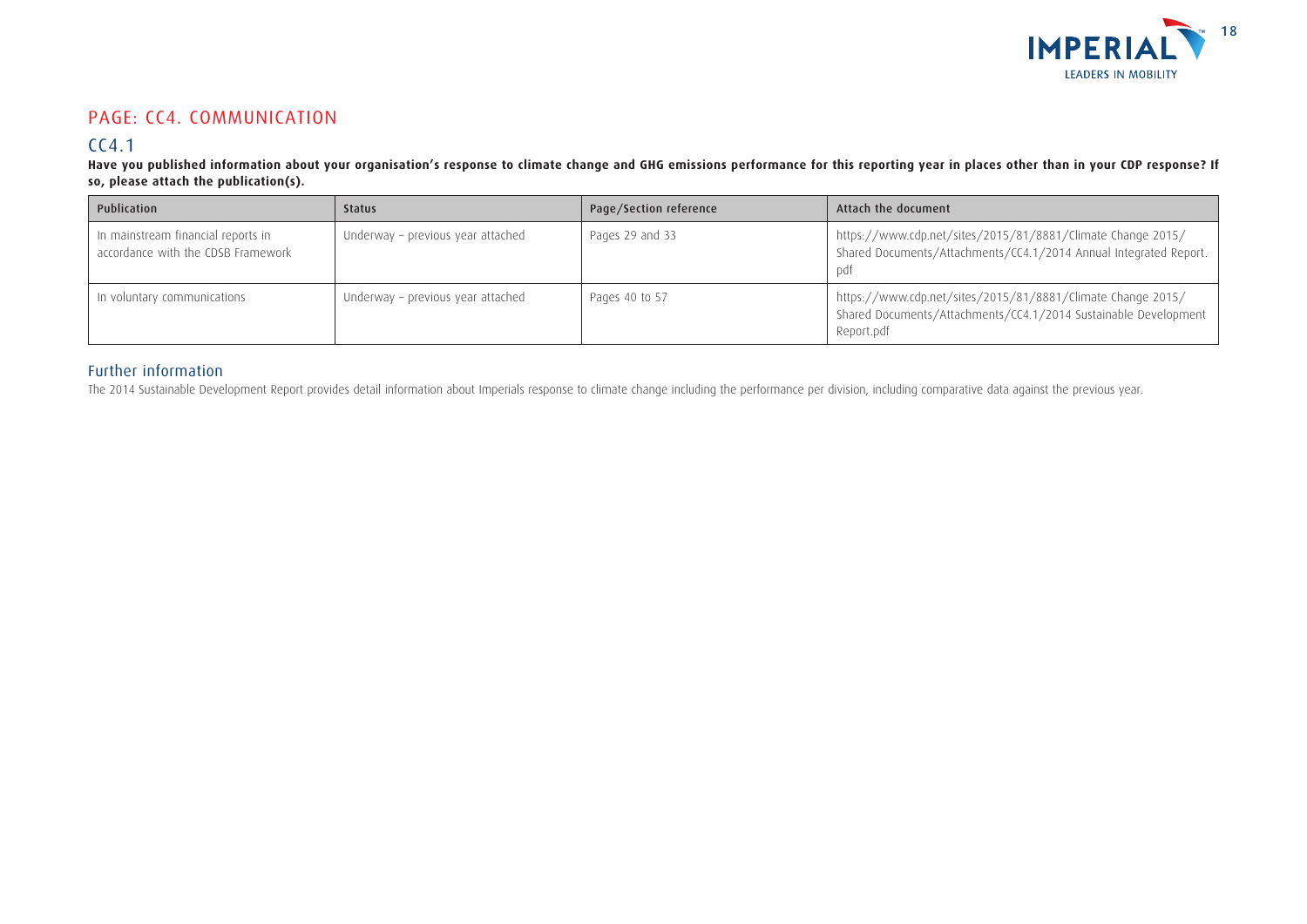

## MODULE: RISKS AND OPPORTUNITIES PAGE: CC5. CLIMATE CHANGE RISKS

### $CC5.1$

**Have you identified any inherent climate change risks that have the potential to generate a substantive change in your business operations, revenue or expenditure? Tick all that apply.**

Risks driven by changes in regulation Risks driven by changes in physical climate parameters Risks driven by changes in other climate-related developments

### CC5.1A

### **Please describe your inherent risks that are driven by changes in regulation.**

| Risk driver  | <b>Description</b>                                                                                                                                                                                                                                                                                                                                                                                                                                                                                                                                                                                                                                                                                                                                                                                                                                                                                                                                                                                                                            | Potential impact              | Time-<br>frame  | Direct/<br>Indirect | Likeli-<br>hood | Magni-<br>tude of<br>impact | <b>Estimated financial</b><br>implications                                                                            | Management method                                                                                                                                                                                                                                                                                                                                                                                                                                                   | Cost of<br>management                                                                                                                                                                                                                                          |
|--------------|-----------------------------------------------------------------------------------------------------------------------------------------------------------------------------------------------------------------------------------------------------------------------------------------------------------------------------------------------------------------------------------------------------------------------------------------------------------------------------------------------------------------------------------------------------------------------------------------------------------------------------------------------------------------------------------------------------------------------------------------------------------------------------------------------------------------------------------------------------------------------------------------------------------------------------------------------------------------------------------------------------------------------------------------------|-------------------------------|-----------------|---------------------|-----------------|-----------------------------|-----------------------------------------------------------------------------------------------------------------------|---------------------------------------------------------------------------------------------------------------------------------------------------------------------------------------------------------------------------------------------------------------------------------------------------------------------------------------------------------------------------------------------------------------------------------------------------------------------|----------------------------------------------------------------------------------------------------------------------------------------------------------------------------------------------------------------------------------------------------------------|
| Carbon taxes | General: Internationally, South Africa has<br>made a voluntary commitment to<br>reduce its greenhouse gas emissions by<br>34% by 2020 and 42% by 2025 relative<br>to business as usual. This has resulted in<br>a proposed domestic carbon tax of<br>R120/tCO <sub>2</sub> e commencing in 2016<br>increasing annually by 10% until<br>2019/2020. It is proposed that a<br>company's direct carbon tax liability will<br>be limited to its Scope 1 emissions, with<br>a basic free allowance to the amount of<br>60% - 80% of the company's Scope 1<br>emissions. Company Specific: Scope 1<br>forms the majority of Imperial's<br>emissions and therefore will result in a<br>substantial direct financial impact on<br>Imperial Holdings. It is also likely that<br>the carbon tax impact on suppliers will<br>be passed on to the customer, therefore<br>increasing operational costs for Imperial<br>Holdings. An example of this would be<br>the predicted $4c - 6c$ increase of<br>Eskom's electricity tariff due to the<br>carbon tax. | Increased<br>operational cost | 1 to 3<br>vears | Direct              | Very<br>likely  | High                        | Calculations done by<br>Imperial Holdings estimate<br>the financial implication<br>to be greater than<br>R50 million. | The greatest impact will be<br>on the Logistics division.<br>Current management<br>methods for this division<br>include:<br>continued measurement<br>$\geq$<br>of emissions<br>> setting targets for fuel<br>consumption reduction<br>continuing to implement<br>><br>fuel reduction initiatives<br>such as driver training<br>and route planning<br>Investing in new<br>$\,>$<br>technologies These are<br>aimed at reducing the<br>impact of the risk by<br>2016. | The collective<br>annual cost of<br>management has<br>not been<br>calculated.<br>However the<br>annual cost<br>associated with<br>continued<br>measurement is<br>R1,2 million for<br>the sustainability<br>management<br>system. This cost<br>is budgeted for. |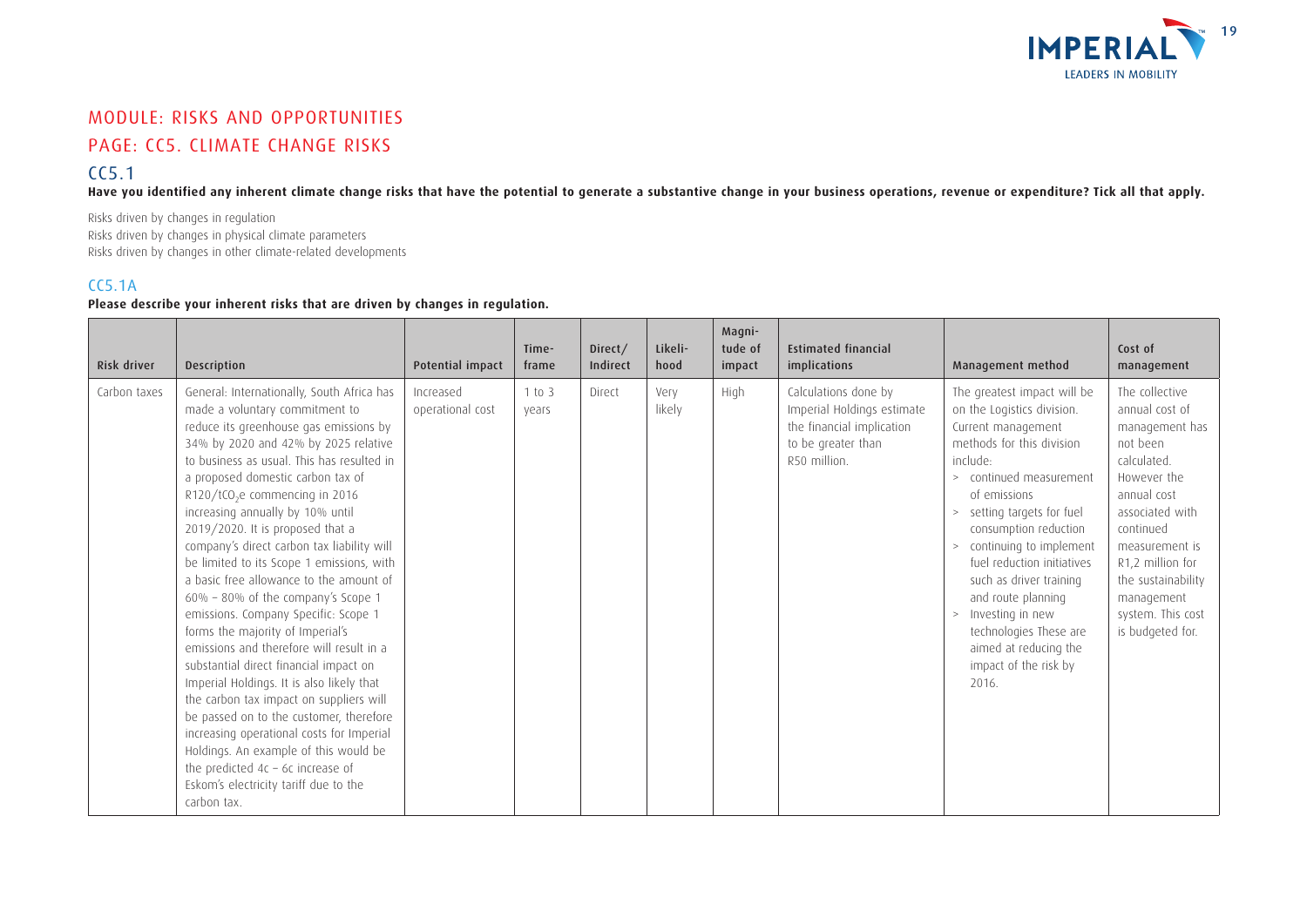

| Risk driver                          | Description                                                                                                                                                                                                                                                                                                                                                                                                                                                                                                                                                                                                                                                                                       | <b>Potential impact</b>                    | Time-<br>frame  | Direct/<br>Indirect | Likeli-<br>hood | Magni-<br>tude of<br>impact | <b>Estimated financial</b><br>implications                                                                                                                                                                                                                                                                                                                                                    | Management method                                                                                                                                                                                                                                                                                                             | Cost of<br>management                                                                                                                                                              |
|--------------------------------------|---------------------------------------------------------------------------------------------------------------------------------------------------------------------------------------------------------------------------------------------------------------------------------------------------------------------------------------------------------------------------------------------------------------------------------------------------------------------------------------------------------------------------------------------------------------------------------------------------------------------------------------------------------------------------------------------------|--------------------------------------------|-----------------|---------------------|-----------------|-----------------------------|-----------------------------------------------------------------------------------------------------------------------------------------------------------------------------------------------------------------------------------------------------------------------------------------------------------------------------------------------------------------------------------------------|-------------------------------------------------------------------------------------------------------------------------------------------------------------------------------------------------------------------------------------------------------------------------------------------------------------------------------|------------------------------------------------------------------------------------------------------------------------------------------------------------------------------------|
| Carbon taxes                         | General: Currently, a carbon tax is levied<br>on the sale of new passenger cars. New<br>passenger cars are taxed on CO <sub>2</sub><br>emissions above 120g/km at a fixed<br>rate of R90 per g/km. There is a<br>possibility this will increase in the future<br>with implementation of the South<br>African carbon tax.Company specific: The<br>resultant increase in car prices has the<br>potential to impact Imperial's<br>Automotive and Industrial division as<br>increased car prices will decrease<br>customer demand for the goods, and<br>increased car prices will increase capital<br>costs for the Vehicle Distributorship and<br>Car Rental sub-division and Logistics<br>Division. | Reduced demand<br>for goods/<br>services   | 1 to 3<br>years | Direct              | Likely          | Low-<br>medium              | With regards to the Vehicle<br>Retail division, there is<br>expected to be no (R0.0)<br>financial implications for<br>Imperial Holdings as this<br>cost will be passed onto the<br>customer. With regards to<br>the Vehicle Distributorship<br>and Car Rental sub-divisions<br>and Logistics division the<br>increase in the carbon tax<br>will increase the capital<br>costs for the fleets. | In order to manage this risk,<br>the Vehicle distributorship<br>and Car Rental sub-division<br>and the logistics division are<br>increasing their proportion<br>of more fuel efficient<br>vehicles in their fleet mix.                                                                                                        | An example of<br>this cost, was the<br>addition of the<br>VW Polo TDI Blue<br>Motion to the<br>Europcar fleet.<br>The cost<br>associated with<br>this was roughly<br>R1,5 million. |
| Emission<br>reporting<br>obligations | General: The King III Report<br>requirements relating to sustainability<br>recommend an increase in disclosure,<br>thus influencing emissions reporting<br>obligations. South Africa's National<br>Climate Change Response White Paper<br>(2011) also requires an increase in<br>understanding, monitoring, and<br>reporting of climate change mitigation<br>and adaptation.Company specific: This<br>has the potential to increase<br>administrative costs for Imperial<br>Holdings due to the need for additional<br>staff and additional time required for<br>reporting.                                                                                                                       | Other: Increased<br>Administrative<br>Cost | Up to 1<br>year | Direct              | Very<br>likely  | Medium                      | The initial set up cost of the<br>sustainability management<br>system was in excess of<br>R12 million. Reporting<br>assistance is estimated to<br>exceed R300 000.                                                                                                                                                                                                                            | The risk is currently<br>managed though the<br>implementation of the<br>sustainability management<br>system. Additionally,<br>external consultants have<br>been appointed to assist<br>with sustainability reporting.<br>This management method is<br>aimed at reducing the<br>impact and likelihood of the<br>risk annually. | The annual cost<br>of the<br>implementation<br>of the<br>sustainability<br>management<br>system, roughly<br>R1,2 million, is<br>budgeted for.                                      |
| Lack of<br>regulation                | Company specific: Imperial Holdings is a<br>multinational organisation. Lack of<br>consistent global regulation presents<br>difficulties in operating, lack of clarity<br>and uncertainty, therefore affecting<br>long-term planning and decision<br>making.                                                                                                                                                                                                                                                                                                                                                                                                                                      | Inability to do<br>business                | Unknown         | Direct              | Likely          | Medium                      | The cost associated with this<br>risk has not been<br>determined.                                                                                                                                                                                                                                                                                                                             | Currently each country/<br>region is managed<br>according to its regulatory<br>and operational<br>environment.                                                                                                                                                                                                                | Each division has<br>a dedicated<br>sustainability<br>director/<br>executive and<br>manager to<br>manage such<br>risks.                                                            |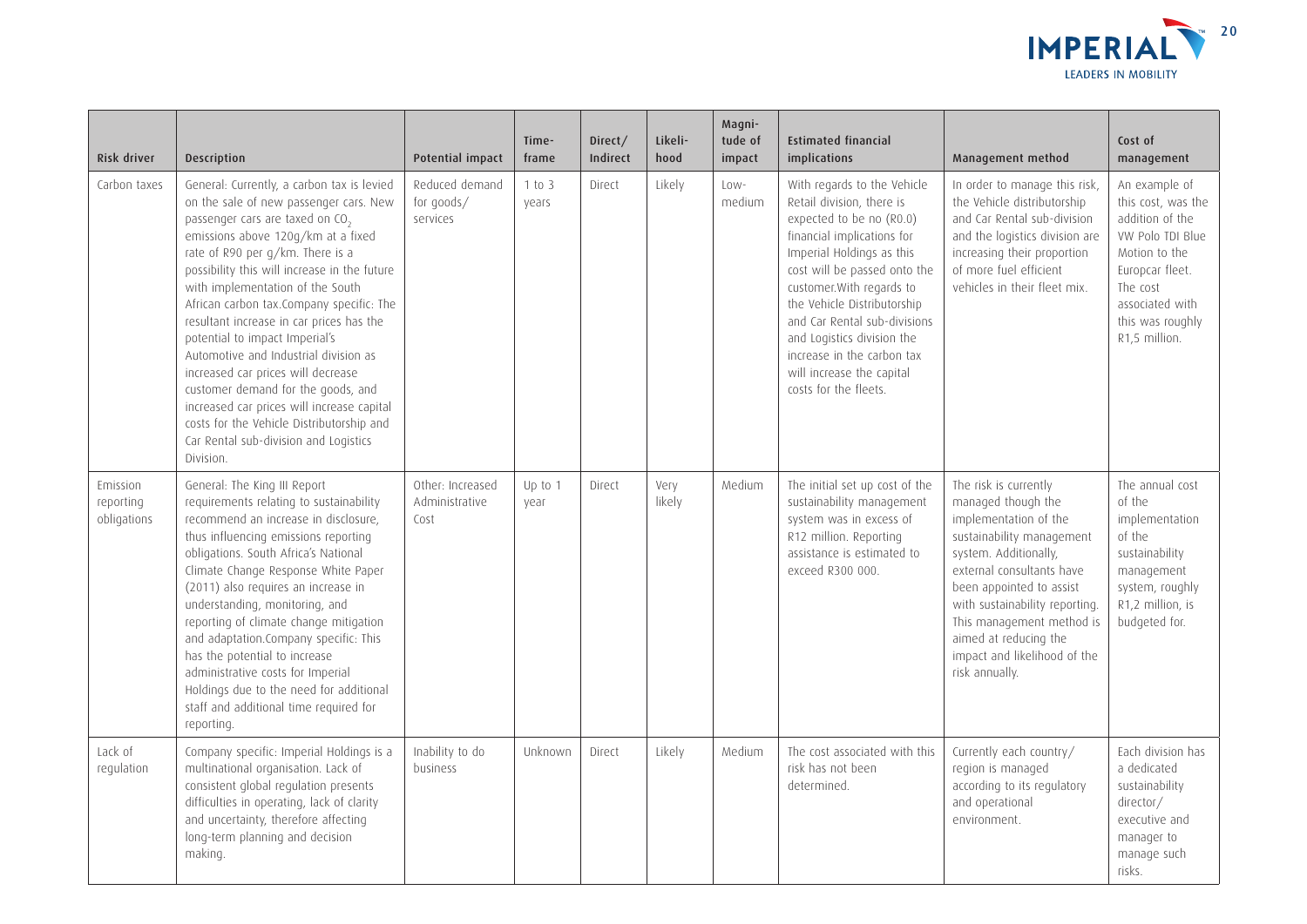

### CC5.1B

### **Please describe your inherent risks that are driven by change in physical climate parameters.**

| Risk driver                                     | <b>Description</b>                                                                                                                                                                                                                                                                                                                                                                                       | Potential impact              | Time-<br>frame    | Direct/<br>Indirect | Likeli-<br>hood            | Magni-<br>tude of<br>impact | <b>Estimated financial</b><br>implications                                                                            | Management method                                                                                                                                                                                                                                                                                                                                                                                                                                                | Cost of manage-<br>ment                                                                                                                                                                                                                                      |
|-------------------------------------------------|----------------------------------------------------------------------------------------------------------------------------------------------------------------------------------------------------------------------------------------------------------------------------------------------------------------------------------------------------------------------------------------------------------|-------------------------------|-------------------|---------------------|----------------------------|-----------------------------|-----------------------------------------------------------------------------------------------------------------------|------------------------------------------------------------------------------------------------------------------------------------------------------------------------------------------------------------------------------------------------------------------------------------------------------------------------------------------------------------------------------------------------------------------------------------------------------------------|--------------------------------------------------------------------------------------------------------------------------------------------------------------------------------------------------------------------------------------------------------------|
| Change in<br>mean<br>(average)<br>temperature   | Company specific: Imperial Holdings<br>being the large diverse organisation it<br>is, operates out of numerous offices,<br>warehouses, and cars/trucks/boats.<br>Should the mean (average) temperature<br>in some areas increase, this would result<br>in an increase in the use of air<br>conditioners and refrigerants.                                                                                | Increased<br>operational cost | $3$ to 6<br>vears | Direct              | More<br>likely<br>than not | Low-<br>medium              | Increased use of air<br>conditioning and refrigerants<br>will increase the operational<br>costs of Imperial Holdings. | Current management is<br>focused on measurement of<br>site specific refrigerant gas<br>and electricity usage<br>through the sustainability<br>management system. This<br>will enable monitoring of<br>trend data, more accurate<br>predictions on future usage<br>and therefore<br>implementation of specific<br>reduction targets. The<br>current management<br>method is aimed to reduce<br>the impact on the<br>organisation should this risk<br>materialise. | Implementation<br>of the<br>sustainability<br>management<br>system exceeded<br>R12 million as a<br>once off capital<br>cost. The cost of<br>running the<br>system is roughly<br>R1,2 million<br>annually, and is<br>budgeted for.                            |
| Change in<br>mean<br>(average)<br>precipitation | Company specific: An increase in<br>precipitation usually results in increased<br>congestion on the roads, which in turn<br>increases the number of road accidents.<br>For Imperial Holdings' Logistics division<br>as well the Car Rental sub-division, this<br>results in a decrease in fuel efficiency<br>and well as an increase in number of<br>repairs of vehicles and replacement of<br>vehicles. | Increased<br>operational cost | 1 to 3<br>vears   | Direct              | More<br>likely<br>than not | Medium                      | The cost associated with this<br>risk has not been<br>determined.                                                     | Imperial Holdings Logistics<br>division continues to<br>implement driver training as<br>well as route planning. This<br>aims to reduce the impact<br>of the risk.                                                                                                                                                                                                                                                                                                | The cost<br>associated with<br>the route<br>planning system<br>is roughly<br>R20 000 per<br>vehicle for the<br>software and<br>services with<br>an additional<br>estimated cost<br>of R2 000 per<br>vehicle annual<br>license fee. This<br>is a budget cost. |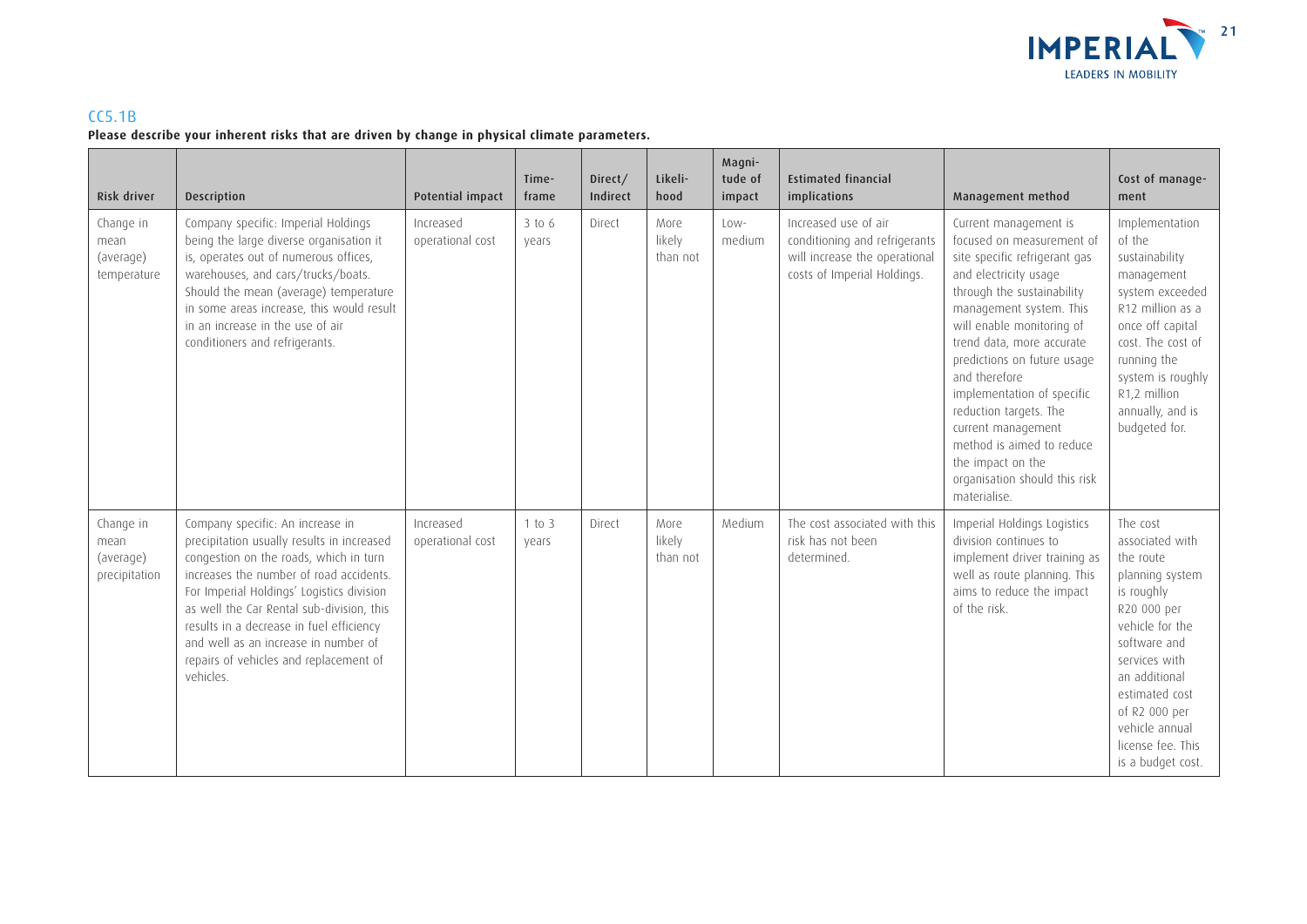

| Risk driver                                            | Description                                                                                                                                                                                                                                                                                                                                                                                                                                                                                                                                                                                                                               | Potential impact              | Time-<br>frame  | Direct/<br>Indirect           | Likeli-<br>hood            | Magni-<br>tude of<br>impact | <b>Estimated financial</b><br>implications                                                                      | Management method                                                                                                                                                                                                                                                                                                                                                                                            | Cost of manage-<br>ment                                                                                                                                                                                       |
|--------------------------------------------------------|-------------------------------------------------------------------------------------------------------------------------------------------------------------------------------------------------------------------------------------------------------------------------------------------------------------------------------------------------------------------------------------------------------------------------------------------------------------------------------------------------------------------------------------------------------------------------------------------------------------------------------------------|-------------------------------|-----------------|-------------------------------|----------------------------|-----------------------------|-----------------------------------------------------------------------------------------------------------------|--------------------------------------------------------------------------------------------------------------------------------------------------------------------------------------------------------------------------------------------------------------------------------------------------------------------------------------------------------------------------------------------------------------|---------------------------------------------------------------------------------------------------------------------------------------------------------------------------------------------------------------|
| Change in<br>precipitation<br>extremes and<br>droughts | Company specific: Extreme weather<br>events such as hurricanes and flooding<br>pose a significant risk to the Vehicle<br>Import, Distribution, Dealerships and<br>Retail Divisions, in so much as import<br>and export abilities can be impeded,<br>warehouses damaged and disruption in<br>the supply chain caused. A relevant<br>example being the 2011 Thailand floods.<br>Imperial Automotive Retail was<br>negatively affected as they purchase<br>vehicles from local OEMs that import<br>Toyota, Honda, Nissan, Ford and Isuzu,<br>all of which had production halted due<br>to either plant damage or supply chain<br>disruption. | Inability to do<br>business   | Up to 1<br>vear | Indirect<br>(Supply<br>chain) | Likely                     | High                        | The cost associated with this<br>risk has not been<br>determined.                                               | No specific management<br>methods currently exist for<br>this risk.                                                                                                                                                                                                                                                                                                                                          | As no<br>management<br>exists, there are<br>no associated<br>management<br>costs.                                                                                                                             |
| Snow and ice                                           | Company specific: Snow and ice has the<br>potential to negatively impact upon<br>Imperial's Logistics Division, through<br>interruption of operations. For example,<br>snow (as in the previous year)<br>obstructed one of South Africa's major<br>highways and logistics routes in the<br>years 2012/3. This halted those specific<br>operations for three days at significant<br>financial cost.                                                                                                                                                                                                                                        | Increased<br>operational cost | Up to 1<br>vear | Direct                        | More<br>likely<br>than not | Medium-<br>high             | The financial implication for<br>the Logistics division of the<br>2012 snow delays was<br>roughly R2,4 million. | In order to manage similar<br>future risk scenarios,<br>Imperial Logistics has<br>implemented a vehicle<br>routing and scheduling<br>optimisation system (OPSI<br>Plato) in the fleets. As well<br>as improving efficiencies<br>around time and distance<br>travelled, the systems<br>monitor weather and<br>include this data into<br>planning. This is aimed at<br>reducing the likelihood of<br>the risk. | The cost<br>associated with<br>the system is<br>roughly R20 000<br>per vehicle for<br>the software and<br>services with<br>an additional<br>estimated cost<br>of R2 000 per<br>vehicle annual<br>licence fee. |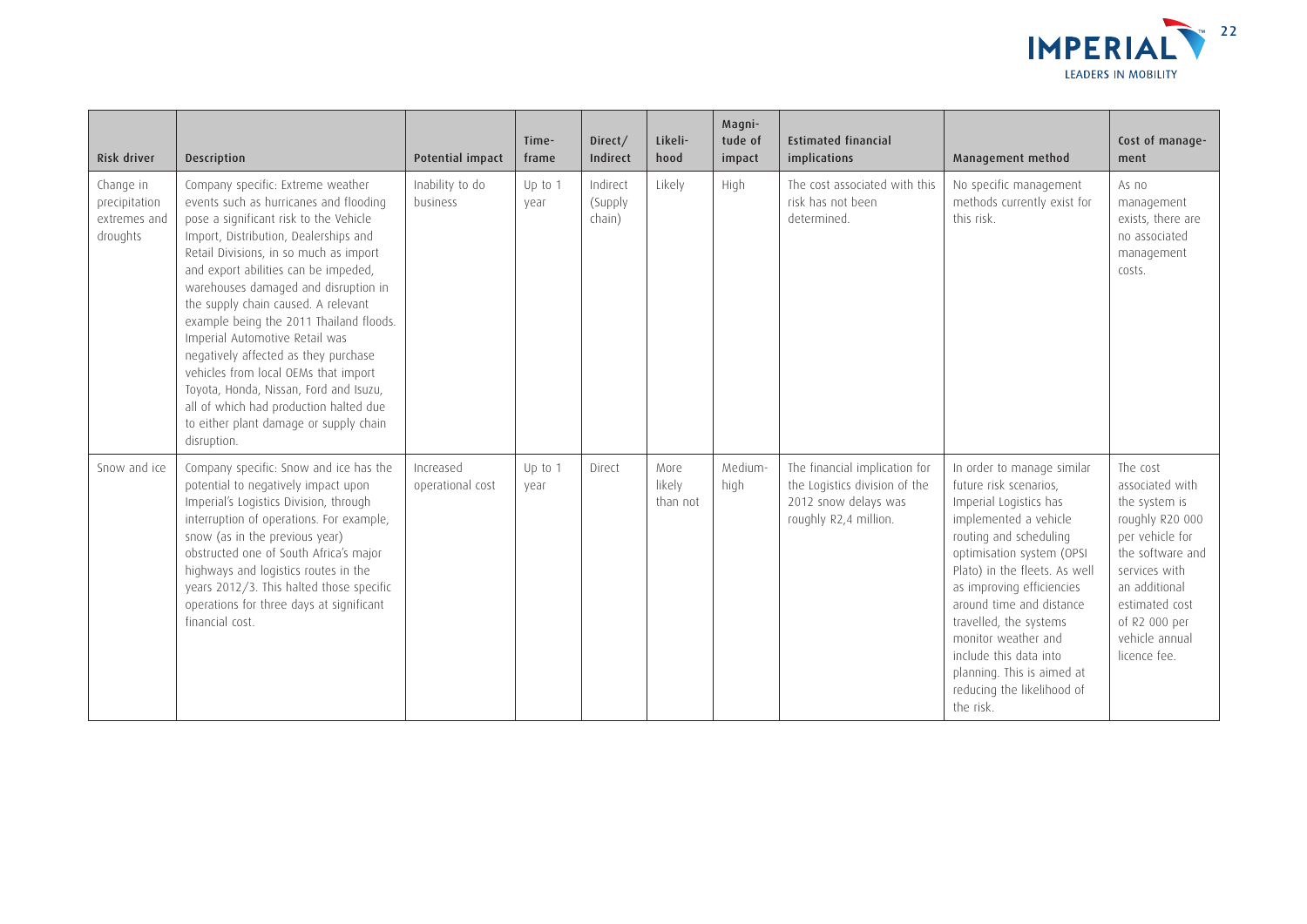

| Risk driver                                            | <b>Description</b>                                                                                                                                                                                                                                                                                                                                                                                                                                                                     | Potential impact              | Time-<br>frame  | Direct/<br>Indirect           | Likeli-<br>hood            | Magni-<br>tude of<br>impact | <b>Estimated financial</b><br>implications                                                                                                                   | Management method                                                                                                                                                                                                                                                                                                 | Cost of manage-<br>ment                                                           |
|--------------------------------------------------------|----------------------------------------------------------------------------------------------------------------------------------------------------------------------------------------------------------------------------------------------------------------------------------------------------------------------------------------------------------------------------------------------------------------------------------------------------------------------------------------|-------------------------------|-----------------|-------------------------------|----------------------------|-----------------------------|--------------------------------------------------------------------------------------------------------------------------------------------------------------|-------------------------------------------------------------------------------------------------------------------------------------------------------------------------------------------------------------------------------------------------------------------------------------------------------------------|-----------------------------------------------------------------------------------|
| Induced<br>changes in<br>natural<br>resources          | Company specific: The price, volatility,<br>certainty and supply of natural resources<br>poses a risk to all divisions of Imperial<br>Holdings. For example the impacts of<br>climate change on the supply of rubber -<br>unseasonal rains prolonged droughts,<br>warmer average temperature have all<br>adversely affected the growth and<br>productivity of natural rubber resources.<br>The decrease in availability of rubber<br>would severely impact the automotive<br>industry. | Inability to do<br>business   | >6 years        | Indirect<br>(Supply<br>chain) | More<br>likely<br>than not | High                        | The cost associated with this<br>risk has not been<br>determined.                                                                                            | No specific management<br>methods currently exist for<br>this risk.                                                                                                                                                                                                                                               | As no<br>management<br>exists, there are<br>no associated<br>management<br>costs. |
| Change in<br>precipitation<br>extremes and<br>droughts | Company specific: An increase in severe<br>weather events such as hail storms<br>results in increased damage to assets<br>across all divisions. As Imperial Holdings<br>is self insured, this increases the<br>operational costs for the business.                                                                                                                                                                                                                                     | Increased<br>operational cost | Up to 1<br>vear | Direct                        | Virtually<br>certain       | Medium-<br>high             | The Vehicle Import,<br>Distribution, Dealerships,<br>Retail division experienced a<br>cost of over R26 million in<br>the years 2013/4 due to<br>hail damage. | Current management<br>methods include building<br>covered/shaded parking/<br>display areas. However due<br>to the nature of the<br>business and the business<br>premises it is not possible<br>to completely eliminate the<br>risk, the management<br>method therefore only<br>reduces the impact of<br>the risk. | The total capital<br>cost for managing<br>the risk have not<br>been calculated.   |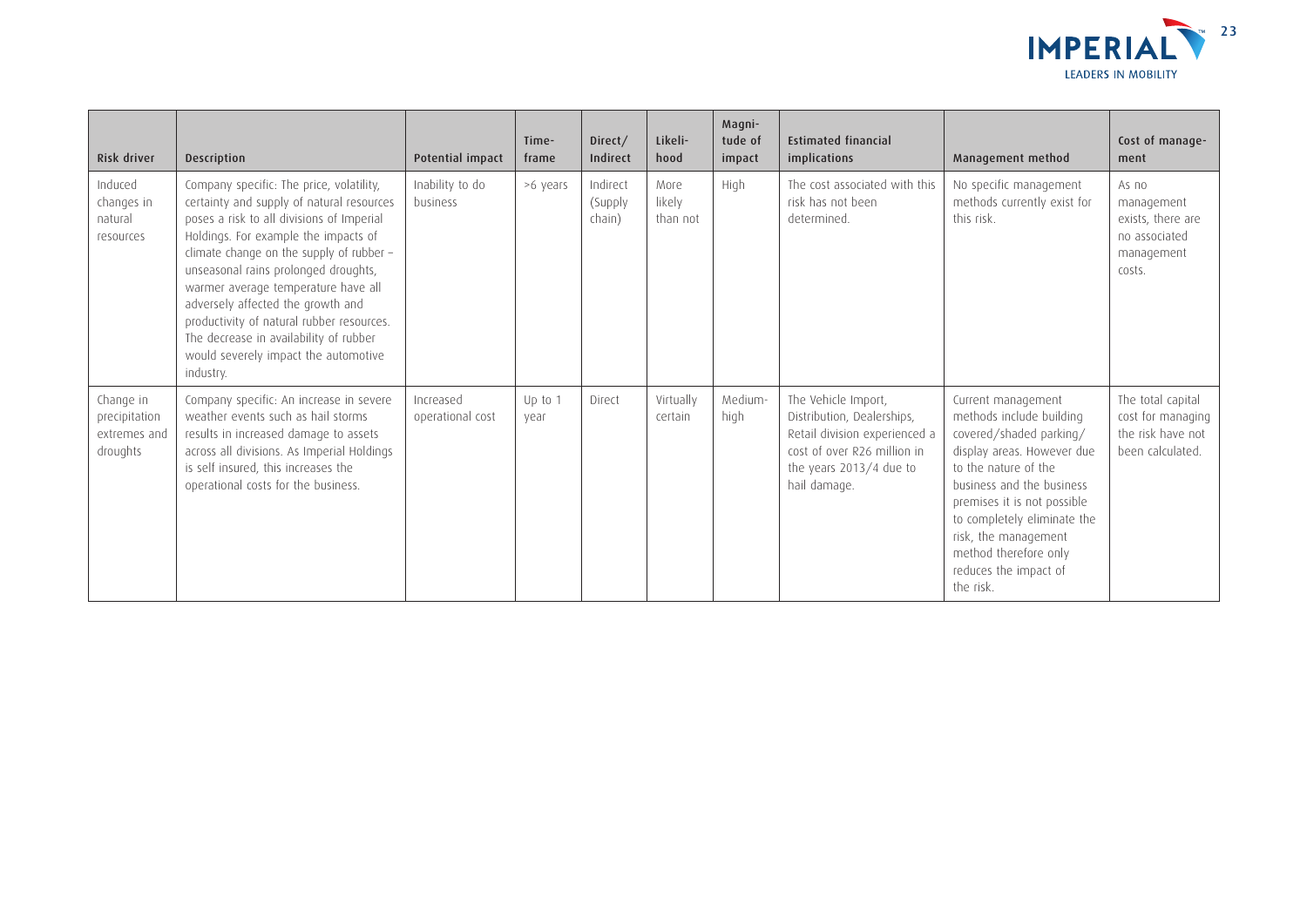

### CC5.1C **Please describe your inherent risks that are driven by changes in other climate-related developments**

| Risk driver                       | Description                                                                                                                                                                                                                                                                                                                                                                                                                                                                                                                                                                                                                                                                                                                                                                                                                                                                                      | <b>Potential impact</b>                  | Time-<br>frame  | Direct/<br>Indirect | Likeli-<br>hood | Magni-<br>tude of<br>impact | <b>Estimated financial</b><br>implications                                                                                                                                                   | Management method                                                                                                                                                          | Cost of management                                                                                                                                                                                                                                                                                                                                                                         |
|-----------------------------------|--------------------------------------------------------------------------------------------------------------------------------------------------------------------------------------------------------------------------------------------------------------------------------------------------------------------------------------------------------------------------------------------------------------------------------------------------------------------------------------------------------------------------------------------------------------------------------------------------------------------------------------------------------------------------------------------------------------------------------------------------------------------------------------------------------------------------------------------------------------------------------------------------|------------------------------------------|-----------------|---------------------|-----------------|-----------------------------|----------------------------------------------------------------------------------------------------------------------------------------------------------------------------------------------|----------------------------------------------------------------------------------------------------------------------------------------------------------------------------|--------------------------------------------------------------------------------------------------------------------------------------------------------------------------------------------------------------------------------------------------------------------------------------------------------------------------------------------------------------------------------------------|
| Reputation                        | Company specific: Imperial Holdings' tag line<br>is "Leaders in Mobility". In order to be a<br>global leader they need to be doing just that<br>when it comes to climate change and<br>sustainability. Should there be a perception<br>from employees, customers, and<br>shareholders that Imperial Holdings is not<br>complying with legislation and policy,<br>investing in environmentally responsible<br>initiatives and exploring innovative<br>technologies, the reputational damage may<br>be significant.                                                                                                                                                                                                                                                                                                                                                                                | Reduced demand<br>for goods/<br>services | Up to<br>1 year | Direct              | Unlikely        | Medium-<br>high             | The financial<br>implications of<br>reputational damage<br>have not been<br>quantified, however<br>these are expected to<br>be significant.                                                  | Current management<br>methods include<br>stakeholder (internal<br>and external)<br>engagement.                                                                             | Imperial Holdings,<br>their divisions and<br>business units have<br>all undertaken market<br>research and<br>customer satisfaction<br>surveys at the cost in<br>excess of R50 million,<br>and currently Imperial<br>Holdings has engaged<br>a third party service<br>provider to conduct a<br>further in depth,<br>substantial<br>relationship<br>management<br>stakeholder<br>engagement. |
| Changing<br>consumer<br>behaviour | General: Recently there has been a<br>fundamental shift in consumer behaviour and<br>beliefs. Consumers are far more aware of their<br>environmental responsibility. While studies<br>have shown that current financial implications<br>still outweigh intrinsic value driven consumer<br>decisions. However, in the near future this<br>balance will shift, thus the demand for and<br>accessibility (in future the carbon tax will be<br>"priced in" to the cost of products and services,<br>thus the "environmentally friendly" products<br>and services may become the financially<br>cheaper option) to more 'environmentally<br>friendly' products and services will increase.<br>Company specific: This will impact the<br>Consumer and Industrial Logistics; Vehicle<br>Import, Distribution, Dealerships and Retail<br>Divisions, as a change in vehicle offerings may<br>be required. | Reduced demand<br>for goods/<br>services | 1 to 3<br>vears | Direct              | Likely          | Medium                      | With regards to change<br>in customer<br>expectations/<br>demands, the financial<br>implication of<br>potentially losing a<br>client or not securing<br>future contracts is<br>considerable. | Current management<br>methods include:<br>> Investing in new<br>technology;<br>> Diversification of<br>product offerings; and<br>> Continued<br>stakeholder<br>engagement. | An example of this<br>cost, was the addition<br>of the VW Polo TDI<br>Blue Motion to the<br>Car Rental fleet. The<br>cost associated with<br>this was roughly<br>R1,5 million.                                                                                                                                                                                                             |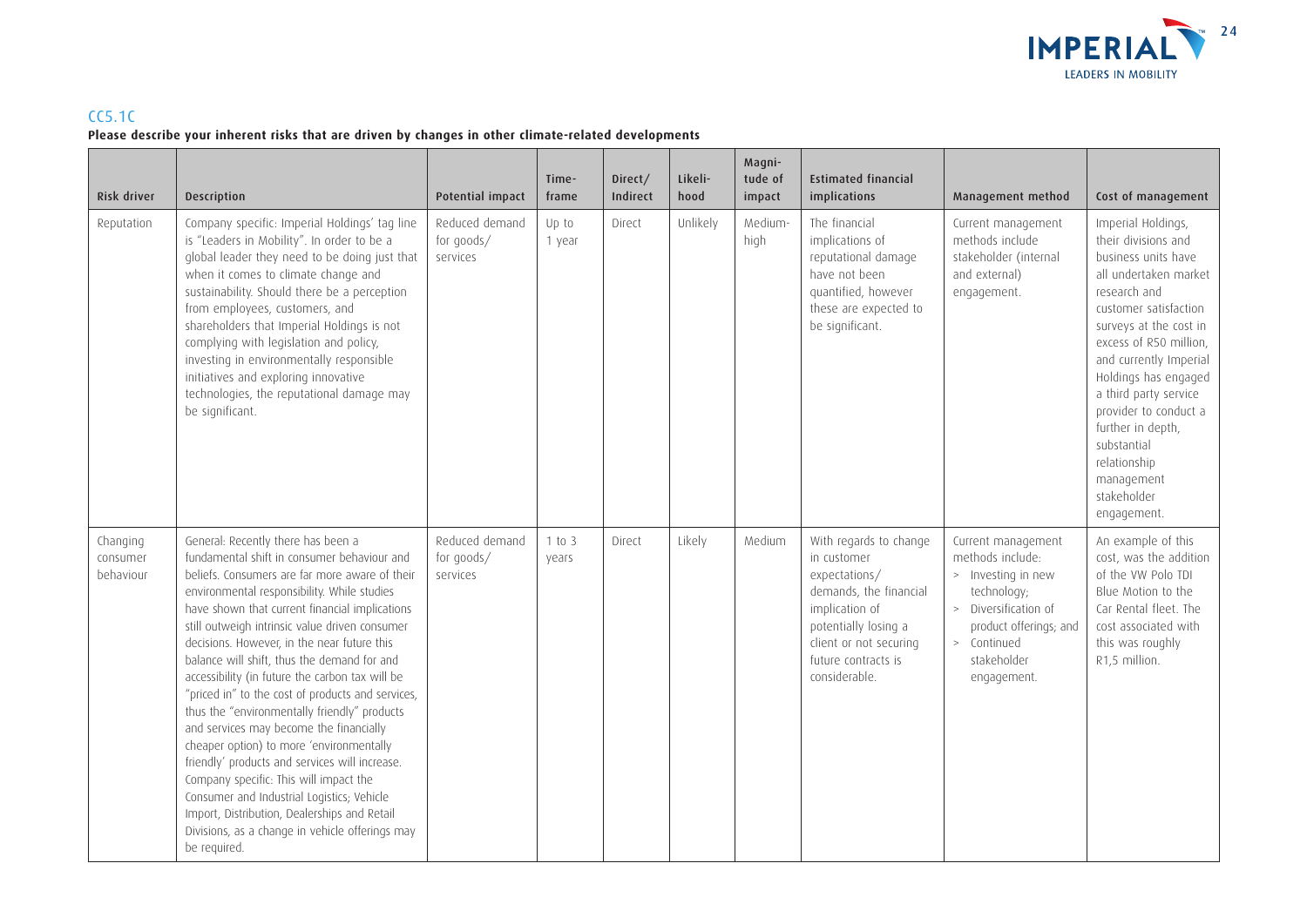

| Risk driver   | Description                                                                                                                                                                                                                                                                                                                                                                                                                                                                                                                                                                                                                                                                    | Potential impact                         | Time-<br>frame  | Direct/<br>Indirect | Likeli-<br>hood | Magni-<br>tude of<br>impact | <b>Estimated financial</b><br>implications                                                                                                                                                   | Management method                                                                                                                                                                 | Cost of management                                                                                                                                                                    |
|---------------|--------------------------------------------------------------------------------------------------------------------------------------------------------------------------------------------------------------------------------------------------------------------------------------------------------------------------------------------------------------------------------------------------------------------------------------------------------------------------------------------------------------------------------------------------------------------------------------------------------------------------------------------------------------------------------|------------------------------------------|-----------------|---------------------|-----------------|-----------------------------|----------------------------------------------------------------------------------------------------------------------------------------------------------------------------------------------|-----------------------------------------------------------------------------------------------------------------------------------------------------------------------------------|---------------------------------------------------------------------------------------------------------------------------------------------------------------------------------------|
| Other drivers | General: Change in customer expectations/<br>demands: As customers themselves become<br>more compliant with legislation and policy,<br>as well as increasingly environmentally<br>conscious and responsible so their<br>expectations/demands from their suppliers/<br>service providers change. Company specific:<br>For example the Imperial Logistics division<br>provides logistic and supply chain services to<br>a leading South African food retailer. The<br>food retailer in their journey to 'going green'<br>is encouraging Imperial Logistics to do so in<br>return. Imperial Logistics has thus invested in<br>five Euro5 trucks, designed to reduce<br>emissions. | Reduced demand<br>for goods/<br>services | Up to 1<br>vear | Direct              | Very<br>likely  | Medium-<br>high             | With regards to change<br>in customer<br>expectations/<br>demands, the financial<br>implication of<br>potentially losing a<br>client or not securing<br>future contracts is<br>considerable. | Current management<br>methods include:<br>Investing in new<br>technology;<br>Diversification<br>of product<br>offerings; and<br>Continued<br>$\geq$<br>stakeholder<br>engagement. | An example of the<br>cost of investing in<br>new technology to<br>meet customer<br>demand was the<br>investment in the<br>Euro 5 trucks. This<br>was an investment<br>of R12 million. |

### CC5.1D

Please explain why you do not consider your company to be exposed to inherent risks driven by changes in regulation that have the potential to generate a substantive change in your business operations, **revenue or expenditure.**

#### CC5.1E

**Please explain why you do not consider your company to be exposed to inherent risks driven by physical climate parameters that have the potential to generate a substantive change in your business operations, revenue or expenditure.**

#### CC5.1F

Please explain why you do not consider your company to be exposed to inherent risks driven by changes in other climate-related developments that have the potential to generate a substantive change **in your business operations, revenue or expenditure.**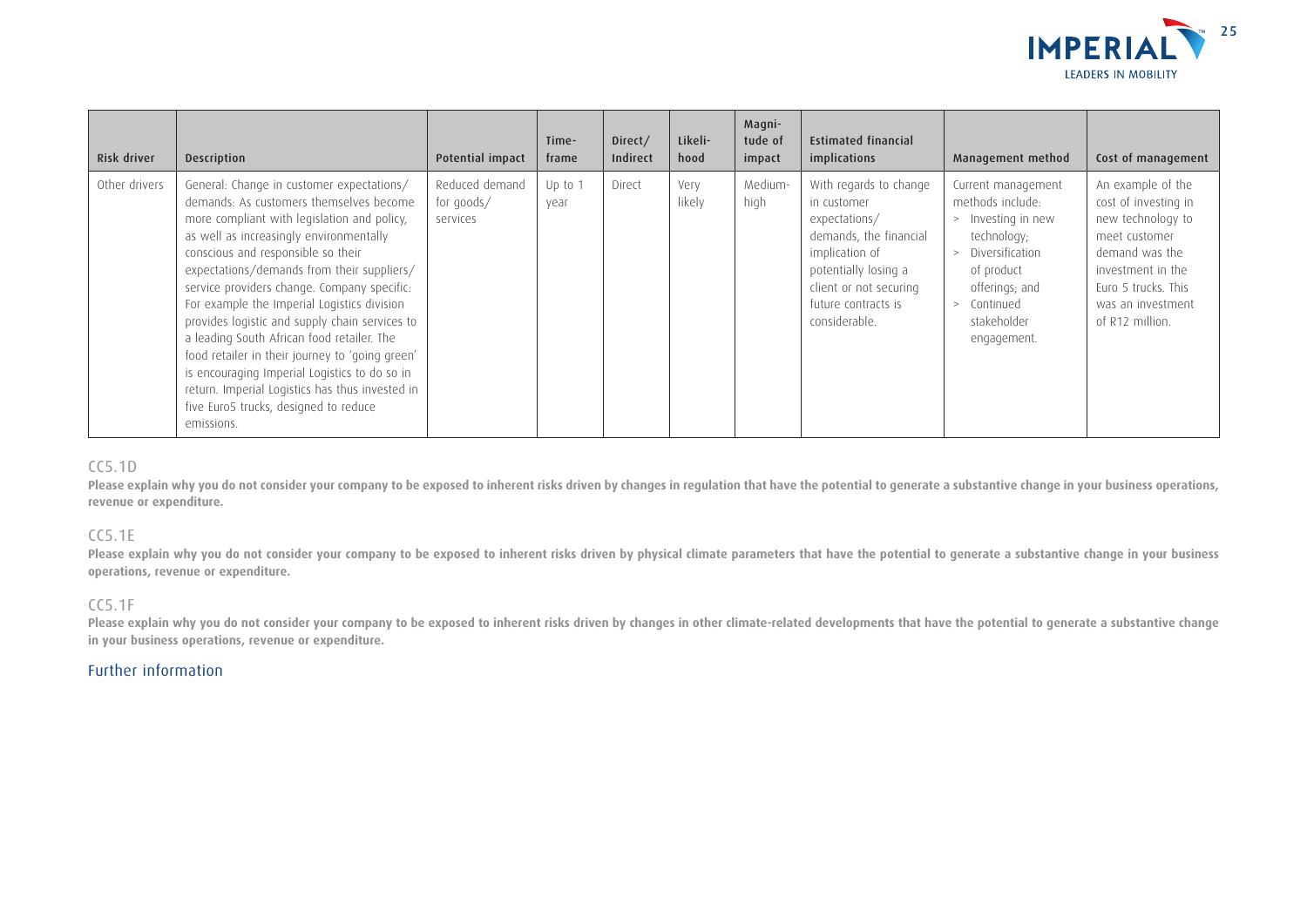

## PAGE: CC6. CLIMATE CHANGE OPPORTUNITIES

## CC6.1

**Have you identified any inherent climate change opportunities that have the potential to generate a substantive change in your business operations, revenue or expenditure? Tick all that apply**

Opportunities driven by changes in regulation Opportunities driven by changes in physical climate parameters Opportunities driven by changes in other climate-related developments

### CC6.1A

### **Please describe your inherent opportunities that are driven by changes in regulation.**

| Opportunity<br>driver | <b>Description</b>                                                                                                                                                                                                                                                                      | Potential impact                                         | Time-<br>frame  | Direct/<br><b>Indirect</b> | Likeli-<br>hood              | Magni-<br>tude of<br>impact | <b>Estimated financial</b><br>implications                                                                                                                                                                                                                                     | Management method                                                                                                                                                                                                                                                                                                                                                                                                                                                                                                                                                                                                                                                                      | Cost of management                                                              |
|-----------------------|-----------------------------------------------------------------------------------------------------------------------------------------------------------------------------------------------------------------------------------------------------------------------------------------|----------------------------------------------------------|-----------------|----------------------------|------------------------------|-----------------------------|--------------------------------------------------------------------------------------------------------------------------------------------------------------------------------------------------------------------------------------------------------------------------------|----------------------------------------------------------------------------------------------------------------------------------------------------------------------------------------------------------------------------------------------------------------------------------------------------------------------------------------------------------------------------------------------------------------------------------------------------------------------------------------------------------------------------------------------------------------------------------------------------------------------------------------------------------------------------------------|---------------------------------------------------------------------------------|
| Carbon taxes          | Company specific: The carbon tax on new<br>vehicle sales offers Imperial Holdings'<br>Vehicle Retail division an opportunity to be<br>leaders in introducing new innovative<br>technologies in reduced carbon emissions<br>with regards to car models and brands to<br>certain markets. | Increased<br>demand for<br>existing<br>products/services | 3 to 6<br>vears | Direct                     | About as<br>likely as<br>not | Medium                      | Future financial<br>implications are<br>positive for Imperial<br>Holdings, as investing<br>in lower emissions<br>technologies will<br>reduce carbon tax<br>payable by the group<br>but also include cost<br>saving from less 'built<br>in' carbon tax costs<br>from suppliers. | The methods currently<br>being used to manage<br>this opportunity are: all<br>divisions are encouraged<br>to stay informed of the<br>most recent changes<br>regarding the carbon tax<br>and how it will influence<br>their business; Imperial<br>Holdings' Divisions are<br>also encouraged to stay<br>informed regarding<br>regulatory, technological<br>and market related<br>opportunities; and invest<br>in some pilot studies. For<br>example, Imperial<br>Holdings has invested in a<br>Mercedes Benz that runs<br>off methane gas. This<br>very new pilot study is<br>on-going and may offer a<br>future opportunity for the<br>Car Rental and Vehicle<br>Retail sub-divisions. | The costs for<br>management of this<br>opportunity have not<br>been quantified. |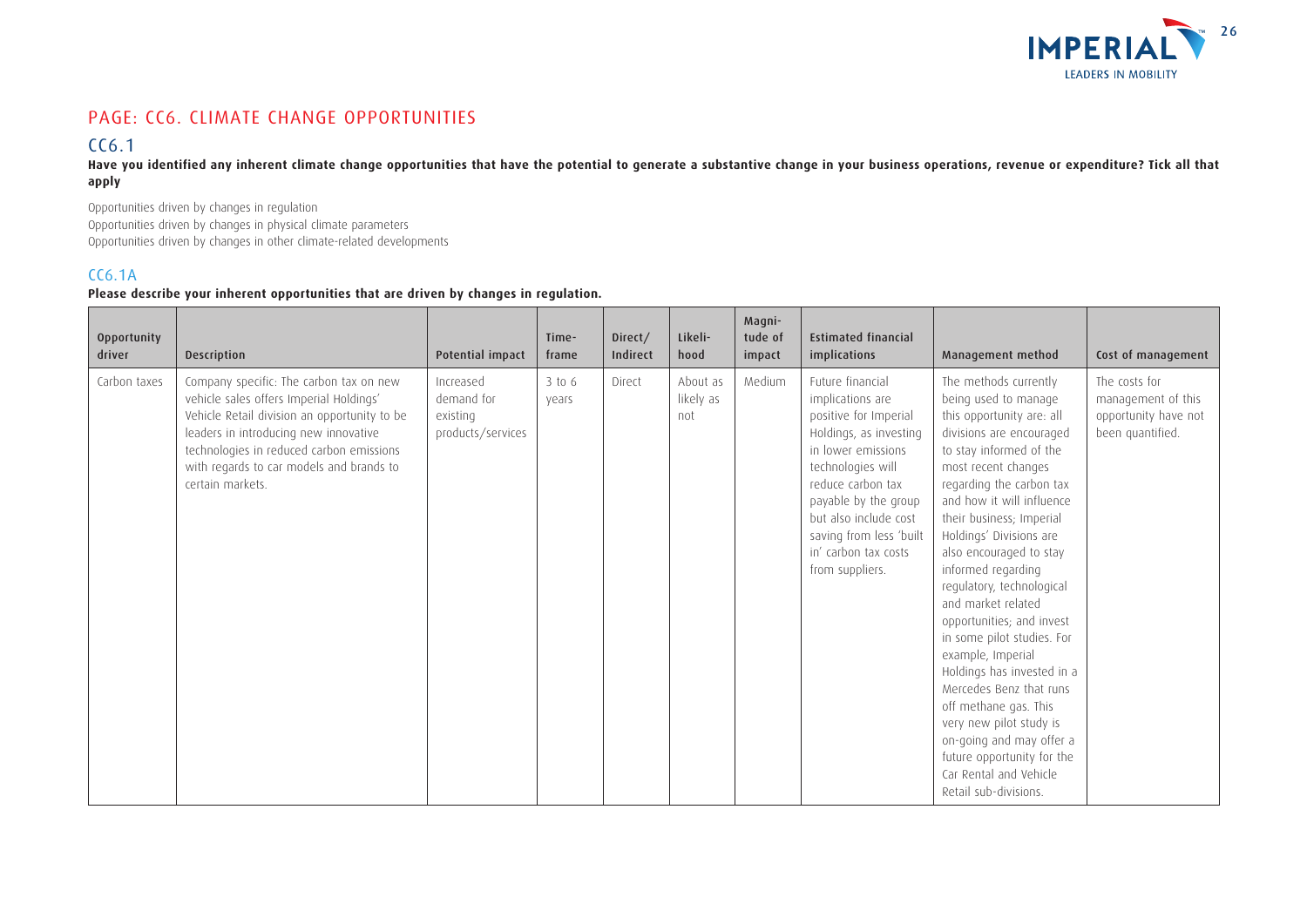

| Opportunity<br>driver                | <b>Description</b>                                                                                                                                                                                                                                                                                                                                                                                                                                       | <b>Potential impact</b>        | Time-<br>frame  | Direct/<br>Indirect | Likeli-<br>hood | Magni-<br>tude of<br>impact | <b>Estimated financial</b><br>implications                                                                                                                                                                                                                                 | Management method                                                                                                                                                                                                                                                                                  | Cost of management                                                                                                                                                                                                                                                           |
|--------------------------------------|----------------------------------------------------------------------------------------------------------------------------------------------------------------------------------------------------------------------------------------------------------------------------------------------------------------------------------------------------------------------------------------------------------------------------------------------------------|--------------------------------|-----------------|---------------------|-----------------|-----------------------------|----------------------------------------------------------------------------------------------------------------------------------------------------------------------------------------------------------------------------------------------------------------------------|----------------------------------------------------------------------------------------------------------------------------------------------------------------------------------------------------------------------------------------------------------------------------------------------------|------------------------------------------------------------------------------------------------------------------------------------------------------------------------------------------------------------------------------------------------------------------------------|
| Cap and<br>trade<br>schemes          | Company specific: Imperial Logistics in Africa<br>and International have invested in a 'green'<br>logistics hubs which primarily uses<br>renewable energy and continue to do so in<br>future projects. All future Imperial Holdings<br>initiatives are planned to be as 'green' as is<br>possible. This adoption of clean technologies<br>may in the future provide opportunities to<br>be involved in CDM projects and/or<br>emissions trading schemes. | Premium price<br>opportunities | >6 years        | Direct              | Unlikely        | $Low-$<br>medium            | The cost related to<br>this opportunity has<br>not been quantified.                                                                                                                                                                                                        | Currently this opportunity<br>is managed through<br>accurately measuring the<br>emissions of each<br>initiative and<br>documenting the<br>processes for each<br>initiative for future<br>verification purposes and<br>staying informed of<br>emissions trading<br>regulations and<br>developments. | The cost associated<br>with the management<br>methods are difficult<br>to quantify as they<br>are primarily time<br>based. The annual<br>license and support<br>fee for the<br>sustainability<br>management system,<br>which is budgeted<br>for, is roughly<br>R1,2 million. |
| Emission<br>reporting<br>obligations | Company specific: Imperial Holdings'<br>Sustainability Management System,<br>implemented due to various emissions<br>reporting obligations, will in the future<br>enable the setting of emissions reduction<br>targets for each Imperial Holding's Division,<br>and if wanted/needed each Business Unit.<br>This will result in more efficient operations<br>and decreased carbon emissions.                                                             | Reduced<br>operational costs   | 1 to 3<br>vears | Direct              | Very<br>likely  | Medium-<br>high             | While there has been<br>an improvement<br>electricity and fuel<br>consumption at<br>business unit level<br>(excluding expansion<br>and acquisitions) due<br>to measuring and<br>monitoring, this<br>improvement has not<br>been translated into a<br>financial saving yet. | Current management<br>methods aim to increase<br>the impact of the<br>opportunity through<br>continued management<br>and training of those<br>operating the system,<br>internal verification of the<br>data completeness and<br>quality, data trending and<br>finally target setting.              | The cost associated<br>with the management<br>methods are difficult<br>to quantify as they<br>are primarily time<br>based. The annual<br>license and support<br>fee for the<br>sustainability<br>management system,<br>which is budgeted<br>for, is roughly<br>R1,2 million. |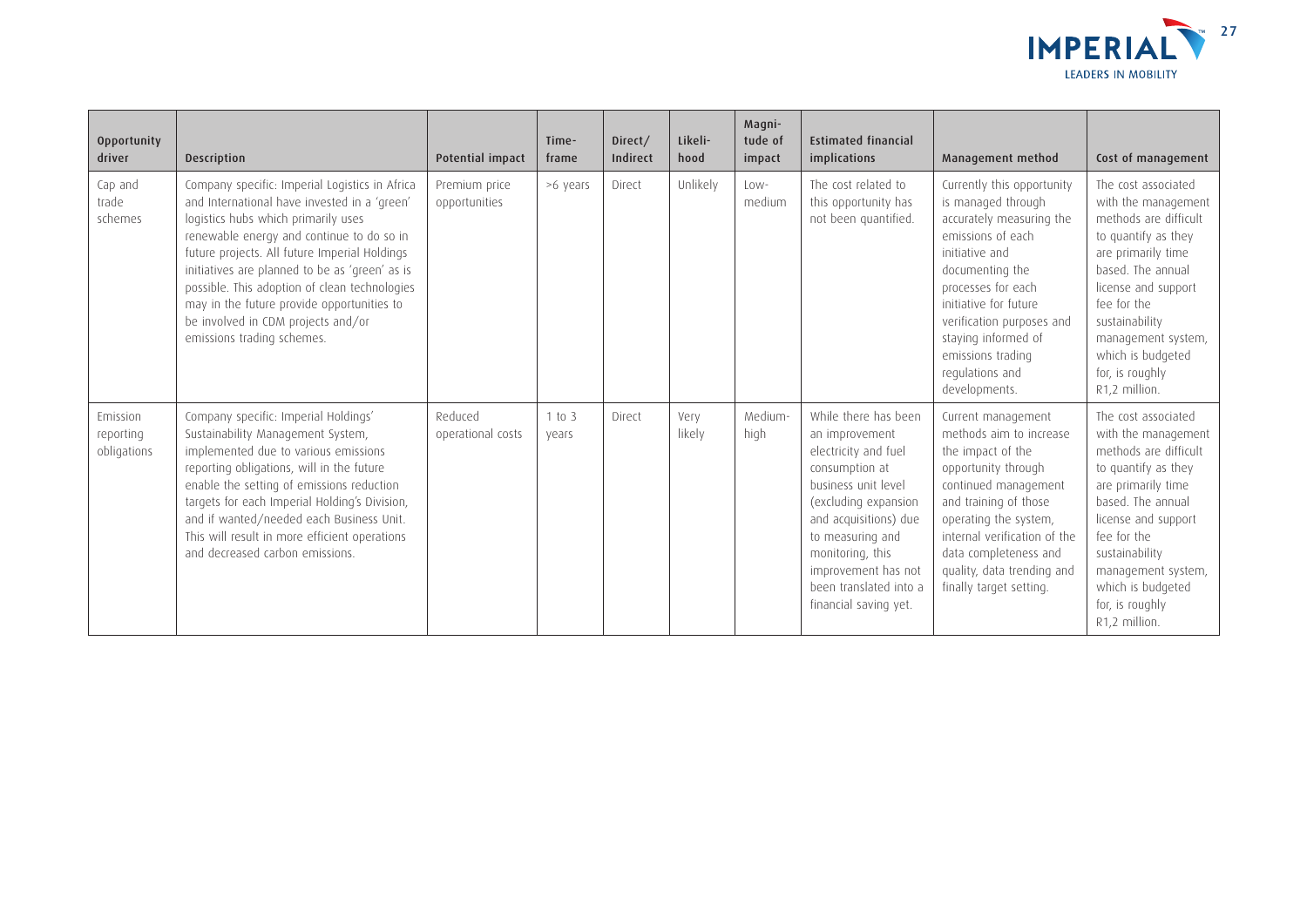

### CC6.1B

### **Please describe the inherent opportunities that are driven by changes in physical climate parameters.**

| Opportunity<br>driver                           | Description                                                                                                                                                                                                                                                                                                                                                                                                                                                                                  | Potential impact                                         | Time-<br>frame  | Direct/<br>Indirect | Likeli-<br>hood            | Magni-<br>tude of<br>impact | <b>Estimated financial</b><br>implications                                                                                                                                                                                                                                                              | Management method                                                                                                                                                                                                                                                                                                                                                                                       | Cost of management                                                              |
|-------------------------------------------------|----------------------------------------------------------------------------------------------------------------------------------------------------------------------------------------------------------------------------------------------------------------------------------------------------------------------------------------------------------------------------------------------------------------------------------------------------------------------------------------------|----------------------------------------------------------|-----------------|---------------------|----------------------------|-----------------------------|---------------------------------------------------------------------------------------------------------------------------------------------------------------------------------------------------------------------------------------------------------------------------------------------------------|---------------------------------------------------------------------------------------------------------------------------------------------------------------------------------------------------------------------------------------------------------------------------------------------------------------------------------------------------------------------------------------------------------|---------------------------------------------------------------------------------|
| Change in<br>mean<br>(average)<br>precipitation | Company specific: This offers the opportunity<br>to potentially increase logistical operations in<br>supply chain markets due to the route<br>optimisation systems currently in place.<br>Instead of organisations investing a<br>substantial amount of money in systems of<br>their own, it may be financially smarter to<br>contract out to an organisation that is better<br>equipped to deal with traffic congestion,<br>accidents etc. that go hand in hand with<br>increased rainfall. | Reduced<br>operational costs                             | 1 to 3<br>vears | Direct              | More<br>likely<br>than not | Low-<br>medium              | There are potential<br>significant financial<br>benefits in obtaining<br>more customers and<br>contracts. However,<br>the cost related to<br>this opportunity has<br>not been quantified.                                                                                                               | While Imperial Holdings<br>Logistics division currently<br>utilises route planning and<br>optimisation across their<br>fleet, they are constantly<br>collaborating with<br>customers to ensure the<br>service offered meets<br>customer expectations<br>and needs.                                                                                                                                      | The costs for<br>management of this<br>opportunity have not<br>been quantified. |
| Change in<br>mean<br>(average)<br>temperature   | Company specific: An increase in mean<br>(average) temperature may result in more<br>goods requiring refrigerated transport. This<br>offers an opportunity for Imperial Logistics.                                                                                                                                                                                                                                                                                                           | Increased<br>demand for<br>existing<br>products/services | 1 to 3<br>years | Direct              | Likely                     | Medium                      | Imperial Logistics has<br>the potential to<br>benefit financially due<br>to their ability to<br>provide competitive<br>integrated value chain<br>solutions; however<br>expense will be<br>incurred in procuring<br>additional trucks,<br>systems and training<br>essential for increased<br>operations. | The two main<br>management methods<br>include:<br>> staying informed at<br>divisional level of the<br>latest climate trends in<br>each country/region<br>and sharing the<br>developments with<br>head office;<br>developing capacity<br>within the divisions to<br>respond efficiently and<br>effectively to changes<br>within the supply chain<br>due to changes in<br>physical climate<br>parameters. | The costs for<br>management of this<br>opportunity have not<br>been quantified. |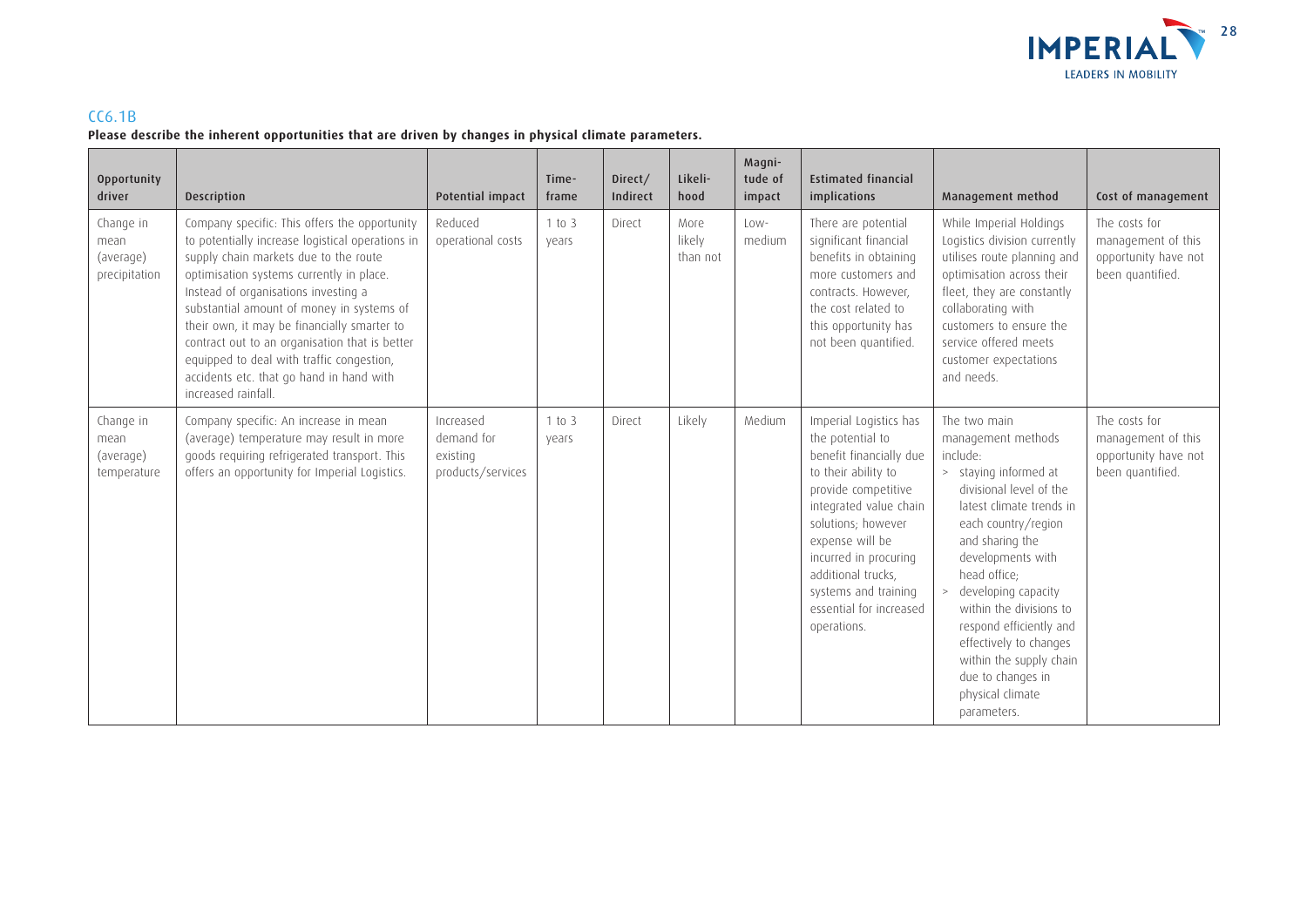

| Opportunity<br>driver                                  | Description                                                                                                                                                                                                                                                                                                                                                                                                                                                                                                                                                                                                                                                                                                                                                                                                                                                                                                                                              | Potential impact                   | Time-<br>frame | Direct/<br>Indirect | Likeli-<br>hood            | Magni-<br>tude of<br>impact | <b>Estimated financial</b><br>implications                                                                                                                                                                                                                                                                                                                                                                                                                                                                                                                                                                                  | Management method                                                                                                                                                                                                                                                                                                                                                                                                                                                                                                                                                                                                                                                                                                                                                                                                                                                                             | Cost of management                                                              |
|--------------------------------------------------------|----------------------------------------------------------------------------------------------------------------------------------------------------------------------------------------------------------------------------------------------------------------------------------------------------------------------------------------------------------------------------------------------------------------------------------------------------------------------------------------------------------------------------------------------------------------------------------------------------------------------------------------------------------------------------------------------------------------------------------------------------------------------------------------------------------------------------------------------------------------------------------------------------------------------------------------------------------|------------------------------------|----------------|---------------------|----------------------------|-----------------------------|-----------------------------------------------------------------------------------------------------------------------------------------------------------------------------------------------------------------------------------------------------------------------------------------------------------------------------------------------------------------------------------------------------------------------------------------------------------------------------------------------------------------------------------------------------------------------------------------------------------------------------|-----------------------------------------------------------------------------------------------------------------------------------------------------------------------------------------------------------------------------------------------------------------------------------------------------------------------------------------------------------------------------------------------------------------------------------------------------------------------------------------------------------------------------------------------------------------------------------------------------------------------------------------------------------------------------------------------------------------------------------------------------------------------------------------------------------------------------------------------------------------------------------------------|---------------------------------------------------------------------------------|
| Change in<br>precipitation<br>extremes and<br>droughts | Company specific: Extreme weather<br>conditions as mentioned under risks, have<br>the potential to completely disrupt the<br>supply chain. This however offers Imperial<br>Holdings the opportunity to investigate local<br>procurement as well as offer more<br>warehousing and logistics services that will<br>be needed due to resource shortages.<br>Extreme weather events also, although<br>posing a threat to infrastructure, offer the<br>opportunity to invest in 'greener'<br>infrastructure. For example, installing<br>rainwater harvesting tanks can reduce the<br>risk of flooding. On the other hand installing<br>rain water harvesting tanks and water<br>recycling facilities at car rental depots in<br>drought prone areas will reduce risk of no<br>water supply which would negatively impact<br>on operations. Another opportunity<br>surrounding extreme weather is the ability<br>to supply climate related insurance products. | New products/<br>business services | >6 years       | Direct              | More<br>likely<br>than not | Medium                      | To invest in greener<br>infrastructure may<br>have negative<br>financial implications<br>for Imperial Holdings<br>initially, however over<br>the longer term the<br>financial implications<br>of the reduction in<br>damage and/or<br>prevention of<br>operations from<br>floods and droughts<br>will be positive.<br>Examples of these are<br>the KIA dealership in<br>Weltevreden Park that<br>spent R4,7 million<br>additional<br>construction costs to<br>develop a 'green'<br>dealership and an<br>additional R10 million<br>was spend on the<br>AUDI Sandton and<br>AUDI Bloemfontein<br>dealerships<br>respectively. | The method used to<br>manage the opportunity<br>regarding investing in<br>greener infrastructure is<br>to use successful<br>examples within Imperial<br>Holdings and promote the<br>methods and learnings<br>throughout the divisions.<br>A successful example is<br>all of Imperial Toyota<br>dealerships are level 3<br>ECO compliant which is<br>Toyota South Africa<br>Motors' (TSAM) highest<br>environmental standard.<br>Making use of solar<br>panels, an Energy<br>Demand Control System,<br>the use of natural light,<br>movement sensors for<br>lighting, and water<br>recycling. Another<br>example that can be used<br>in this case is the Imperial<br>Kia dealership in<br>Weltevreden Park as well<br>the AUDI dealerships in<br>Sandton and Bloemfontein<br>respectively, which spent<br>an additional costs over<br>and above the<br>construction costs on<br>'going green'. | The costs for<br>management of this<br>opportunity have not<br>been quantified. |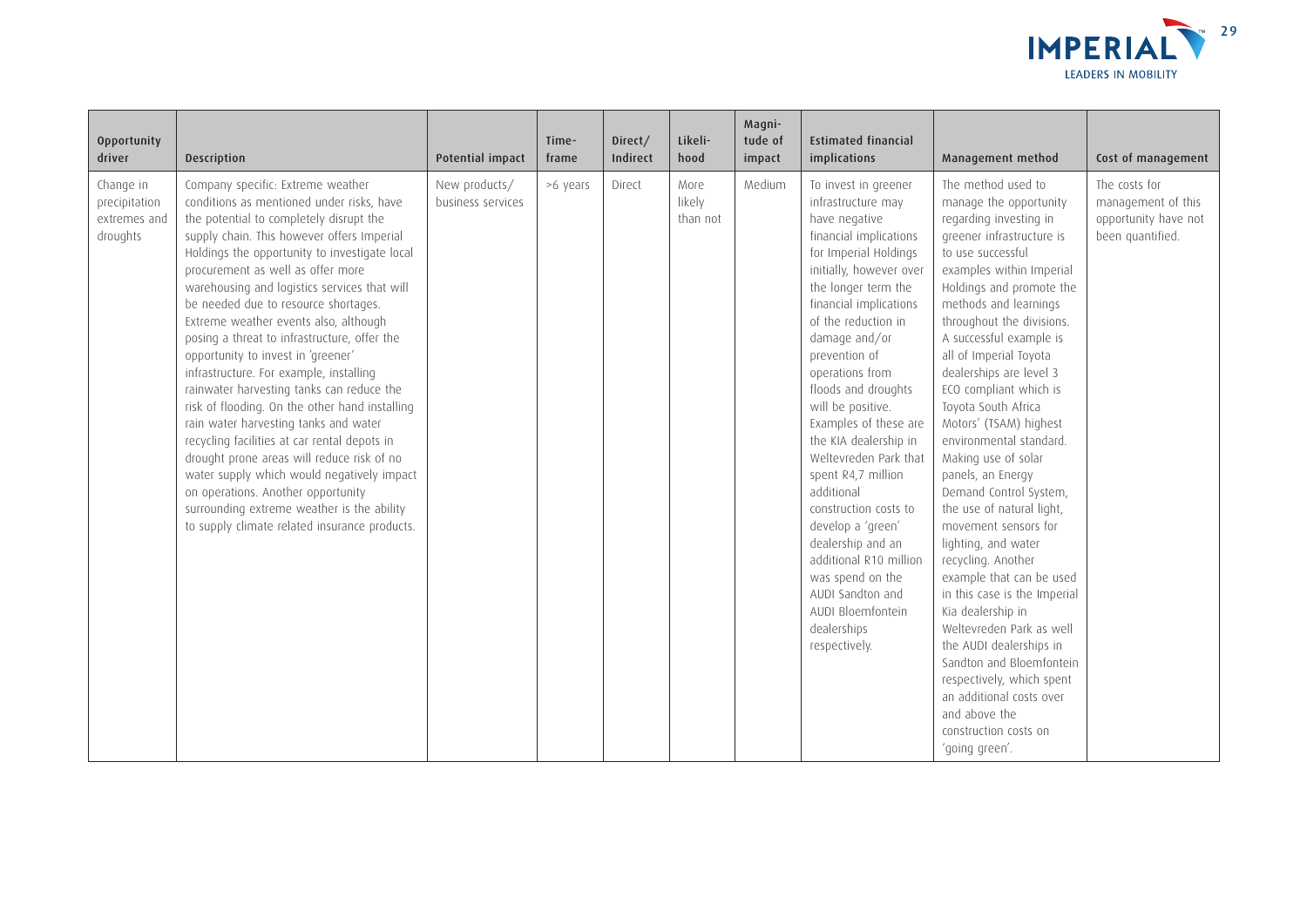

### CC6.1C

**Please describe the inherent opportunities that are driven by changes in other climate-related developments.**

| Opportunity<br>driver | Description                                                                                                                                                                                                                                                                                                                                                                                | Potential impact                                         | Time-<br>frame  | Direct/<br>Indirect | Likeli-<br>hood | Magni-<br>tude of<br>impact | <b>Estimated financial</b><br>implications                                                                                                                                                                    | Management method                                                                                                                                                                                                                                                                                                                                                                                                                                                                                                                                             | Cost of management                                                                                                                                                                 |
|-----------------------|--------------------------------------------------------------------------------------------------------------------------------------------------------------------------------------------------------------------------------------------------------------------------------------------------------------------------------------------------------------------------------------------|----------------------------------------------------------|-----------------|---------------------|-----------------|-----------------------------|---------------------------------------------------------------------------------------------------------------------------------------------------------------------------------------------------------------|---------------------------------------------------------------------------------------------------------------------------------------------------------------------------------------------------------------------------------------------------------------------------------------------------------------------------------------------------------------------------------------------------------------------------------------------------------------------------------------------------------------------------------------------------------------|------------------------------------------------------------------------------------------------------------------------------------------------------------------------------------|
| Reputation            | Company specific: Should Imperial Holdings<br>be seen to be seriously considering the<br>environment in their operations as well as<br>effectively and positively communicating<br>with their stakeholders. This will improve<br>Imperial Holdings' reputation and therefore<br>offer an opportunity to obtain new<br>customers, improve their shareholder value<br>and attract investors. | Increased<br>demand for<br>existing<br>products/services | Up to 1<br>vear | Direct              | Verv<br>likely  | High                        | There are potential<br>significant financial<br>benefits to improving<br>the reputation of<br>Imperial Holdings<br>through increased<br>investment, improved<br>shareholder value and<br>increased customers. | Methods to manage the<br>opportunity to improve<br>Imperial Holdings'<br>reputation offered by<br>climate change include:<br>> improve stakeholder<br>engagement<br>> set emissions<br>reduction targets<br>> continued valuable and<br>ethical reporting on<br>sustainability strategy<br>and initiatives<br>continued integration<br>><br>of sustainability into<br>core business strategy<br>> strive to be<br>sustainability leaders in<br>the sector. These<br>management methods<br>aim to increase the<br>likelihood and impact<br>of the opportunity. | As the current<br>management<br>methods are<br>addressed by the<br>sustainability directors<br>and managers within<br>the divisions, there<br>are no additional<br>costs foreseen. |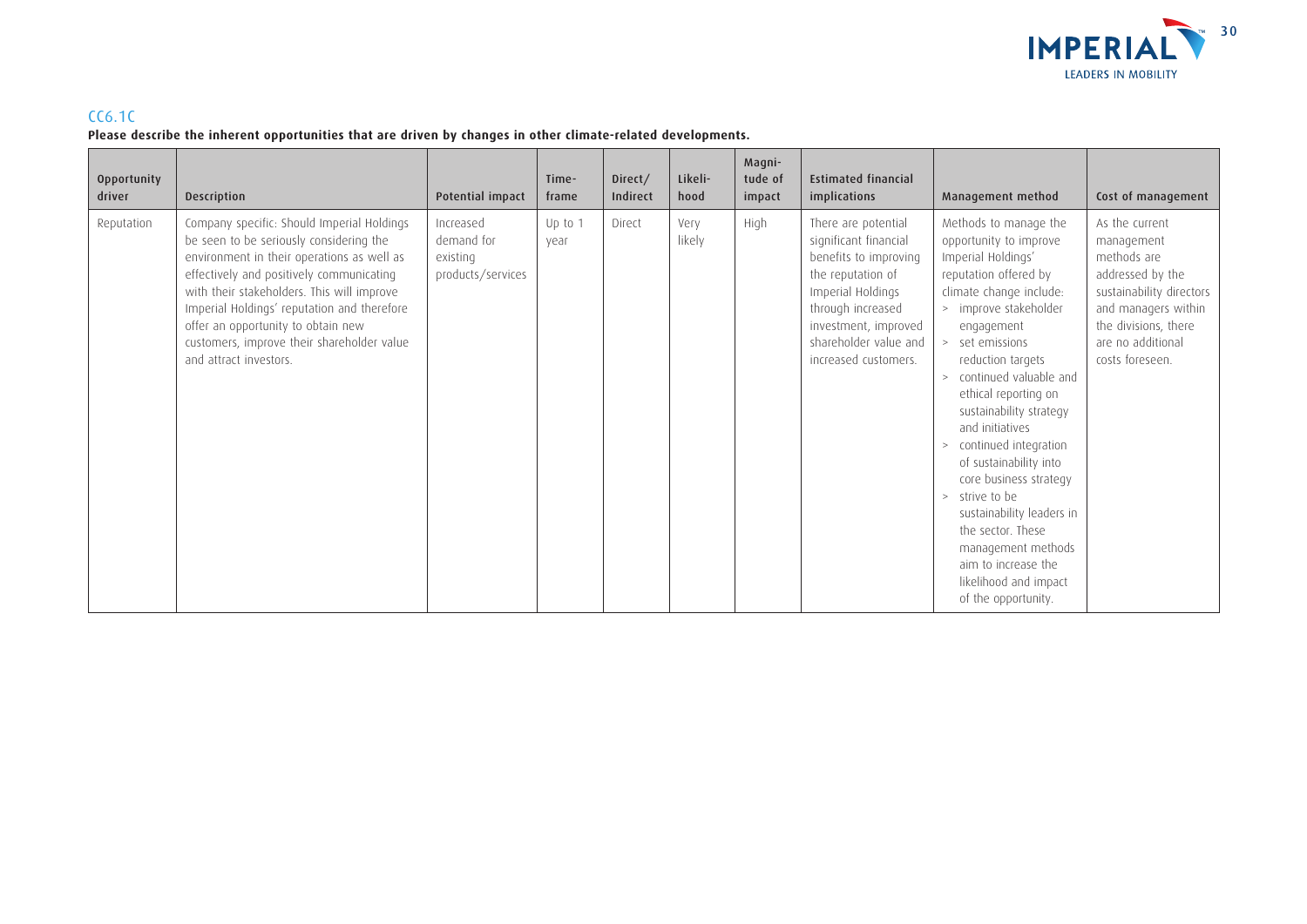

| <b>Opportunity</b><br>driver      | <b>Description</b>                                                                                     | Potential impact               | Time-<br>frame  | Direct/<br>Indirect | Likeli-<br>hood | Magni-<br>tude of<br>impact | <b>Estimated financial</b><br>implications                                                                                                                                                      | Management method                                                                                                                                                                                                                                                                                                                                                                                                                                                                                                                                                                                                 | Cost of management                                                                                                                                                                     |
|-----------------------------------|--------------------------------------------------------------------------------------------------------|--------------------------------|-----------------|---------------------|-----------------|-----------------------------|-------------------------------------------------------------------------------------------------------------------------------------------------------------------------------------------------|-------------------------------------------------------------------------------------------------------------------------------------------------------------------------------------------------------------------------------------------------------------------------------------------------------------------------------------------------------------------------------------------------------------------------------------------------------------------------------------------------------------------------------------------------------------------------------------------------------------------|----------------------------------------------------------------------------------------------------------------------------------------------------------------------------------------|
| Changing<br>consumer<br>behaviour | Company specific: Provides an opportunity to<br>expand Imperial Holdings product/service<br>offerings. | Premium price<br>opportunities | Up to 1<br>year | Direct              | Very<br>likely  | Medium-<br>high             | A change in<br>consumer behaviour<br>offers the opportunity<br>for increased demand<br>for Imperial Holdings'<br>product/service<br>offerings, and thus a<br>positive financial<br>implication. | Methods to manage this<br>opportunity include:<br>> investing in and<br>piloting new<br>technologies<br>> this is relevant for<br>the Logistics division<br>(supply chain<br>efficiencies and<br>refrigeration<br>technologies are an<br>example);<br>> improved stakeholder<br>engagement<br>specifically around<br>market research and<br>customer expectations;<br>staying informed of<br>$\,>$<br>innovative approaches<br>to various different<br>operations as well as<br>new technologies.<br>These management<br>$\, >$<br>methods aim to<br>increase the likelihood<br>and impact of the<br>opportunity. | Although there will<br>be costs associated<br>with the<br>aforementioned<br>actions, they will<br>differ between<br>divisions and have<br>not been quantified<br>for this opportunity. |

#### CC6.1D

Please explain why you do not consider your company to be exposed to inherent opportunities driven by changes in regulation that have the potential to generate a substantive change in your business **operations, revenue or expenditure.**

#### CC6.1E

Please explain why you do not consider your company to be exposed to inherent opportunities driven by physical climate parameters that have the potential to generate a substantive change in your **business operations, revenue or expenditure.**

#### CC6.1F

Please explain why you do not consider your company to be exposed to inherent opportunities driven by changes in other climate-related developments that have the potential to generate a substantive **change in your business operations, revenue or expenditure.**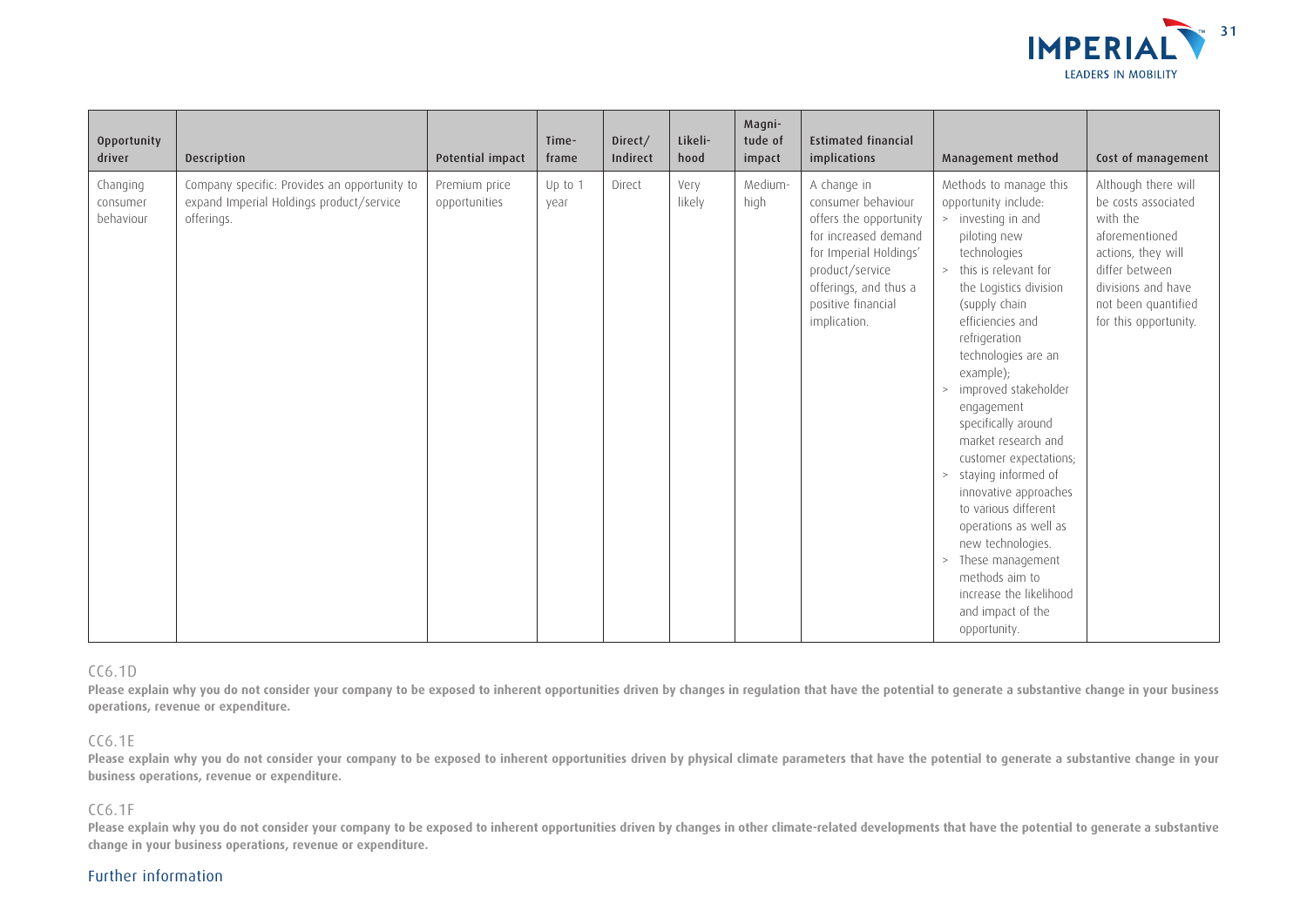

## MODULE: GHG EMISSIONS ACCOUNTING, ENERGY AND FUEL USE, AND TRADING PAGE: CC7. EMISSIONS METHODOLOGY

## CC7.1

#### **Please provide your base year and base year emissions (Scopes 1 and 2)**

| Scope   | Base year                            | Base year emissions (metric tonnes CO <sub>2</sub> e) |
|---------|--------------------------------------|-------------------------------------------------------|
| Scope 1 | Mon 01 Jan 2007 -<br>Mon 31 Dec 2007 | 853 240                                               |
| Scope 2 | Mon 01 Jan 2007 -<br>Mon 31 Dec 2007 | 139 220                                               |

### CC7.2

**Please give the name of the standard, protocol or methodology you have used to collect activity data and calculate Scope 1 and Scope 2 emissions.**

Please select the published methodologies that you use

The Greenhouse Gas Protocol: A Corporate Accounting and Reporting Standard (Revised Edition)

### CC7.2A

**If you have selected "Other" in CC7.2 please provide details of the standard, protocol or methodology you have used to collect activity data and calculate Scope 1 and Scope 2 emissions.**

### CC7.3

**Please give the source for the global warming potentials you have used.**

| Gas                  | Reference           |
|----------------------|---------------------|
| Other: HFC-134a      | Other: GHG Protocol |
| Other: R402a         | Other: GHG Protocol |
| Other: R404a         | Other: GHG Protocol |
| Other: R507 or R507a | Other: GHG Protocol |
| Other: R406a         | Other: GHG Protocol |
| Other: R22           | Other: GHG Protocol |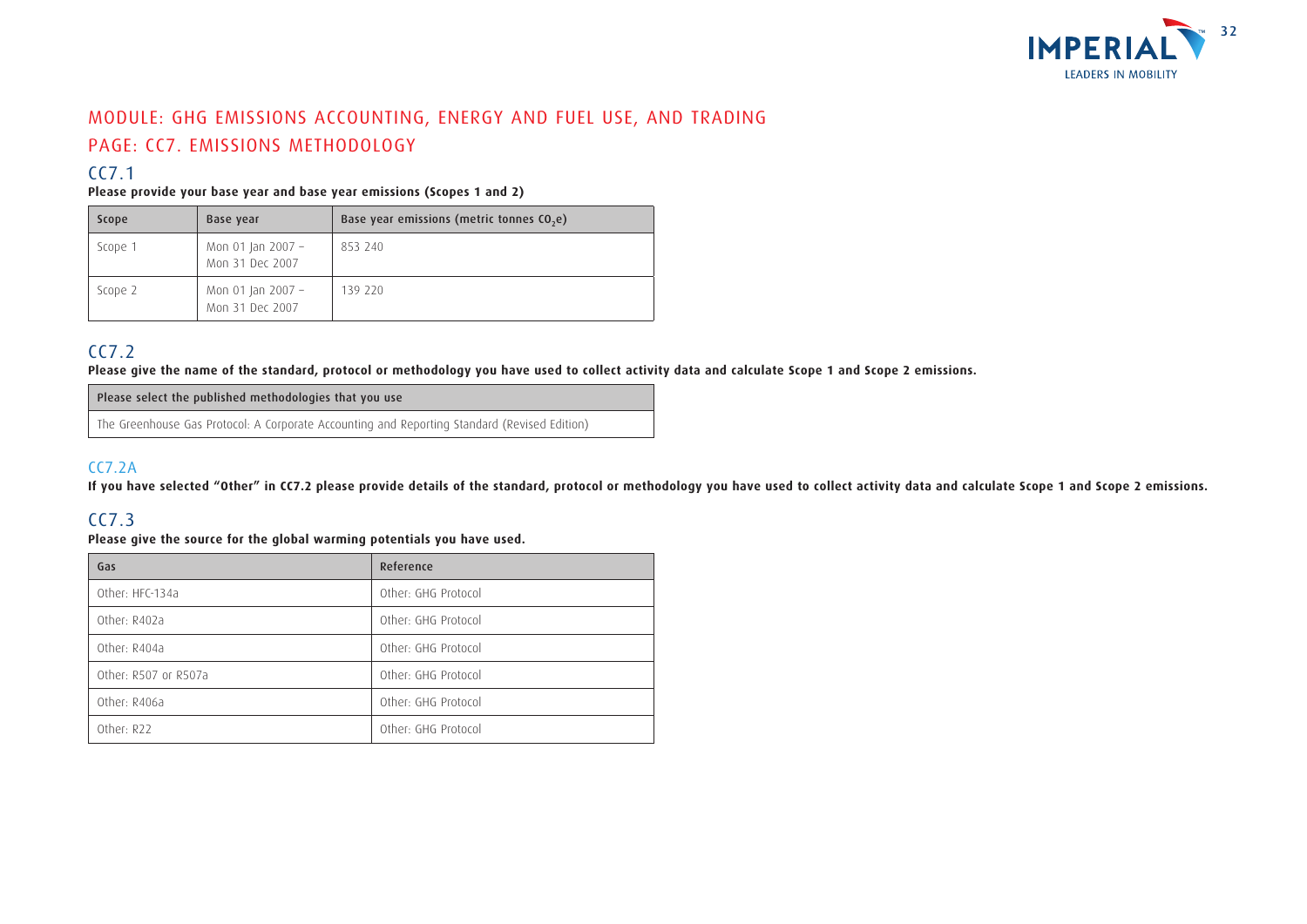

## CC7.4

**Please give the emissions factors you have applied and their origin; alternatively, please attach an Excel spreadsheet with this data at the bottom of this page.**

| Fuel/Material/Energy | <b>Emission Factor</b> | Unit | Reference |
|----------------------|------------------------|------|-----------|
|                      |                        |      |           |

### Further information

Please find attached; Imperial Holdings Emission Factors for CC7.4

### Attachments

https://www.cdp.net/sites/2015/81/8881/Climate Change 2015/Shared Documents/Attachments/ClimateChange2015/CC7.EmissionsMethodology/Imperial Emission Factors 30 06 2015 CDP Submission.xlsx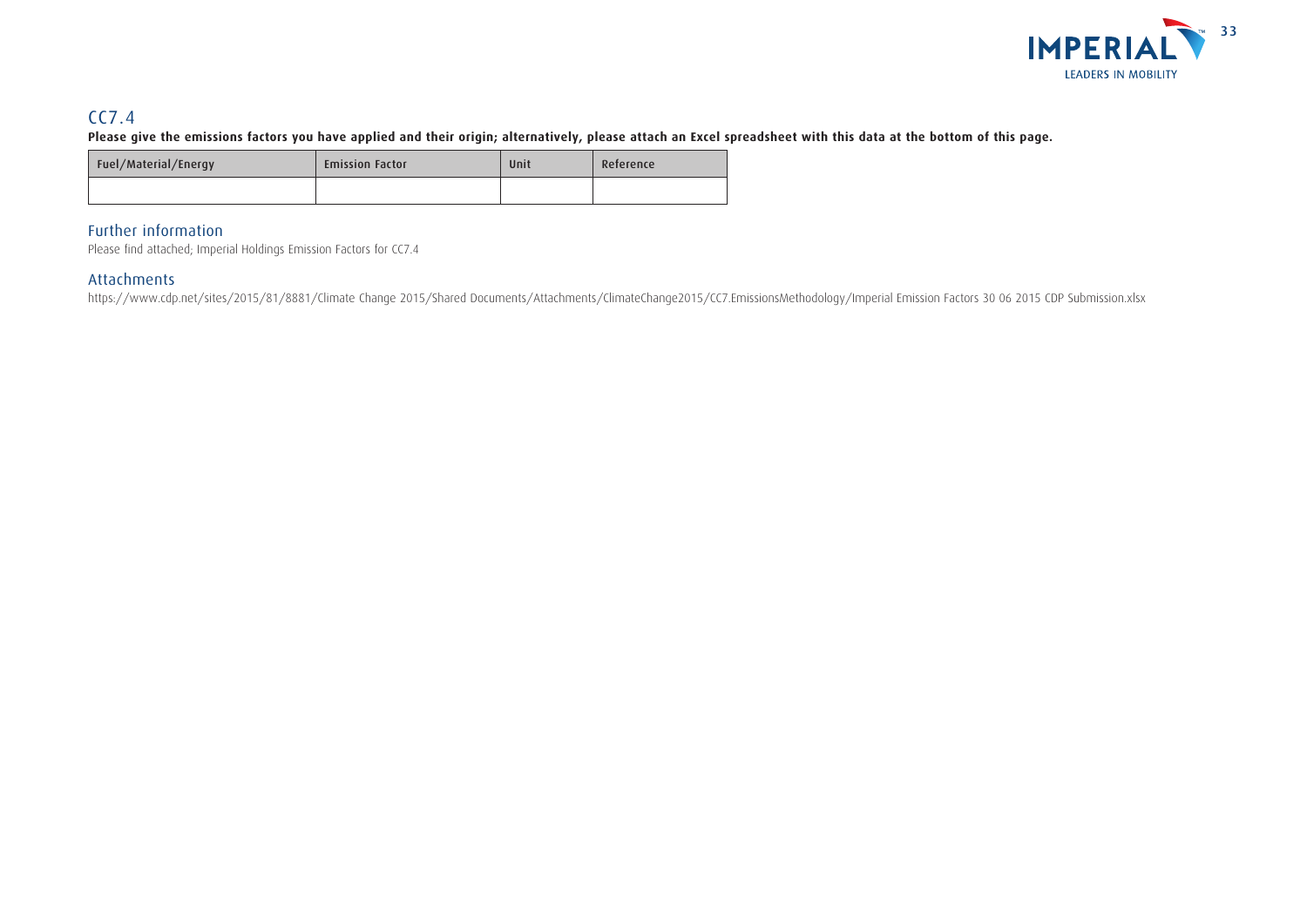

## PAGE: CC8. EMISSIONS DATA – (1 JAN 2014 – 31 DEC 2014)

## CC8.1

**Please select the boundary you are using for your Scope 1 and 2 greenhouse gas inventory.**

Operational control.

## CC8.2

Please provide your gross global Scope 1 emissions figures in metric tonnes CO<sub>2</sub>e.

846 104,23

### CC8.3

Please provide your gross global Scope 2 emissions figures in metric tonnes CO<sub>2</sub>e.

211 786,50

## $CC8.4$

Are there are any sources (e.g. facilities, specific GHGs, activities, geographies, etc.) of Scope 1 and Scope 2 emissions that are within your selected reporting boundary which are not included **in your disclosure?**

No.

### CC8.4A

**Please provide details of the sources of Scope 1 and Scope 2 emissions that are within your selected reporting boundary which are not included in your disclosure.**

| emissions from this<br>source | Relevance of Scope 1<br>Source | Relevance of Scope 2 emissions excluded from this source | Explain why the source is excluded |  |
|-------------------------------|--------------------------------|----------------------------------------------------------|------------------------------------|--|
|-------------------------------|--------------------------------|----------------------------------------------------------|------------------------------------|--|

## CC8.5

#### Please estimate the level of uncertainty of the total gross global Scope 1 and 2 emissions figures that you have supplied and specify the sources of uncertainty in your data gathering, **handling and calculations.**

| Scope   | Uncertainty range        | Main sources of<br>uncertainty      | Please expand on the uncertainty in your data                                                                                                                                                                                                                                                                                                                                                                                                                                                                                                                                                                                                                   |
|---------|--------------------------|-------------------------------------|-----------------------------------------------------------------------------------------------------------------------------------------------------------------------------------------------------------------------------------------------------------------------------------------------------------------------------------------------------------------------------------------------------------------------------------------------------------------------------------------------------------------------------------------------------------------------------------------------------------------------------------------------------------------|
| Scope 1 | Less than or equal to 2% | Data Management                     | The group has a decentralised structure with many diverse businesses and facilities. Although every reasonable measure is taken to<br>ensure the accuracy of collected data, the possibility of small variations always exists. Imperial Holdings utilises an advanced, central<br>sustainability reporting system across all the divisions for the collection, management, tracking and reporting of data. This system has<br>built-in validation checks, which has resulted in increased data reporting accuracy. The majority of uncertainty exists with new employees<br>misunderstanding the system and finger errors when inputting data into the system. |
| Scope 2 | Less than or equal to 2% | Metering/Measurement<br>Constraints | While most of the data can be easily obtained, a number of sites are not receiving their monthly utility bills stating their monthly<br>electricity consumption. Thus in the absence of the actual usage, estimations have to be made. These estimations are based on a<br>consistent formula using reliable sources for determining the inputs to the estimations.                                                                                                                                                                                                                                                                                             |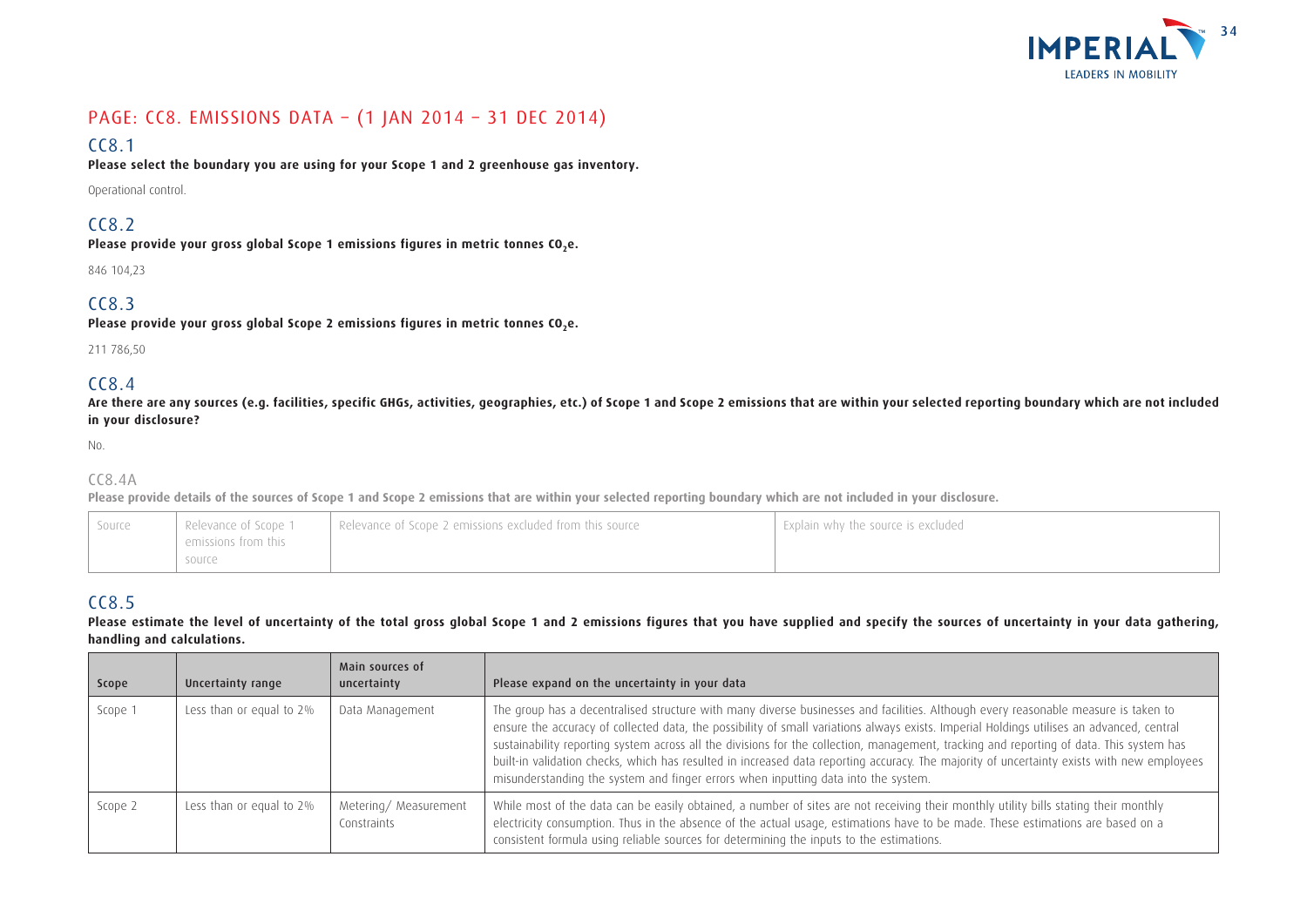

#### CC8.6 **Please indicate the verification/assurance status that applies to your reported Scope 1 emissions.**

No third party verification or assurance.

#### CC8.6A

Please provide further details of the verification/assurance undertaken for your Scope 1 emissions, and attach the relevant statements.

| Type of verification or assurance | Attach the statement | Page/section reference | Relevant standard | Proportion of reported Scope 1<br>$\pm$ emissions verified (%) |
|-----------------------------------|----------------------|------------------------|-------------------|----------------------------------------------------------------|
|-----------------------------------|----------------------|------------------------|-------------------|----------------------------------------------------------------|

### CC8.6B

Please provide further details of the regulatory regime to which you are complying that specifies the use of Continuous Emissions Monitoring Systems (CEMS)

| % of emissions covered by the system<br>$\mid$ Regulation | Compliance period | Evidence of submission |
|-----------------------------------------------------------|-------------------|------------------------|
|-----------------------------------------------------------|-------------------|------------------------|

## CC8.7

#### **Please indicate the verification/assurance status that applies to your reported Scope 2 emissions.**

No third party verification or assurance.

### CC8.7A

**Please provide further details of the verification/assurance undertaken for your Scope 2 emissions, and attach the relevant statements.**

| Type of verification or assurance | Page/Section reference | Proportion of reported Scope 2 |
|-----------------------------------|------------------------|--------------------------------|
| Attach the statement              | Relevant standard      | emissions verified (%)         |

## CC8.8

Please identify if any data points have been verified as part of the third party verification work undertaken, other than the verification of emissions figures reported in CC8.6, CC8.7 **and CC14.2**

| Additional data points verified | Comment |
|---------------------------------|---------|
| No additional data verified     |         |

### CC8.9

**Are carbon dioxide emissions from biologically sequestered carbon relevant to your organisation?**

No.

CC8.9A

**Please provide the emissions from biologically sequestered carbon relevant to your organisation in metric tonnes CO2.**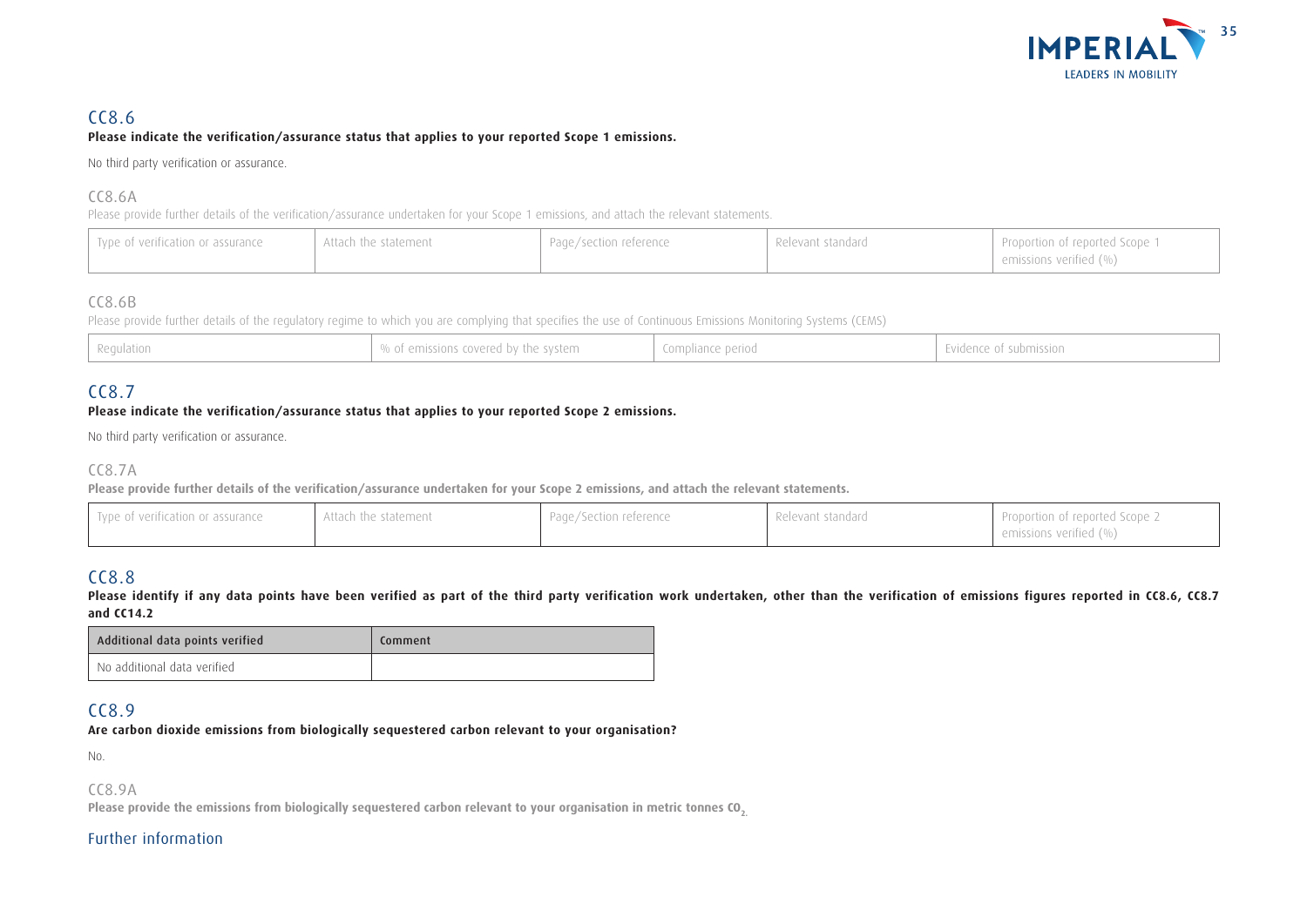

## PAGE: CC9. SCOPE 1 EMISSIONS BREAKDOWN – (1 JAN 2014 – 31 DEC 2014)

### CC9.1

**Do you have Scope 1 emissions sources in more than one country?**

Yes.

### CC9.1A

**Please break down your total gross global Scope 1 emissions by country/region**

| Country/Region           | Scope 1 metric tonnes CO <sub>2</sub> e |
|--------------------------|-----------------------------------------|
| Africa                   | 599 740,03                              |
| Europe                   | 238 148,16                              |
| Oceania                  | 1 971,06                                |
| United States of America | 6 244,94                                |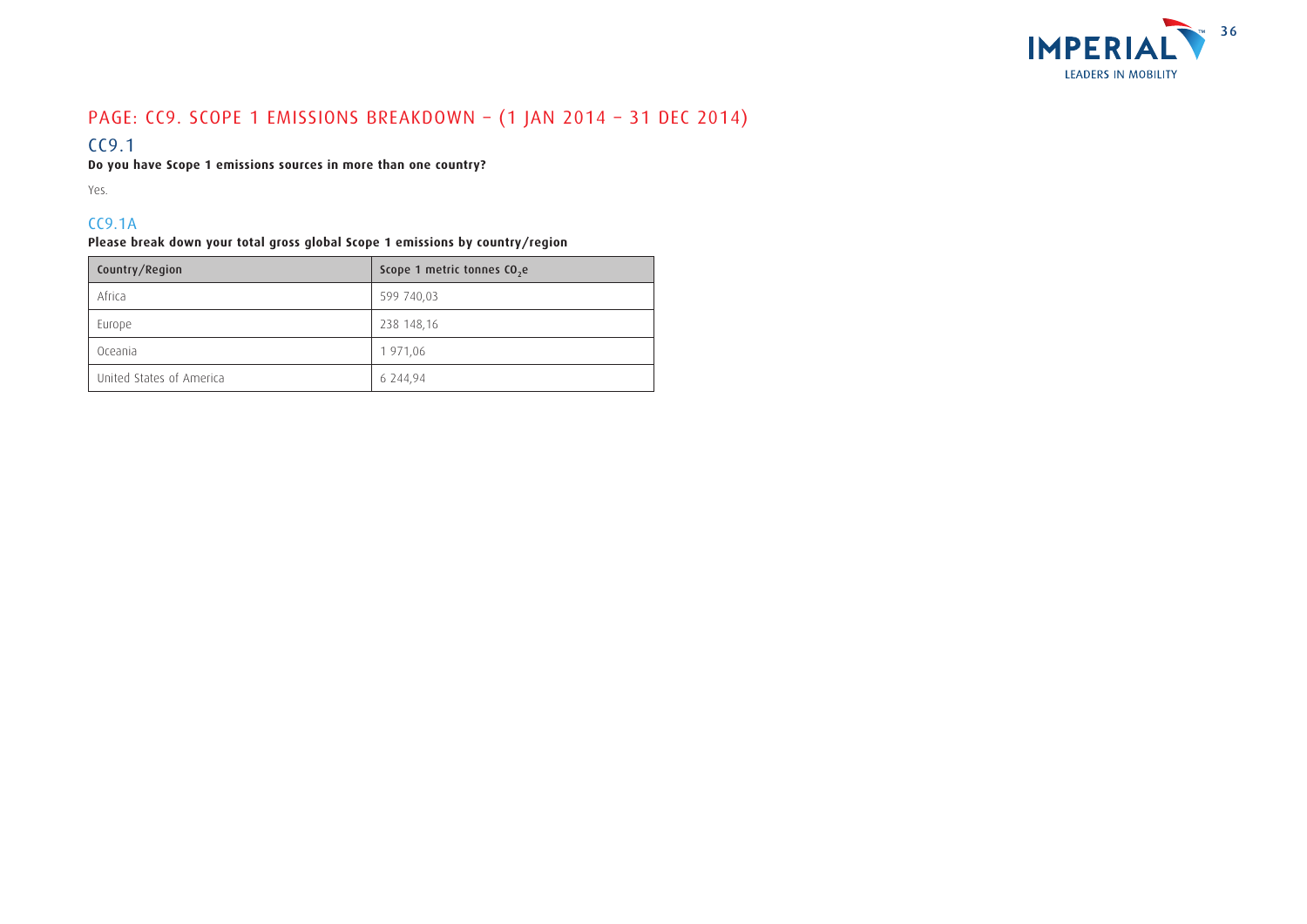

### $CC9.2$

**Please indicate which other Scope 1 emissions breakdowns you are able to provide (tick all that apply)**

By business division

### CC9.2A

#### **Please break down your total gross global Scope 1 emissions by business division**

| <b>Business division</b>           | Scope 1 emissions (metric tonnes CO <sub>2</sub> e) |
|------------------------------------|-----------------------------------------------------|
| Vehicle Retail                     | 45 819,34                                           |
| Vehicle Distributorships           | 21 125,03                                           |
| <b>Financial Services Division</b> | 693,10                                              |
| Imperial Holdings                  | 21,80                                               |
| Logistics Division                 | 778 444,94                                          |

### CC9.2B

#### **Please break down your total gross global Scope 1 emissions by facility.**

| Scope 1 emissions (metric tonnes $CO2e$ )<br>' Facility | Latitude | Longitude |
|---------------------------------------------------------|----------|-----------|
|---------------------------------------------------------|----------|-----------|

### CC9.2C

#### **Please break down your total gross global Scope 1 emissions by GHG type.**

| GHG type | Scope 1 emissions (metric tonnes CO <sub>2</sub> e) |
|----------|-----------------------------------------------------|
|----------|-----------------------------------------------------|

### CC9.2D

#### **Please break down your total gross global Scope 1 emissions by activity.**

| Activity | Scope 1 emissions (metric tonnes $CO2e$ ) |
|----------|-------------------------------------------|
|          |                                           |

### CC9.2E

#### **Please break down your total gross global Scope 1 emissions by legal structure.**

Legal structure  $\Big|$  Scope 1 emissions (metric tonnes CO<sub>2</sub>e)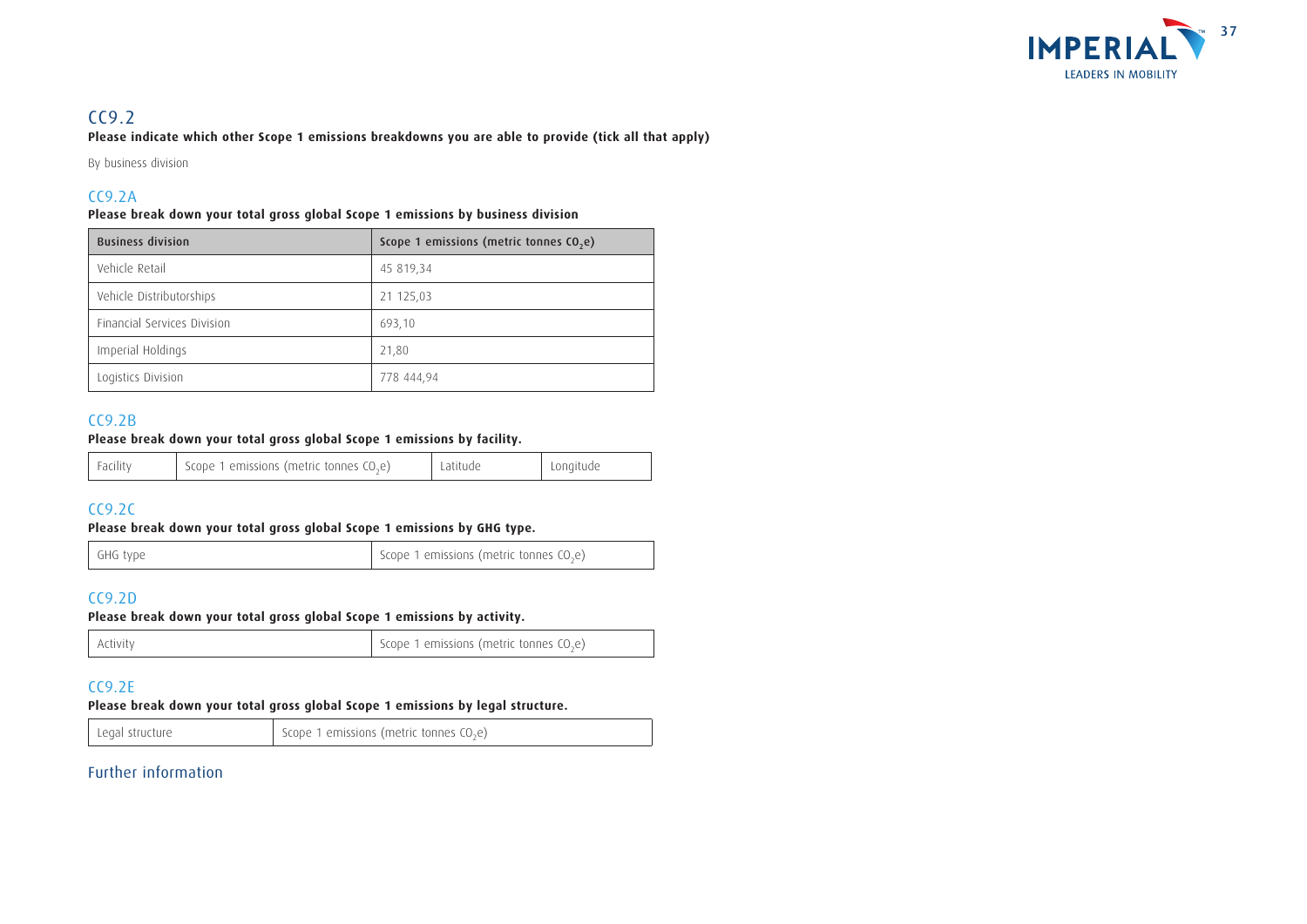

## PAGE: CC10. SCOPE 2 EMISSIONS BREAKDOWN – (1 JAN 2014 – 31 DEC 2014)

### CC10.1

**Do you have Scope 2 emissions sources in more than one country?**

Yes

### CC10.1A

**Please break down your total gross global Scope 2 emissions and energy consumption by country/region.**

| Country/Region           | Scope 2 metric tonnes CO <sub>2</sub> e | Purchased and consumed electricity, heat,<br>steam or cooling (MWh) | Purchased and consumed low carbon electricity,<br>heat, steam or cooling accounted for in CC8.3<br>(MWh) |
|--------------------------|-----------------------------------------|---------------------------------------------------------------------|----------------------------------------------------------------------------------------------------------|
| Africa                   | 179 271,50                              | 162 365,45                                                          |                                                                                                          |
| Europe                   | 28 334,33                               | 56 102,37                                                           |                                                                                                          |
| Australia                | 282,00                                  | 1451,37                                                             |                                                                                                          |
| United States of America | 2 898,61                                | 5 398,97                                                            |                                                                                                          |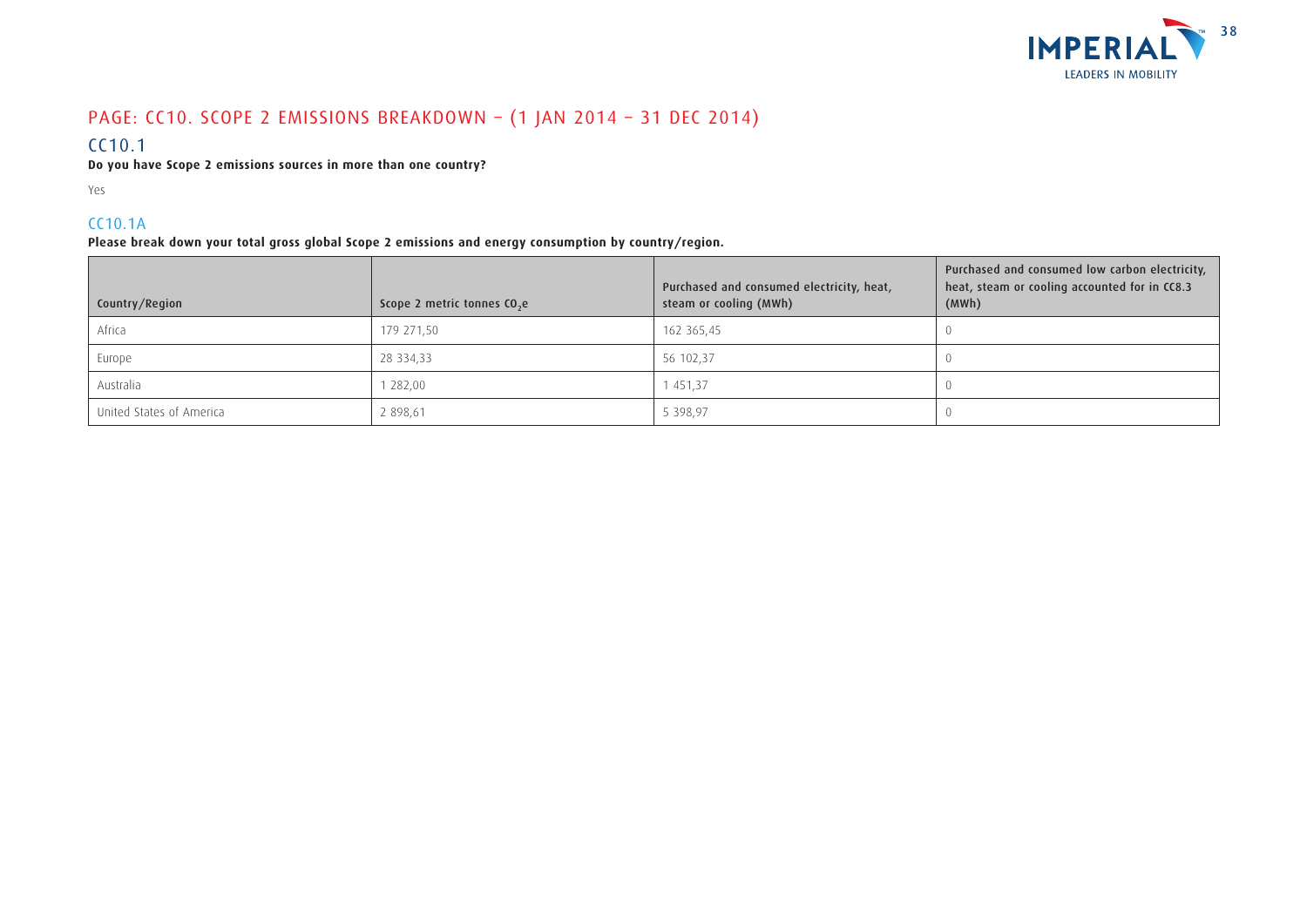

## CC10.2

**Please indicate which other Scope 2 emissions breakdowns you are able to provide (tick all that apply)**

By business division.

### CC10.2A

#### **Please break down your total gross global Scope 2 emissions by business division**

| <b>Business division</b>    | Scope 2 emissions (metric tonnes CO <sub>2</sub> e) |
|-----------------------------|-----------------------------------------------------|
| Vehicle Retail              | 65 222,90                                           |
| Vehicle Distributorships    | 33 052,08                                           |
| Financial Services Division | 2 599,58                                            |
| Imperial Holdings           | 31,82                                               |
| Logistics Division          | 110 880,07                                          |

### CC10.2B

**Please break down your total gross global Scope 2 emissions by facility.**

### CC10.2C

**Please break down your total gross global Scope 2 emissions by activity.**

Activity Activity Activity Activity Activity Scope 2 emissions (metric tonnes CO<sub>2</sub>e)

### CC10.2D

**Please break down your total gross global Scope 2 emissions by legal structure.**

| Legal structure | Scope 2 emissions (metric tonnes $(0,e)$ ) |
|-----------------|--------------------------------------------|
|-----------------|--------------------------------------------|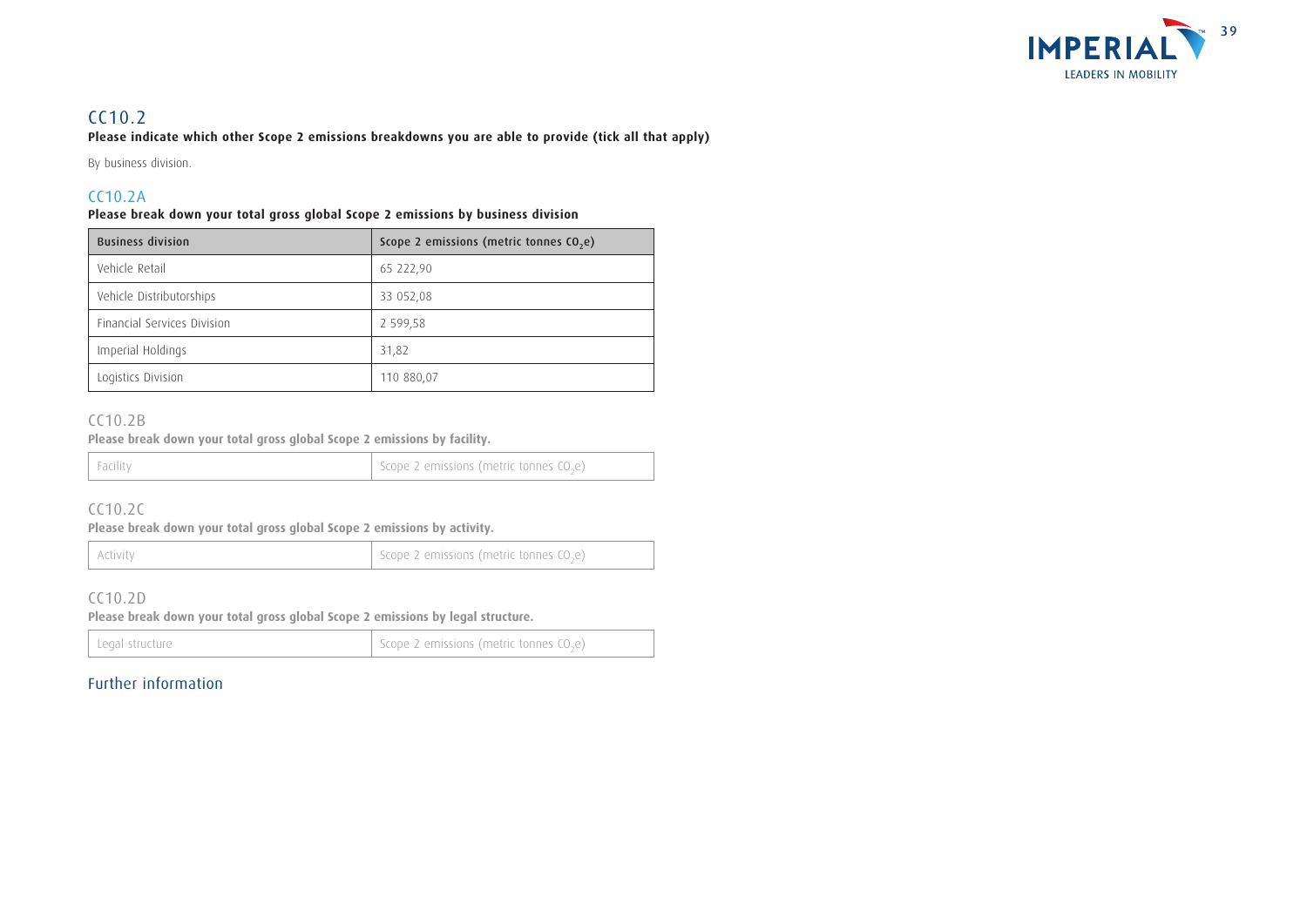

## PAGE: CC11. ENERGY

## CC11.1

#### **What percentage of your total operational spend in the reporting year was on energy?**

More than 25% but less than or equal to 30%.

### CC11.2

**Please state how much fuel, electricity, heat, steam, and cooling in MWh your organisation has purchased and consumed during the reporting year.**

| <b>Energy type</b> | <b>MWh</b>   |
|--------------------|--------------|
| Fuel               | 3 227 919,65 |
| Electricity        | 225 248,05   |
| Heat               |              |
| Steam              |              |
| Cooling            |              |

### CC11.3

#### **Please complete the table by breaking down the total "Fuel" figure entered above by fuel type.**

| <b>Fuels</b>                  | <b>MWh</b>    |
|-------------------------------|---------------|
| Diesel/Gas oil                | 2 313 645,23  |
| Motor gasoline                | 246 115,39    |
| <b>Biodiesels</b>             | 463,18        |
| Liquefied petroleum gas (LPG) | 8 295,79      |
| Jet gasoline                  | 38 009,26     |
| Residual fuel oil             | 567 983,80    |
| Lubricants                    | 21 522,27     |
| Kerosene                      | 2 2 1 0 , 0 3 |
| Natural gas                   | 29 674,70     |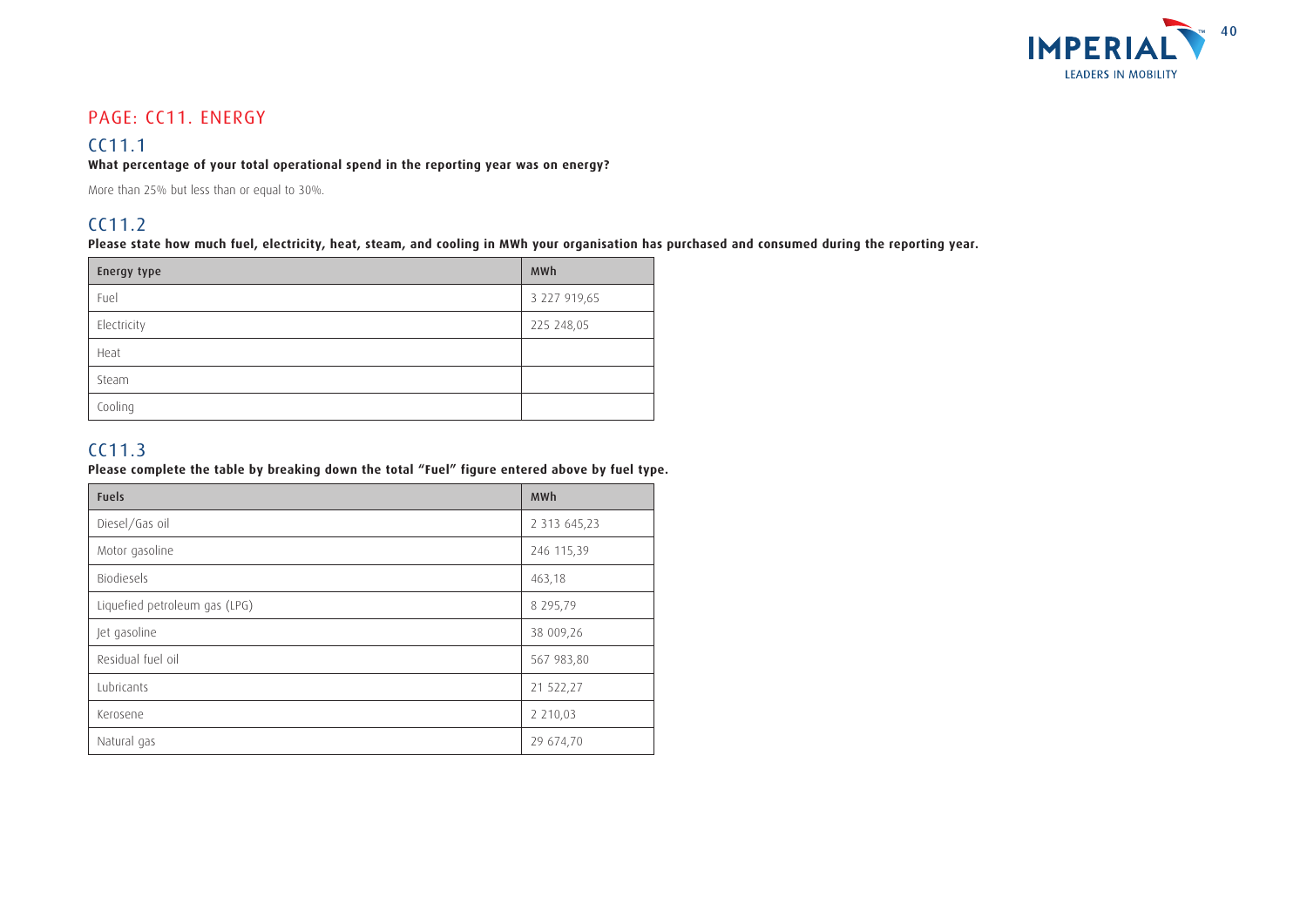

## CC11.4

#### **Please provide details of the electricity, heat, steam or cooling amounts that were accounted at a low carbon emission factor in the Scope 2 figure reported in CC8.3.**

| Basis for applying a low carbon emission factor                                                                           | MWh associated with low carbon electricity, heat,<br>l steam or cooling | Comment |
|---------------------------------------------------------------------------------------------------------------------------|-------------------------------------------------------------------------|---------|
| No purchases or generation of low carbon electricity, heat, steam or cooling accounted with a low carbon emissions factor |                                                                         |         |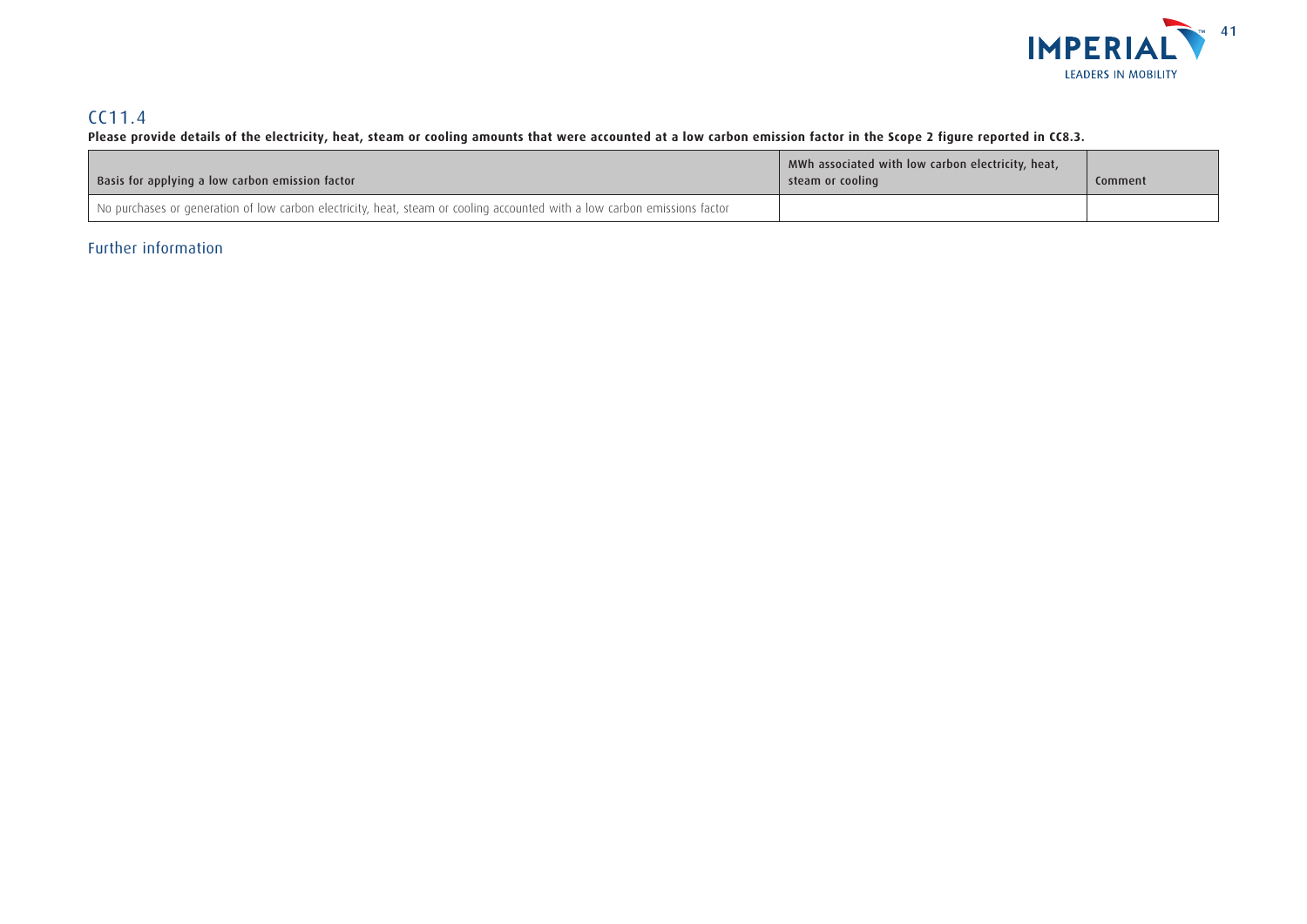

### PAGE: CC12. EMISSIONS PERFORMANCE

## CC12.1

### **How do your gross global emissions (Scope 1 and 2 combined) for the reporting year compare to the previous year?**

Decreased.

### CC12.1A

**Please identify the reasons for any change in your gross global emissions (Scope 1 and 2 combined) and for each of them specify how your emissions compare to the previous year**

| Reason                                     | <b>Emissions value</b><br>(percentage) | Direction of<br>change | Comment                                                                                                                                                                                                                                                                                                                                                                                                                                                                                                                                                                                 |
|--------------------------------------------|----------------------------------------|------------------------|-----------------------------------------------------------------------------------------------------------------------------------------------------------------------------------------------------------------------------------------------------------------------------------------------------------------------------------------------------------------------------------------------------------------------------------------------------------------------------------------------------------------------------------------------------------------------------------------|
| Emissions reduction activities             | 8                                      |                        | The decrease was due to the Vehicle Distribution division disposing of the National Airways Corporation (NAC) of which the final<br>disposal took place during 2014, resulting in a significant decrease in use of jet gasoline and aviation fuel - roughly a 50% decrease<br>in emissions for the division                                                                                                                                                                                                                                                                             |
| Divestment                                 |                                        |                        |                                                                                                                                                                                                                                                                                                                                                                                                                                                                                                                                                                                         |
| Acquisitions                               |                                        |                        |                                                                                                                                                                                                                                                                                                                                                                                                                                                                                                                                                                                         |
| Mergers                                    |                                        |                        |                                                                                                                                                                                                                                                                                                                                                                                                                                                                                                                                                                                         |
| Change in output                           | 449                                    | Decrease               | This decrease was due to consolidation and restructuring, specifically in the Vehicle Distribution and Vehicle Retail and Logistics<br>divisions. The Vehicle Distribution and Vehicle Retail division consolidated a number of dealerships in their portfolio decreasing their<br>divisional emissions by roughly 12%; and the Logistics division also consolidated a number of similar logistics business in South<br>Africa to meet business requirements in terms of efficiencies, resulting in less transport fleet, decreasing the emissions for the<br>Logistics division by 7%. |
| Change in methodology                      |                                        |                        |                                                                                                                                                                                                                                                                                                                                                                                                                                                                                                                                                                                         |
| Change in boundary                         |                                        |                        |                                                                                                                                                                                                                                                                                                                                                                                                                                                                                                                                                                                         |
| Change in physical operating<br>conditions |                                        |                        |                                                                                                                                                                                                                                                                                                                                                                                                                                                                                                                                                                                         |
| Unidentified                               |                                        |                        |                                                                                                                                                                                                                                                                                                                                                                                                                                                                                                                                                                                         |
| Other                                      |                                        |                        |                                                                                                                                                                                                                                                                                                                                                                                                                                                                                                                                                                                         |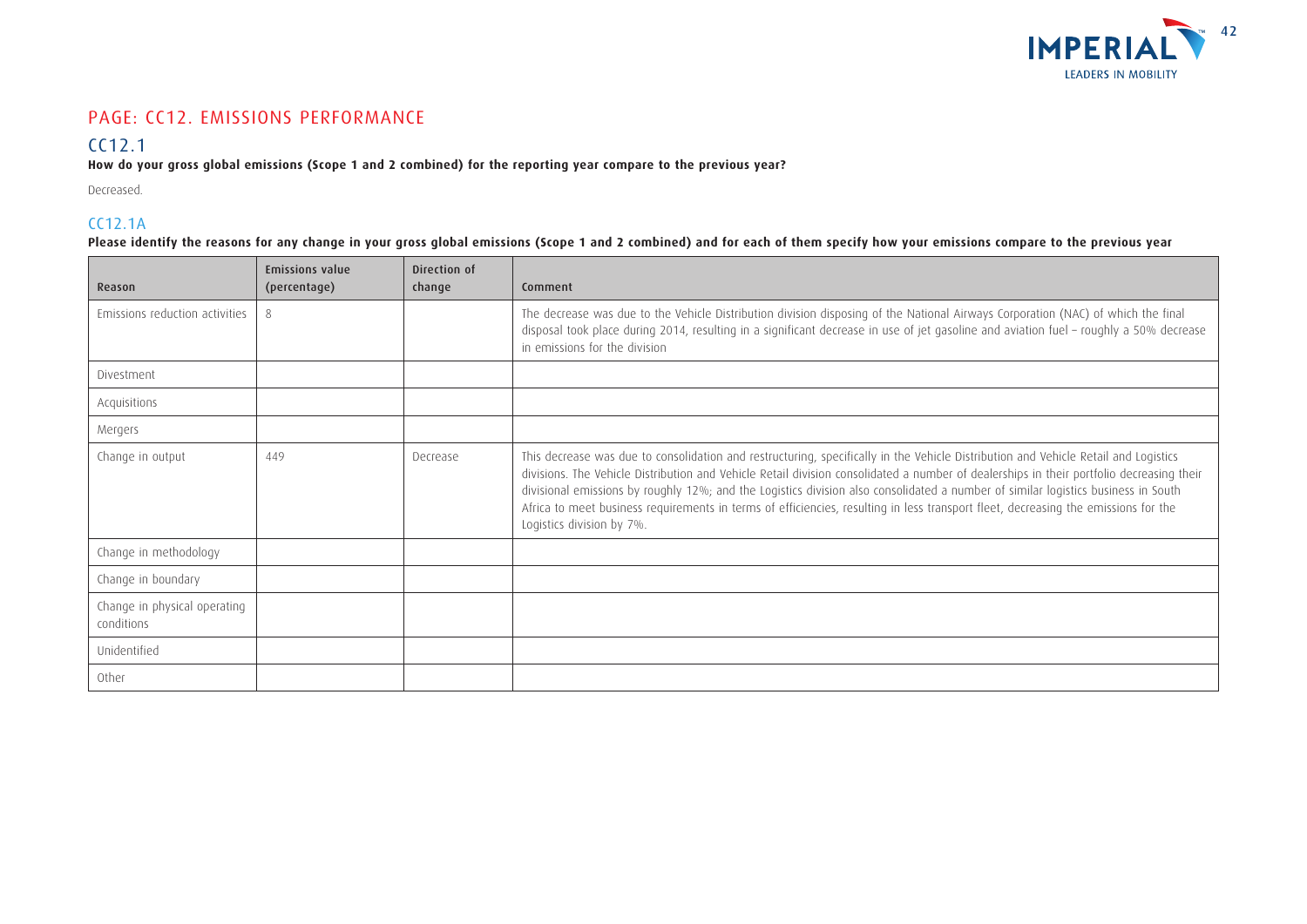

## CC12.2

Please describe your gross global combined Scope 1 and 2 emissions for the reporting year in metric tonnes CO<sub>2</sub>e per unit currency total revenue.

| Intensity figure | <b>Metric</b><br>numerator         | <b>Metric</b><br>denominator | % change from previous<br>year | Direction of change from previous<br>year | Reason for change                                                                                                                                                                                                                                                                                                                                                                                                     |
|------------------|------------------------------------|------------------------------|--------------------------------|-------------------------------------------|-----------------------------------------------------------------------------------------------------------------------------------------------------------------------------------------------------------------------------------------------------------------------------------------------------------------------------------------------------------------------------------------------------------------------|
| 0,000010         | Metric tonnes<br>CO <sub>2</sub> e | Unit total revenue           |                                | Decrease                                  | Revenue increased roughly 5% through organic growth and<br>expansion of the operations. Carbon emissions decreased by<br>roughly 7%, however, decreased significantly less<br>proportionally due to divestment, restructuring (consolidating  <br>offices), emission reduction activities and outsourcing of<br>certain operations. Therefore a reduction in the tCO <sub>2</sub> /unit<br>total revenue is observed. |

## CC12.3

#### Please describe your gross global combined Scope 1 and 2 emissions for the reporting year in metric tonnes CO<sub>2</sub>e per full time equivalent (FTE) employee.

| Intensity figure | <b>Metric</b><br>numerator         | Metric<br>denominator | % change from previous<br>year | Direction of change from<br>previous year | Reason for change                                                                                                                                                                                                                                                                                                                                                                                                 |
|------------------|------------------------------------|-----------------------|--------------------------------|-------------------------------------------|-------------------------------------------------------------------------------------------------------------------------------------------------------------------------------------------------------------------------------------------------------------------------------------------------------------------------------------------------------------------------------------------------------------------|
| 20,47            | Metric tonnes<br>CO <sub>2</sub> e | FTE employee          |                                | Decrease                                  | Due to the business consolidation and restructuring Imperial<br>Holdings decreased their full time equivalent (FTE) employees<br>by 2.2%. Due to the carbon emissions decreasing<br>proportionally less due to divestment, restructuring<br>(consolidating offices and businesses), emission reduction<br>activities and outsourcing of certain operations, a reduction in<br>the $tCO2/FTE$ employee can be seen |

## CC12.4

**Please provide an additional intensity (normalised) metric that is appropriate to your business operations.**

| Intensity figure | Metric numerator                | Metric denominator | % change from<br>previous year | Direction of change from<br>previous vear | Reason for change |
|------------------|---------------------------------|--------------------|--------------------------------|-------------------------------------------|-------------------|
|                  | metric tonnes CO <sub>2</sub> e |                    |                                |                                           |                   |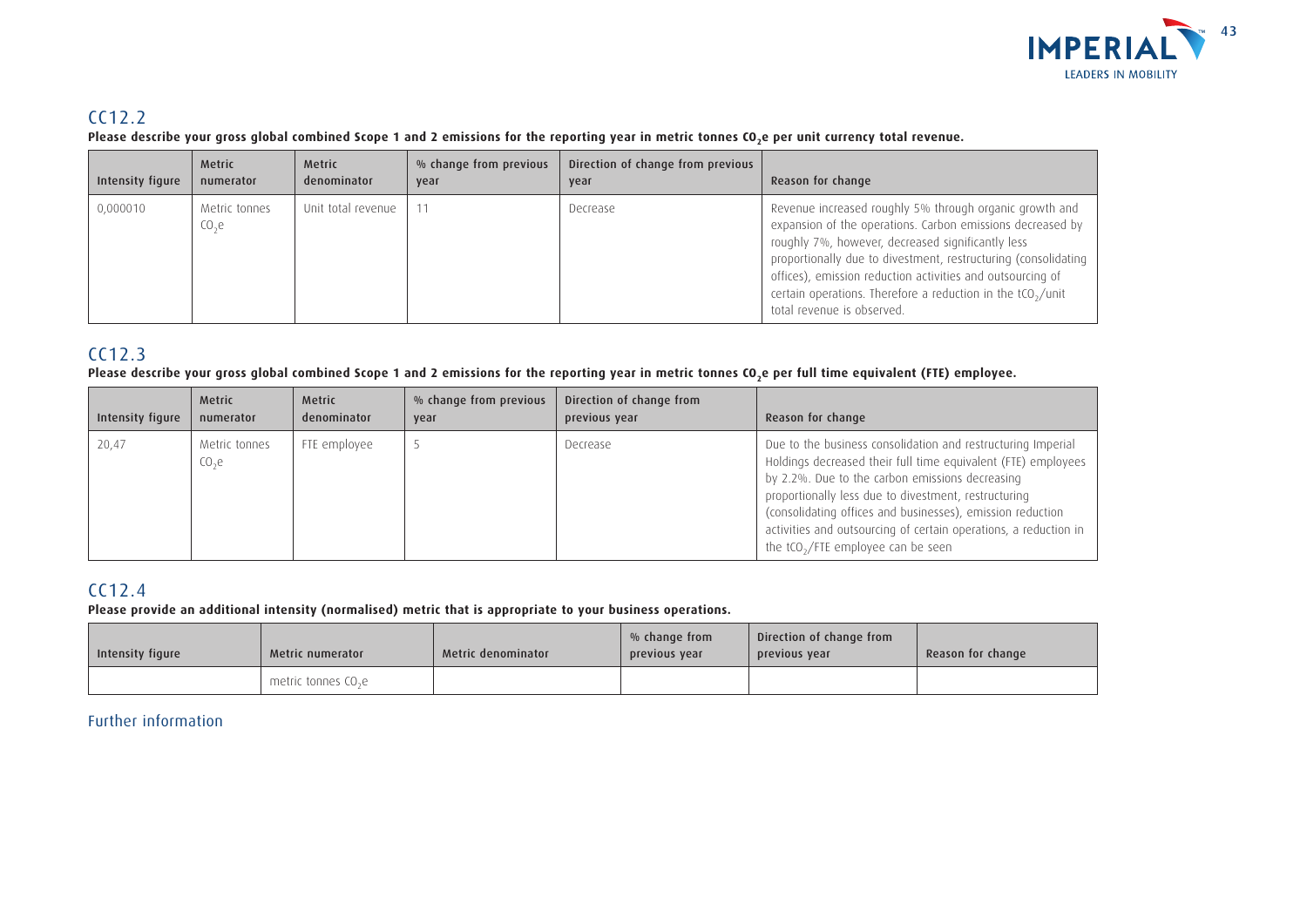

## PAGE: CC13. EMISSIONS TRADING

#### CC13.1 **Do you participate in any emissions trading schemes?**

No, and we do not currently anticipate doing so in the next 2 years

#### CC13.1A

**Please complete the following table for each of the emission trading schemes in which you participate**

| , Scheme name | Period for which data is supplied   Allowances allocated | Allowances purchased | Verified emissions in metric<br>tonnes CO <sub>2</sub> e | <b>Details of ownership</b> |
|---------------|----------------------------------------------------------|----------------------|----------------------------------------------------------|-----------------------------|
|               |                                                          |                      |                                                          |                             |

### CC13.1B

**What is your strategy for complying with the schemes in which you participate or anticipate participating?**

### CC13.2

#### **Has your organisation originated any project-based carbon credits or purchased any within the reporting period?**

### CC13.2A

**Please provide details on the project-based carbon credits originated or purchased by your organisation in the reporting period.**

| Credit origination or<br>  credit purchase | Project type | Proiect identification | Verified to which<br>standard | Number of credits<br>$\mid$ (metric tonnes of CO <sub>2</sub> e) $\mid$ (metric tonnes CO <sub>2</sub> e): | l Number of credits<br>Risk adjusted volume | Credits cancelled | Purpose, e.g.<br>compliance |
|--------------------------------------------|--------------|------------------------|-------------------------------|------------------------------------------------------------------------------------------------------------|---------------------------------------------|-------------------|-----------------------------|
|--------------------------------------------|--------------|------------------------|-------------------------------|------------------------------------------------------------------------------------------------------------|---------------------------------------------|-------------------|-----------------------------|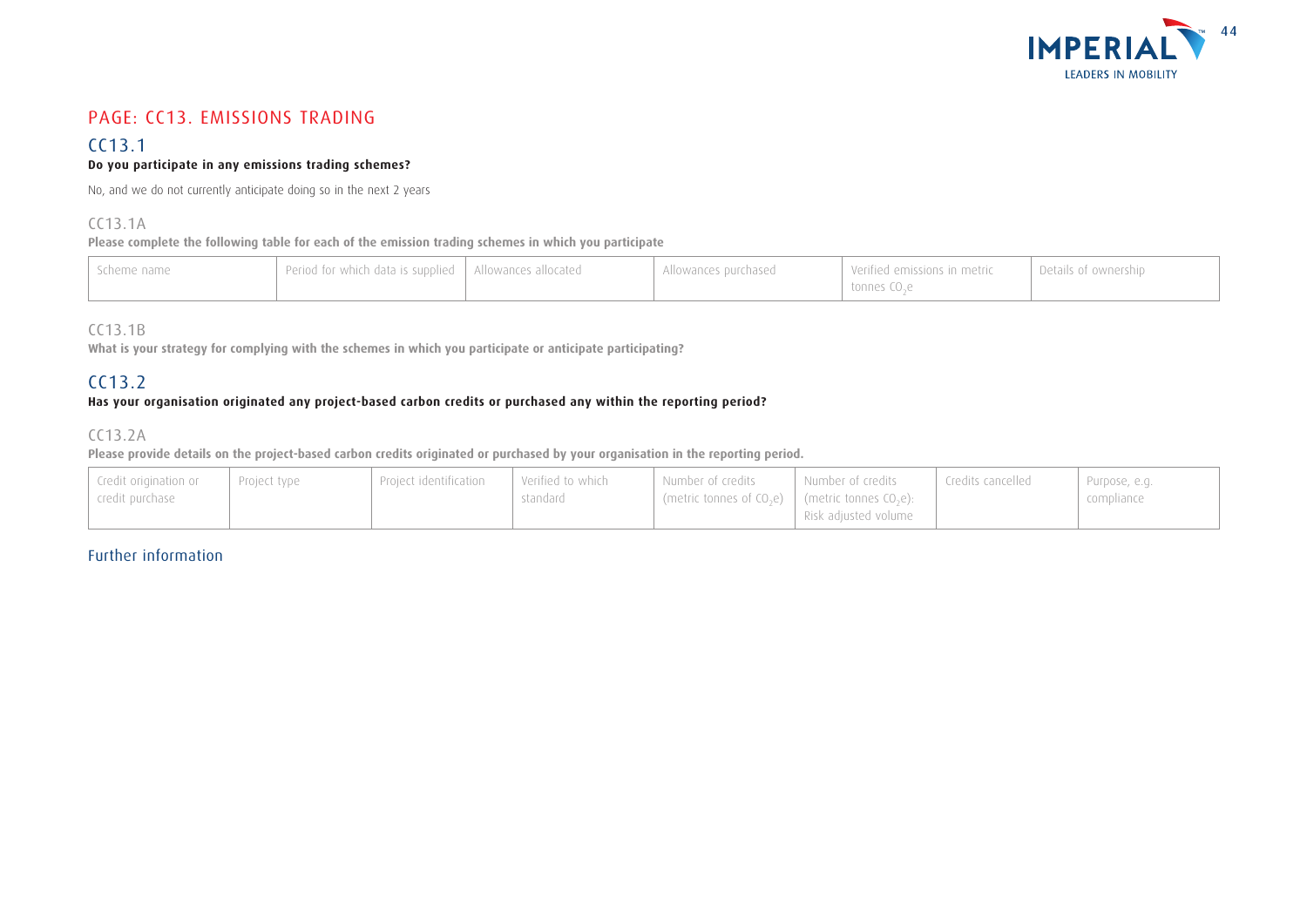

## PAGE: CC14. SCOPE 3 EMISSIONS

### CC14.1

**Please account for your organisation's Scope 3 emissions, disclosing and explaining any exclusions**

| Sources of Scope<br>3 emissions                                                 | Evaluation status               | metric tonnes<br>CO <sup>2</sup> e | <b>Emissions calculation methodology</b>                                                                                                                                                                                                                                                                                                                                                                  | Percentage of<br>emissions calculated<br>using data obtained<br>from suppliers or<br>value chain partners | Explanation                                                                                                                                                                                                                                                                                                  |
|---------------------------------------------------------------------------------|---------------------------------|------------------------------------|-----------------------------------------------------------------------------------------------------------------------------------------------------------------------------------------------------------------------------------------------------------------------------------------------------------------------------------------------------------------------------------------------------------|-----------------------------------------------------------------------------------------------------------|--------------------------------------------------------------------------------------------------------------------------------------------------------------------------------------------------------------------------------------------------------------------------------------------------------------|
| Purchased goods<br>and services                                                 | Relevant, not yet<br>calculated |                                    |                                                                                                                                                                                                                                                                                                                                                                                                           |                                                                                                           |                                                                                                                                                                                                                                                                                                              |
| Capital goods                                                                   | Relevant, not yet<br>calculated |                                    |                                                                                                                                                                                                                                                                                                                                                                                                           |                                                                                                           |                                                                                                                                                                                                                                                                                                              |
| Fuel-and-energy-<br>related activities<br>(not included in<br>Scope $1$ or $2)$ | Relevant,<br>calculated         | 11 262.40                          | Yes. This figure represents the carbon emissions from<br>transmission and distribution (T&D) losses for South African<br>operations. Electricity data (total kWh) for South Africa was<br>drawn from the sustainability management system, this<br>figure was then multiplied by the emission factor of 0,05<br>(the difference of Eskom's generated factor 1,00 and<br>Eskom's consumed factor of 1,05). | 88.00%                                                                                                    | The data is noted to be of a relatively high quality as 88% of<br>the data is sourced from meters and/or electricity bills and<br>input into the sustainability management system, the<br>possibility of finger errors does however exist. 12% of the<br>total kWh is based on a m <sup>2</sup> calculation. |
| Upstream<br>transportation<br>and distribution                                  | Relevant, not yet<br>calculated |                                    | N/A                                                                                                                                                                                                                                                                                                                                                                                                       |                                                                                                           |                                                                                                                                                                                                                                                                                                              |
| Waste generated<br>in operations                                                | Relevant, not yet<br>calculated |                                    | N/A                                                                                                                                                                                                                                                                                                                                                                                                       |                                                                                                           | An example that falls into this category: Imperial Holdings<br>disposes of large quantities of lubricants used in the<br>operations - most notably servicing of vehicles, ships and<br>equipment. An oil recycling project is currently being<br>implemented.                                                |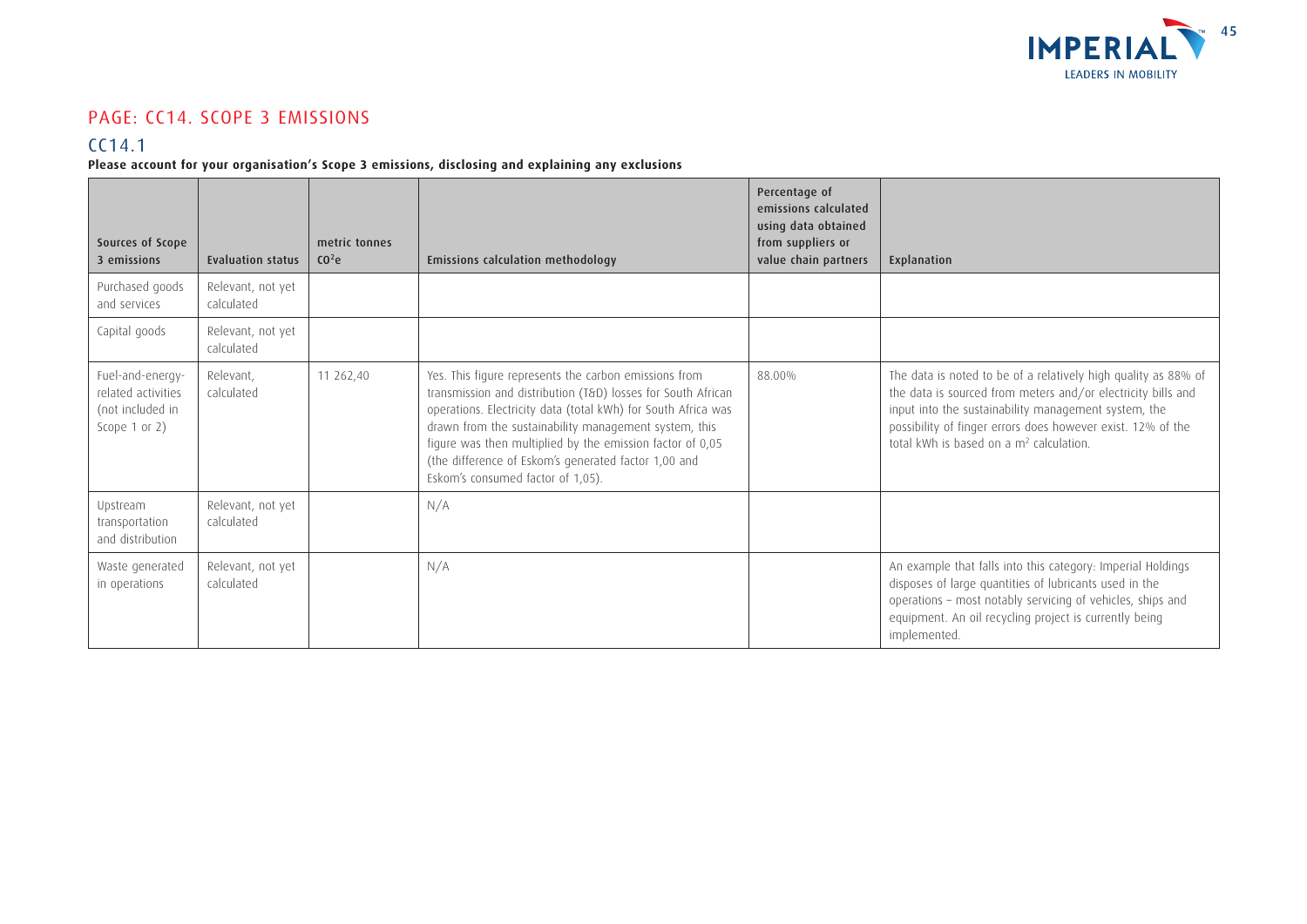

| Sources of Scope<br>3 emissions | <b>Evaluation status</b>    | metric tonnes<br>CO <sup>2</sup> e | <b>Emissions calculation methodology</b>                                                                                                                                                                                                                                                                                                                                                                                                                                                                                                                                                                                                                                                                                                                                                                                                                                                                                                                                                                                                                                                                                                                                                                                                                                                                                                                                                                                                                                                                                                                                                                                                                                                                                                                                                                                                                                                       | Percentage of<br>emissions calculated<br>using data obtained<br>from suppliers or<br>value chain partners | Explanation                                                                                                                                                                                          |
|---------------------------------|-----------------------------|------------------------------------|------------------------------------------------------------------------------------------------------------------------------------------------------------------------------------------------------------------------------------------------------------------------------------------------------------------------------------------------------------------------------------------------------------------------------------------------------------------------------------------------------------------------------------------------------------------------------------------------------------------------------------------------------------------------------------------------------------------------------------------------------------------------------------------------------------------------------------------------------------------------------------------------------------------------------------------------------------------------------------------------------------------------------------------------------------------------------------------------------------------------------------------------------------------------------------------------------------------------------------------------------------------------------------------------------------------------------------------------------------------------------------------------------------------------------------------------------------------------------------------------------------------------------------------------------------------------------------------------------------------------------------------------------------------------------------------------------------------------------------------------------------------------------------------------------------------------------------------------------------------------------------------------|-----------------------------------------------------------------------------------------------------------|------------------------------------------------------------------------------------------------------------------------------------------------------------------------------------------------------|
| Business travel                 | Relevant,<br>calculated     | 5 039,24                           | Yes. This figure represents the carbon emissions<br>1) Business air travel and<br>2) Rental car mileage for business purposes.<br>1) Business air travel is calculated using the following<br>categories: Short-haul (<1 600km) Economy Class 0,0925<br>kg CO <sub>2</sub> /passenger km; Short-haul (<1 600km) Business<br>Class 0.1387 kg CO <sub>2</sub> /passenger km; Long-haul (>1<br>600km) Economy Class 0.0826 kg CO <sub>2</sub> /passenger km;<br>Long-haul (>1 600km) Business Class 0,2396 kg CO <sub>2</sub> /<br>passenger km. The emission factors used are derived<br>from the GHG Protocol Cross-Sector Tool. All data is<br>gathered directly from the Imperial Holdings divisions.<br>No use of a third party (travel agent) is used in the data<br>collection and collation. An 'Air travel distance calculator'<br>is provided, whereby flight legs and leg distances have<br>been pre-populated. Divisions select which legs and the<br>number of legs travelled, the tool calculates the total<br>distance (passenger km) and this total distance is then<br>inserted into the sustainability management system,<br>and the $CO2$ emissions are calculated by the system.<br>The flight distances are sourced from the web<br>(www.airrouting.com and www.worldairportcodes.com).<br>2) The Imperial car rental policy states that all car rentals<br>by staff should be from an Imperial owned business. The<br>majority are therefore rented from Europcar. All details<br>of the rental vehicle (kms travelled and fuel type) are<br>provided on the invoice. This information is then entered<br>into the sustainability management system. The data is<br>split between diesel vehicles (0.1979kg GHG/km) and<br>petrol vehicles (0,207kg GHG/km <sup>2</sup> ). Emission factors are<br>sourced from the GHG Cross-Sector Tools - Mobile<br>Distance(UK) (2009). |                                                                                                           |                                                                                                                                                                                                      |
| Employee<br>commuting           | Not relevant,<br>calculated | 789,88                             | Business mileage (km) in private vehicles is captured on the<br>sustainability management system. This is categorised<br>according to petrol and diesel vehicles                                                                                                                                                                                                                                                                                                                                                                                                                                                                                                                                                                                                                                                                                                                                                                                                                                                                                                                                                                                                                                                                                                                                                                                                                                                                                                                                                                                                                                                                                                                                                                                                                                                                                                                               |                                                                                                           | While this is calculated, it is not deemed material as it<br>contributes less that 10% to Scope 3 emissions. Therefore, no<br>reduction initiatives will be implemented to address this<br>category. |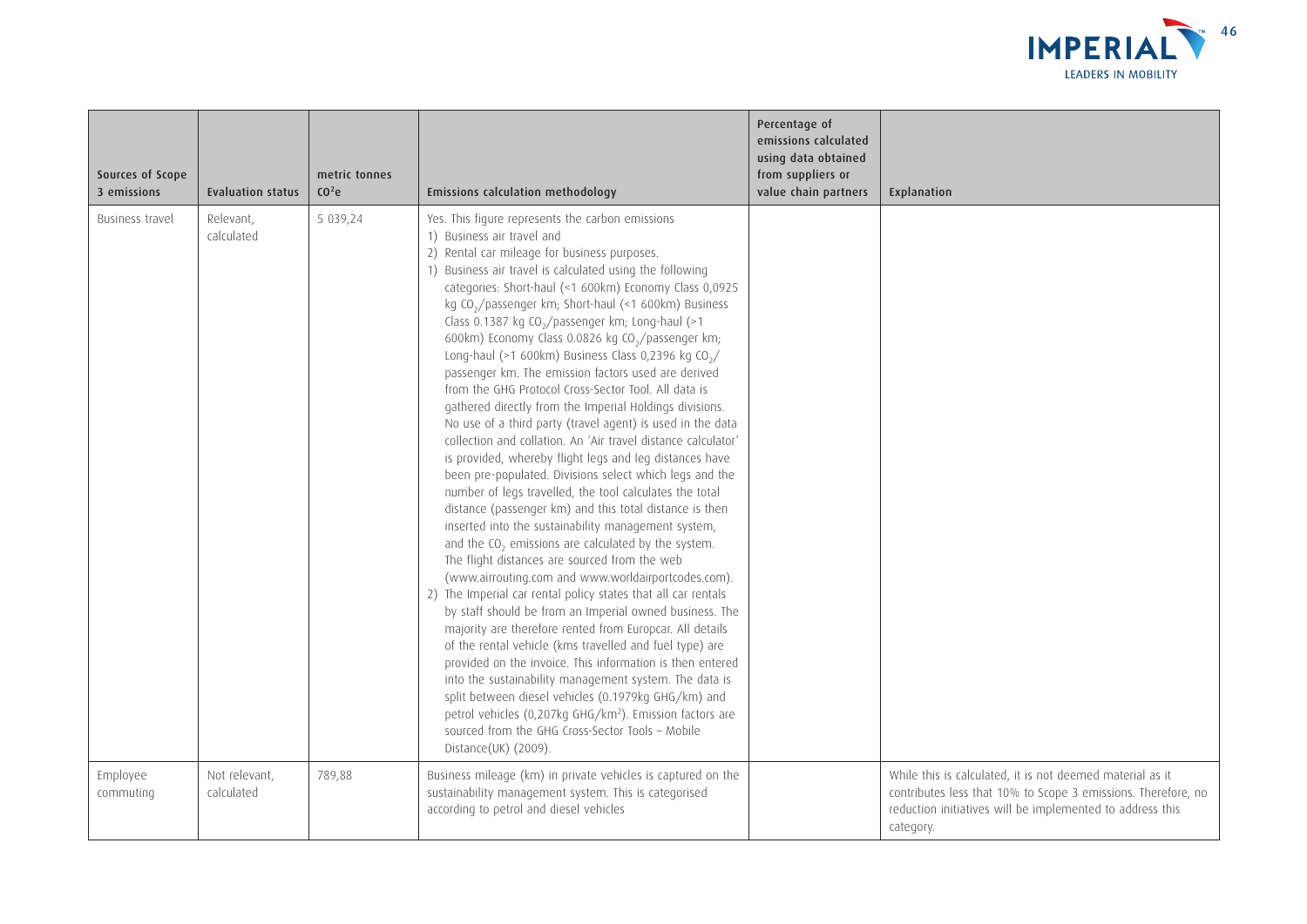

| Sources of Scope<br>3 emissions                  | <b>Evaluation status</b>        | metric tonnes<br>CO <sup>2</sup> C | Emissions calculation methodology                                                                                                                                                                                                                                                                                                                                                                                                                                                                                                                                                                                                                                                                                                                                                                                                                                                                                    | Percentage of<br>emissions calculated<br>using data obtained<br>from suppliers or<br>value chain partners | Explanation |
|--------------------------------------------------|---------------------------------|------------------------------------|----------------------------------------------------------------------------------------------------------------------------------------------------------------------------------------------------------------------------------------------------------------------------------------------------------------------------------------------------------------------------------------------------------------------------------------------------------------------------------------------------------------------------------------------------------------------------------------------------------------------------------------------------------------------------------------------------------------------------------------------------------------------------------------------------------------------------------------------------------------------------------------------------------------------|-----------------------------------------------------------------------------------------------------------|-------------|
| Upstream leased<br>assets                        | Not evaluated                   |                                    |                                                                                                                                                                                                                                                                                                                                                                                                                                                                                                                                                                                                                                                                                                                                                                                                                                                                                                                      |                                                                                                           |             |
| Downstream<br>transportation<br>and distribution | Relevant, not yet<br>calculated |                                    | Yes. Imperial Holdings has added the KPI of 'Sub-contractor<br>kilometers traveled" to the sustainability management system.<br>The following categories are available:                                                                                                                                                                                                                                                                                                                                                                                                                                                                                                                                                                                                                                                                                                                                              |                                                                                                           |             |
|                                                  |                                 |                                    | > <b>Subcontractors</b> - Road - light goods vehicle - petrol - <=<br>1.25t [t [metric].km];<br>$>$ Subcontractors - Road - light goods vehicle - diesel - <=<br>3.5t [t [metric].km];<br>> <b>Subcontractors</b> - Road - heavy goods vehicle - rigid -<br>>3.5<7.5t [t [metric].km];<br><b>Subcontractors</b> - Road - heavy goods vehicle - rigid - 7.5<br>- 17t [t [metric].km];<br>> <b>Subcontractors</b> - Road - heavy goods vehicle - rigid -<br>>17t [t [metric].km];<br>> <b>Subcontractors</b> - Road - heavy goods vehicle - articulated<br>$-$ >3.5-33t [t [metric].km]; and<br>> <b>Subcontractors</b> - Road - heavy goods vehicle - articulated<br>$-$ >33t [t [metric].km].<br>While data is available, this data is not considered to be<br>accurate or complete currently and thus not reported. Going<br>forward this KPI is to be fully investigated and implemented<br>in Imperial Logistics. |                                                                                                           |             |
| Processing of sold<br>products                   | Not evaluated                   |                                    |                                                                                                                                                                                                                                                                                                                                                                                                                                                                                                                                                                                                                                                                                                                                                                                                                                                                                                                      |                                                                                                           |             |
| Use of sold<br>products                          | Not evaluated                   |                                    |                                                                                                                                                                                                                                                                                                                                                                                                                                                                                                                                                                                                                                                                                                                                                                                                                                                                                                                      |                                                                                                           |             |
| End of life<br>treatment of sold<br>products     | Not evaluated                   |                                    |                                                                                                                                                                                                                                                                                                                                                                                                                                                                                                                                                                                                                                                                                                                                                                                                                                                                                                                      |                                                                                                           |             |
| Downstream<br>leased assets                      | Not evaluated                   |                                    |                                                                                                                                                                                                                                                                                                                                                                                                                                                                                                                                                                                                                                                                                                                                                                                                                                                                                                                      |                                                                                                           |             |
| Franchises                                       | Not evaluated                   |                                    |                                                                                                                                                                                                                                                                                                                                                                                                                                                                                                                                                                                                                                                                                                                                                                                                                                                                                                                      |                                                                                                           |             |
| Investments                                      | Not evaluated                   |                                    |                                                                                                                                                                                                                                                                                                                                                                                                                                                                                                                                                                                                                                                                                                                                                                                                                                                                                                                      |                                                                                                           |             |
| Other (upstream)                                 | Not evaluated                   |                                    |                                                                                                                                                                                                                                                                                                                                                                                                                                                                                                                                                                                                                                                                                                                                                                                                                                                                                                                      |                                                                                                           |             |
| Other<br>(downstream)                            | Not evaluated                   |                                    |                                                                                                                                                                                                                                                                                                                                                                                                                                                                                                                                                                                                                                                                                                                                                                                                                                                                                                                      |                                                                                                           |             |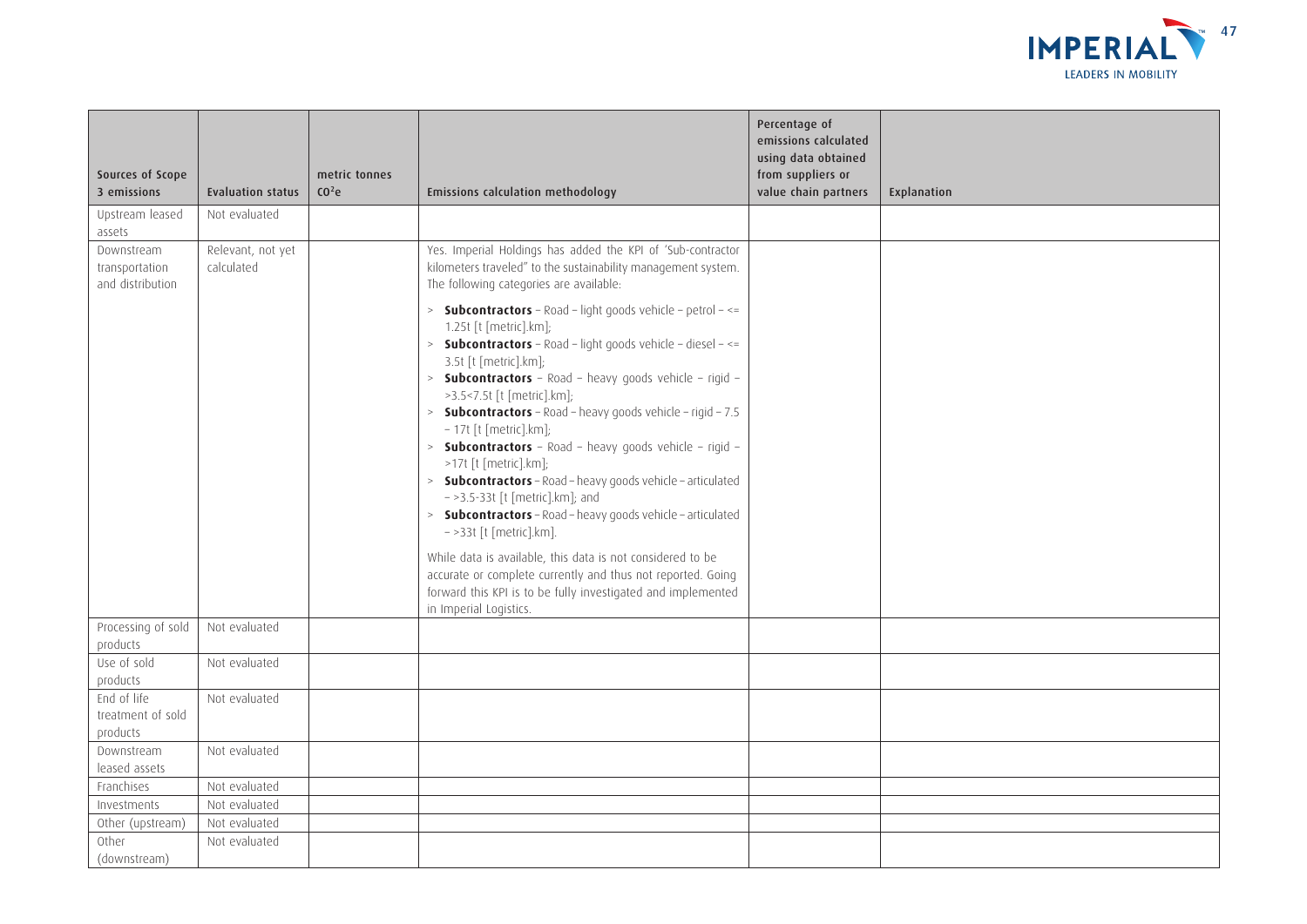

### CC14.2

#### **Please indicate the verification/assurance status that applies to your reported Scope 3 emissions.**

No third party verification or assurance.

#### CC14.2A

**Please provide further details of the verification/assurance undertaken, and attach the relevant statements**

| I Type of verification or<br>assurance | Attach the statement | Page/Section reference | Relevant standard | Proportion of Scope 3 emissions<br>verified (%) |
|----------------------------------------|----------------------|------------------------|-------------------|-------------------------------------------------|
|----------------------------------------|----------------------|------------------------|-------------------|-------------------------------------------------|

### CC14.3

#### **Are you able to compare your Scope 3 emissions for the reporting year with those for the previous year for any sources?**

Yes.

### CC14.3A

#### **Please identify the reasons for any change in your Scope 3 emissions and for each of them specify how your emissions compare to the previous year.**

| Sources of Scope 3 emissions                                            | Reason for change                          | Emissions value $(\% )$ | Direction of<br>change | Comment                                                                                                                                                                                                                                                                                                                                                                                                                                                   |
|-------------------------------------------------------------------------|--------------------------------------------|-------------------------|------------------------|-----------------------------------------------------------------------------------------------------------------------------------------------------------------------------------------------------------------------------------------------------------------------------------------------------------------------------------------------------------------------------------------------------------------------------------------------------------|
| Fuel - and energy-related activities (not<br>included in Scopes 1 or 2) | Change in output                           | 22.91                   | Increase               | Electricity consumption has increased in South Africa due to organic<br>growth, therefore the transmission and distribution losses will increase.                                                                                                                                                                                                                                                                                                         |
| Business travel                                                         | Change in physical<br>operating conditions | 10.85                   | Increase               | Due to additional sites being opened in South America, this has<br>resulted in increased business travel commuting considering the fact<br>that these sites are managed by our Europe offices, were it not for this<br>long distance travel, our overall commuting is relatively down. In<br>addition to these changes in operating conditions, there has been a<br>company-wide commitment to travel less and increase the use of<br>video conferencing. |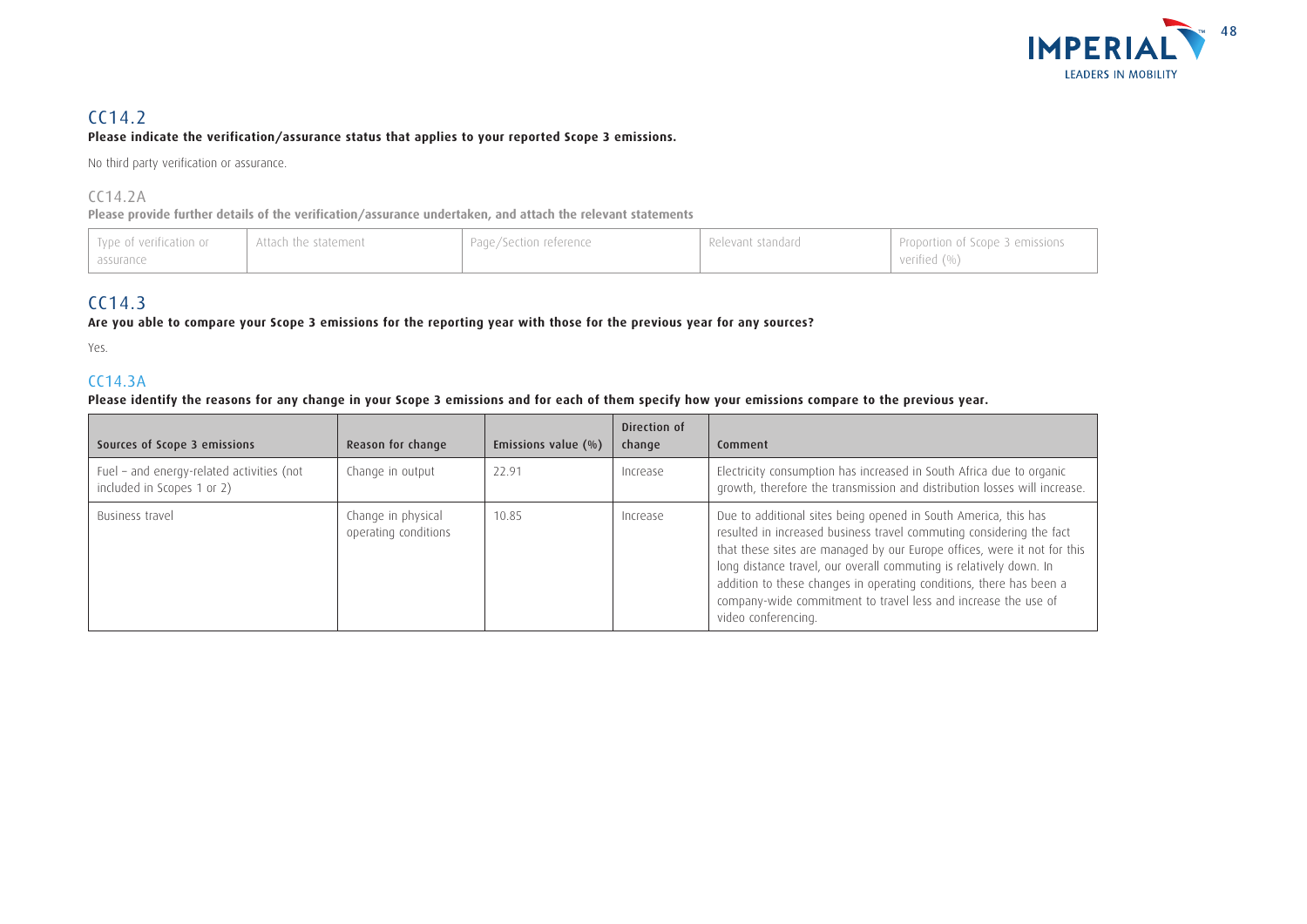

### CC14.4

#### **Do you engage with any of the elements of your value chain on GHG emissions and climate change strategies? (Tick all that apply)**

Yes, our customers

#### CC14.4A

#### **Please give details of methods of engagement, your strategy for prioritising engagements and measures of success**

Imperial Holdings Car Rental sub-division provides customers with the carbon emissions of their car rental on the invoice. This applies to both individuals as well as businesses. Businesses frequently request the carbon em related to their car hire for a period, often this is for the purposes of calculating and reducing their carbon footprint. This engagement was prioritised as the largest impact of Imperial Holdings' Car Rental sub-division downstream use of the cars. Success would be measured by an increase in rentals of more fuel efficient vehicles.

#### CC14.4B

#### **To give a sense of scale of this engagement, please give the number of suppliers with whom you are engaging and the proportion of your total spend that they represent**

| % of total spend<br>Number of suppliers | Comment |
|-----------------------------------------|---------|
|-----------------------------------------|---------|

### CC14.4C

**If you have data on your suppliers' GHG emissions and climate change strategies, please explain how you make use of that data**

How you make use of the data Please give details

#### CC14.4D

**Please explain why you do not engage with any elements of your value chain on GHG emissions and climate change strategies, and any plans you have to develop an engagement strategy in the future**